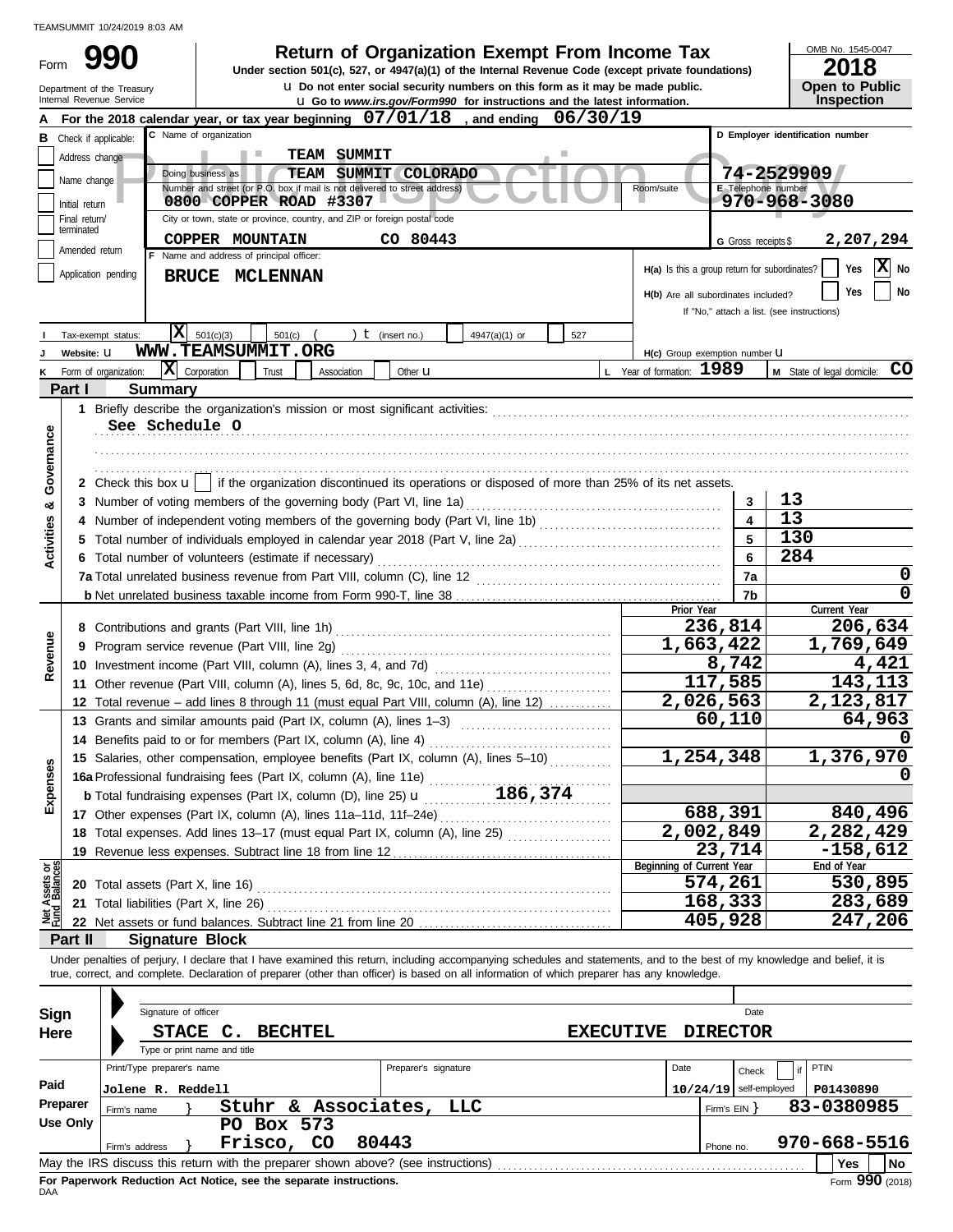|              | Form 990 (2018) $\textbf{TEM}$ SUMMIT                                                                                                                                                                                                                                                                                                                                                                                                                                                                       |                                                                               | 74-2529909                                                                                                                                                                                      | Page 2                                                                                                           |
|--------------|-------------------------------------------------------------------------------------------------------------------------------------------------------------------------------------------------------------------------------------------------------------------------------------------------------------------------------------------------------------------------------------------------------------------------------------------------------------------------------------------------------------|-------------------------------------------------------------------------------|-------------------------------------------------------------------------------------------------------------------------------------------------------------------------------------------------|------------------------------------------------------------------------------------------------------------------|
|              | Part III                                                                                                                                                                                                                                                                                                                                                                                                                                                                                                    | <b>Statement of Program Service Accomplishments</b>                           |                                                                                                                                                                                                 |                                                                                                                  |
|              |                                                                                                                                                                                                                                                                                                                                                                                                                                                                                                             | Check if Schedule O contains a response or note to any line in this Part III. |                                                                                                                                                                                                 | X                                                                                                                |
| 1.           | Briefly describe the organization's mission:                                                                                                                                                                                                                                                                                                                                                                                                                                                                |                                                                               |                                                                                                                                                                                                 |                                                                                                                  |
|              | See Schedule O                                                                                                                                                                                                                                                                                                                                                                                                                                                                                              |                                                                               |                                                                                                                                                                                                 |                                                                                                                  |
|              |                                                                                                                                                                                                                                                                                                                                                                                                                                                                                                             |                                                                               |                                                                                                                                                                                                 |                                                                                                                  |
| $\mathbf{2}$ | Did the organization undertake any significant program services during the year which were not listed on the                                                                                                                                                                                                                                                                                                                                                                                                |                                                                               |                                                                                                                                                                                                 |                                                                                                                  |
|              | prior Form 990 or 990-EZ?                                                                                                                                                                                                                                                                                                                                                                                                                                                                                   |                                                                               |                                                                                                                                                                                                 | Yes $\overline{X}$ No                                                                                            |
|              | If "Yes," describe these new services on Schedule O.                                                                                                                                                                                                                                                                                                                                                                                                                                                        |                                                                               |                                                                                                                                                                                                 |                                                                                                                  |
| 3.           | Did the organization cease conducting, or make significant changes in how it conducts, any program                                                                                                                                                                                                                                                                                                                                                                                                          |                                                                               |                                                                                                                                                                                                 |                                                                                                                  |
|              | services?                                                                                                                                                                                                                                                                                                                                                                                                                                                                                                   |                                                                               |                                                                                                                                                                                                 | Yes $ \mathbf{X} $ No                                                                                            |
| 4            | If "Yes," describe these changes on Schedule O.<br>Describe the organization's program service accomplishments for each of its three largest program services, as measured by                                                                                                                                                                                                                                                                                                                               |                                                                               |                                                                                                                                                                                                 |                                                                                                                  |
|              | expenses. Section 501(c)(3) and 501(c)(4) organizations are required to report the amount of grants and allocations to others,                                                                                                                                                                                                                                                                                                                                                                              |                                                                               |                                                                                                                                                                                                 |                                                                                                                  |
|              | the total expenses, and revenue, if any, for each program service reported.                                                                                                                                                                                                                                                                                                                                                                                                                                 |                                                                               |                                                                                                                                                                                                 |                                                                                                                  |
|              |                                                                                                                                                                                                                                                                                                                                                                                                                                                                                                             |                                                                               |                                                                                                                                                                                                 |                                                                                                                  |
|              | 4a (Code:<br>(Express \$<br>PROGRAMS BEGIN WITH OUR INTRO PROGRAMS FOCUSING ON THE SPORTS FUNDAMENTALS<br>AND PROGRESS WITH THE ATHLETES TO OUR ACADEMIC, POST GRADUATE<br>ATHLETE PROGRAMS WHICH ENABLE ATHLETES<br><b>INTERNATIONAL</b><br>COMPETITIONS.<br>SNOWBOARD ON-SNOW ACTIVITIES<br>PROGRAMS.<br><b>TRAINING</b><br>COLORADO HAS 439 ATHLETES:<br>FREESKI PROGRAM AND 75 IN OUR SNOWBOARD PROGRAM.<br>OPERATES PROGRAMS ON A-BASIN, BRECKENRIDGE, COPPER MOUNTAIN AND KEYSTONE<br><b>RESORTS.</b> | 1,741,541<br>including grants of \$<br><b>248 ATHLETES</b>                    | $64,963$ ) (Revenue \$<br>CURRENT PROGRAMS INCLUDE ALPINE, FREESKI AND<br>ALONG WITH YEAR ROUND DRY-LAND PHYSICAL<br>FOR THE FISCAL YEAR ENDED JUNE 30, 2018, TEAM SUMMIT<br><b>TEAM SUMMIT</b> | 1,769,649<br>AND MASTERS<br>TO TRAIN AND FOCUS FOR NATIONAL AND<br>IN OUR ALPINE PROGRAM, 116 IN OUR<br>COLORADO |
|              |                                                                                                                                                                                                                                                                                                                                                                                                                                                                                                             |                                                                               |                                                                                                                                                                                                 |                                                                                                                  |
|              | 4b (Code: $\ldots$<br>) (Expenses \$                                                                                                                                                                                                                                                                                                                                                                                                                                                                        | including grants of \$                                                        |                                                                                                                                                                                                 | ) (Revenue \$                                                                                                    |
|              | N/A                                                                                                                                                                                                                                                                                                                                                                                                                                                                                                         |                                                                               |                                                                                                                                                                                                 |                                                                                                                  |
|              |                                                                                                                                                                                                                                                                                                                                                                                                                                                                                                             |                                                                               |                                                                                                                                                                                                 |                                                                                                                  |
|              |                                                                                                                                                                                                                                                                                                                                                                                                                                                                                                             |                                                                               |                                                                                                                                                                                                 |                                                                                                                  |
|              |                                                                                                                                                                                                                                                                                                                                                                                                                                                                                                             |                                                                               |                                                                                                                                                                                                 |                                                                                                                  |
|              |                                                                                                                                                                                                                                                                                                                                                                                                                                                                                                             |                                                                               |                                                                                                                                                                                                 |                                                                                                                  |
|              |                                                                                                                                                                                                                                                                                                                                                                                                                                                                                                             |                                                                               |                                                                                                                                                                                                 |                                                                                                                  |
|              |                                                                                                                                                                                                                                                                                                                                                                                                                                                                                                             |                                                                               |                                                                                                                                                                                                 |                                                                                                                  |
|              |                                                                                                                                                                                                                                                                                                                                                                                                                                                                                                             |                                                                               |                                                                                                                                                                                                 |                                                                                                                  |
|              |                                                                                                                                                                                                                                                                                                                                                                                                                                                                                                             |                                                                               |                                                                                                                                                                                                 |                                                                                                                  |
|              |                                                                                                                                                                                                                                                                                                                                                                                                                                                                                                             |                                                                               |                                                                                                                                                                                                 |                                                                                                                  |
|              |                                                                                                                                                                                                                                                                                                                                                                                                                                                                                                             |                                                                               |                                                                                                                                                                                                 | ) (Revenue \$                                                                                                    |
|              | N/A                                                                                                                                                                                                                                                                                                                                                                                                                                                                                                         |                                                                               |                                                                                                                                                                                                 |                                                                                                                  |
|              |                                                                                                                                                                                                                                                                                                                                                                                                                                                                                                             |                                                                               |                                                                                                                                                                                                 |                                                                                                                  |
|              |                                                                                                                                                                                                                                                                                                                                                                                                                                                                                                             |                                                                               |                                                                                                                                                                                                 |                                                                                                                  |
|              |                                                                                                                                                                                                                                                                                                                                                                                                                                                                                                             |                                                                               |                                                                                                                                                                                                 |                                                                                                                  |
|              |                                                                                                                                                                                                                                                                                                                                                                                                                                                                                                             |                                                                               |                                                                                                                                                                                                 |                                                                                                                  |
|              |                                                                                                                                                                                                                                                                                                                                                                                                                                                                                                             |                                                                               |                                                                                                                                                                                                 |                                                                                                                  |
|              |                                                                                                                                                                                                                                                                                                                                                                                                                                                                                                             |                                                                               |                                                                                                                                                                                                 |                                                                                                                  |
|              |                                                                                                                                                                                                                                                                                                                                                                                                                                                                                                             |                                                                               |                                                                                                                                                                                                 |                                                                                                                  |
|              |                                                                                                                                                                                                                                                                                                                                                                                                                                                                                                             |                                                                               |                                                                                                                                                                                                 |                                                                                                                  |
|              |                                                                                                                                                                                                                                                                                                                                                                                                                                                                                                             |                                                                               |                                                                                                                                                                                                 |                                                                                                                  |
|              |                                                                                                                                                                                                                                                                                                                                                                                                                                                                                                             |                                                                               |                                                                                                                                                                                                 |                                                                                                                  |
|              | 4d Other program services (Describe in Schedule O.)                                                                                                                                                                                                                                                                                                                                                                                                                                                         |                                                                               |                                                                                                                                                                                                 |                                                                                                                  |
|              | (Expenses \$<br>4e Total program service expenses u                                                                                                                                                                                                                                                                                                                                                                                                                                                         | including grants of \$<br>1,741,541                                           | (Revenue \$                                                                                                                                                                                     |                                                                                                                  |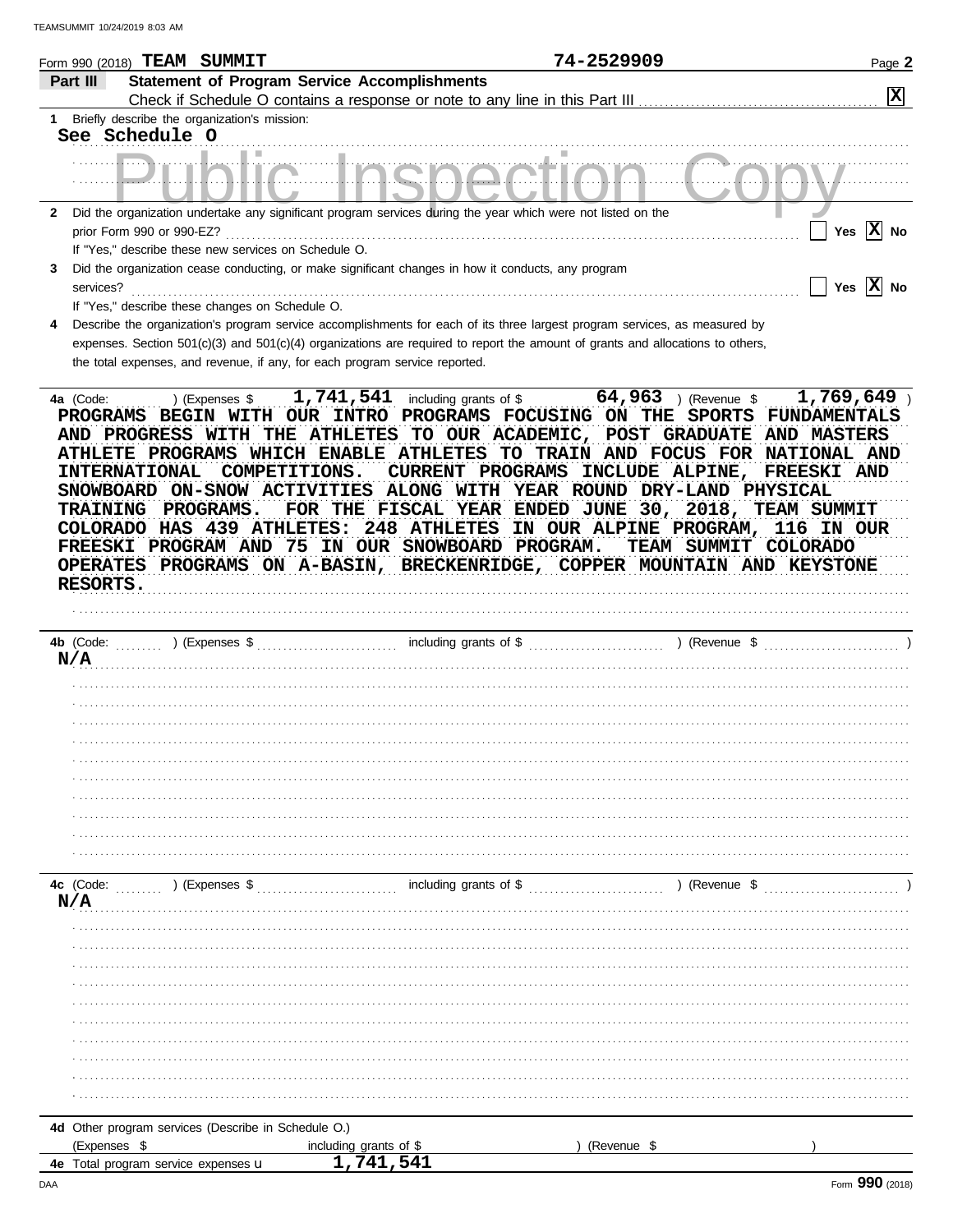|     | Form 990 (2018) TEAM SUMMIT                                                                                                                                                                            | 74-2529909 |                 |             | Page 3      |
|-----|--------------------------------------------------------------------------------------------------------------------------------------------------------------------------------------------------------|------------|-----------------|-------------|-------------|
|     | <b>Checklist of Required Schedules</b><br>Part IV                                                                                                                                                      |            |                 |             |             |
|     |                                                                                                                                                                                                        |            |                 | Yes         | No          |
| 1   | Is the organization described in section $501(c)(3)$ or $4947(a)(1)$ (other than a private foundation)? If "Yes,"                                                                                      |            |                 |             |             |
|     | complete Schedule A                                                                                                                                                                                    |            | 1               | X           |             |
| 2   | Is the organization required to complete Schedule B, Schedule of Contributors (see instructions)?                                                                                                      |            | $\mathbf{2}$    | $\mathbf x$ |             |
| 3   | Did the organization engage in direct or indirect political campaign activities on behalf of or in opposition to                                                                                       |            |                 |             | x           |
|     | candidates for public office? If "Yes," complete Schedule C, Part I                                                                                                                                    |            | 3               |             |             |
| 4   | Section 501(c)(3) organizations. Did the organization engage in lobbying activities, or have a section 501(h)                                                                                          |            | 4               |             | x           |
| 5   | election in effect during the tax year? If "Yes," complete Schedule C, Part II<br>Is the organization a section $501(c)(4)$ , $501(c)(5)$ , or $501(c)(6)$ organization that receives membership dues, |            |                 |             |             |
|     | assessments, or similar amounts as defined in Revenue Procedure 98-19? If "Yes," complete Schedule C, Part III                                                                                         |            | 5               |             | X           |
| 6   | Did the organization maintain any donor advised funds or any similar funds or accounts for which donors                                                                                                |            |                 |             |             |
|     | have the right to provide advice on the distribution or investment of amounts in such funds or accounts? If                                                                                            |            |                 |             |             |
|     | "Yes," complete Schedule D, Part I                                                                                                                                                                     |            | 6               |             | x           |
| 7   | Did the organization receive or hold a conservation easement, including easements to preserve open space,                                                                                              |            |                 |             |             |
|     | the environment, historic land areas, or historic structures? If "Yes," complete Schedule D, Part II                                                                                                   |            | 7               |             | X           |
| 8   | Did the organization maintain collections of works of art, historical treasures, or other similar assets? If "Yes,"                                                                                    |            |                 |             |             |
|     | complete Schedule D, Part III                                                                                                                                                                          |            | 8               |             | X           |
| 9   | Did the organization report an amount in Part X, line 21, for escrow or custodial account liability, serve as a                                                                                        |            |                 |             |             |
|     | custodian for amounts not listed in Part X; or provide credit counseling, debt management, credit repair, or                                                                                           |            |                 |             |             |
|     | debt negotiation services? If "Yes," complete Schedule D, Part IV                                                                                                                                      |            | 9               |             | X           |
| 10  | Did the organization, directly or through a related organization, hold assets in temporarily restricted                                                                                                |            |                 |             |             |
|     | endowments, permanent endowments, or quasi-endowments? If "Yes," complete Schedule D, Part V                                                                                                           |            | 10              | X           |             |
| 11  | If the organization's answer to any of the following questions is "Yes," then complete Schedule D, Parts VI,                                                                                           |            |                 |             |             |
|     | VII, VIII, IX, or X as applicable.                                                                                                                                                                     |            |                 |             |             |
| а   | Did the organization report an amount for land, buildings, and equipment in Part X, line 10? If "Yes,"                                                                                                 |            |                 |             |             |
|     | complete Schedule D, Part VI                                                                                                                                                                           |            | 11a             | X           |             |
|     | <b>b</b> Did the organization report an amount for investments—other securities in Part X, line 12 that is 5% or more                                                                                  |            |                 |             |             |
|     | of its total assets reported in Part X, line 16? If "Yes," complete Schedule D, Part VII                                                                                                               |            | 11 <sub>b</sub> |             | x           |
| c   | Did the organization report an amount for investments—program related in Part X, line 13 that is 5% or more                                                                                            |            |                 |             |             |
|     | of its total assets reported in Part X, line 16? If "Yes," complete Schedule D, Part VIII                                                                                                              |            | 11c             |             | x           |
|     | d Did the organization report an amount for other assets in Part X, line 15 that is 5% or more of its total assets                                                                                     |            |                 |             |             |
|     | reported in Part X, line 16? If "Yes," complete Schedule D, Part IX                                                                                                                                    |            | 11d             |             | X           |
| е   | Did the organization report an amount for other liabilities in Part X, line 25? If "Yes," complete Schedule D, Part X                                                                                  |            | 11e             | $\mathbf x$ |             |
| f   | Did the organization's separate or consolidated financial statements for the tax year include a footnote that addresses                                                                                |            |                 |             | X           |
|     | the organization's liability for uncertain tax positions under FIN 48 (ASC 740)? If "Yes," complete Schedule D, Part X                                                                                 |            | 11f             |             |             |
|     | 12a Did the organization obtain separate, independent audited financial statements for the tax year? If "Yes," complete                                                                                |            |                 |             | X           |
|     | <b>b</b> Was the organization included in consolidated, independent audited financial statements for the tax year? If                                                                                  |            | 12a             |             |             |
|     | "Yes," and if the organization answered "No" to line 12a, then completing Schedule D, Parts XI and XII is optional                                                                                     |            | 12b             |             | X           |
| 13  |                                                                                                                                                                                                        |            | 13              |             | $\mathbf x$ |
| 14a | Did the organization maintain an office, employees, or agents outside of the United States?                                                                                                            |            | 14a             |             | $\mathbf x$ |
| b   | Did the organization have aggregate revenues or expenses of more than \$10,000 from grantmaking,                                                                                                       |            |                 |             |             |
|     | fundraising, business, investment, and program service activities outside the United States, or aggregate                                                                                              |            |                 |             |             |
|     |                                                                                                                                                                                                        |            | 14b             |             | X           |
| 15  | Did the organization report on Part IX, column (A), line 3, more than \$5,000 of grants or other assistance to or                                                                                      |            |                 |             |             |
|     | for any foreign organization? If "Yes," complete Schedule F, Parts II and IV                                                                                                                           |            | 15              |             | X           |
| 16  | Did the organization report on Part IX, column (A), line 3, more than \$5,000 of aggregate grants or other                                                                                             |            |                 |             |             |
|     | assistance to or for foreign individuals? If "Yes," complete Schedule F, Parts III and IV                                                                                                              |            | 16              |             | X           |
| 17  | Did the organization report a total of more than \$15,000 of expenses for professional fundraising services on                                                                                         |            |                 |             |             |
|     |                                                                                                                                                                                                        |            | 17              |             | X           |
| 18  | Did the organization report more than \$15,000 total of fundraising event gross income and contributions on                                                                                            |            |                 |             |             |
|     | Part VIII, lines 1c and 8a? If "Yes," complete Schedule G, Part II                                                                                                                                     |            | 18              | X           |             |
| 19  | Did the organization report more than \$15,000 of gross income from gaming activities on Part VIII, line 9a?                                                                                           |            |                 |             |             |
|     |                                                                                                                                                                                                        |            | 19              |             | X           |
| 20a | Did the organization operate one or more hospital facilities? If "Yes," complete Schedule H                                                                                                            |            | 20a             |             | $\mathbf x$ |
|     | <b>b</b> If "Yes" to line 20a, did the organization attach a copy of its audited financial statements to this return?                                                                                  |            | 20 <sub>b</sub> |             |             |

**X**

**21**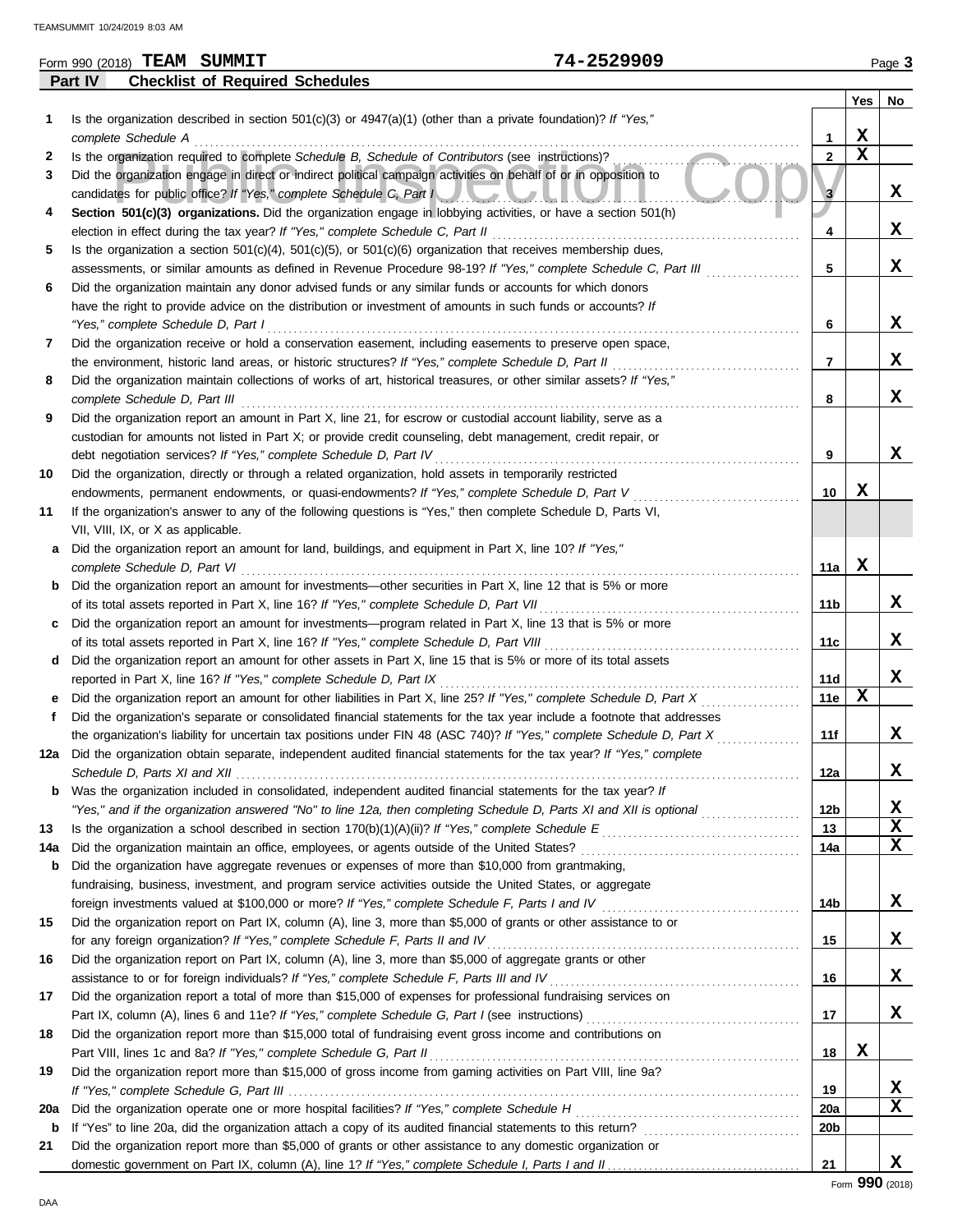|     | Form 990 (2018) TEAM SUMMIT                                                                                                                                                                                                      | 74-2529909                    |                 |            | Page 4      |
|-----|----------------------------------------------------------------------------------------------------------------------------------------------------------------------------------------------------------------------------------|-------------------------------|-----------------|------------|-------------|
|     | <b>Checklist of Required Schedules (continued)</b><br>Part IV                                                                                                                                                                    |                               |                 |            |             |
|     |                                                                                                                                                                                                                                  |                               |                 | Yes        | No          |
| 22  | Did the organization report more than \$5,000 of grants or other assistance to or for domestic individuals on                                                                                                                    |                               |                 |            |             |
|     | Part IX, column (A), line 2? If "Yes," complete Schedule I, Parts I and III                                                                                                                                                      |                               | 22              | X          |             |
| 23  | Did the organization answer "Yes" to Part VII, Section A, line 3, 4, or 5 about compensation of the                                                                                                                              |                               |                 |            |             |
|     | organization's current and former officers, directors, trustees, key employees, and highest compensated                                                                                                                          |                               |                 |            |             |
|     | employees? If "Yes," complete Schedule J                                                                                                                                                                                         | <u>THE REAL AND AN</u>        | 23              |            | X           |
|     | 24a Did the organization have a tax-exempt bond issue with an outstanding principal amount of more than                                                                                                                          |                               |                 |            |             |
|     | \$100,000 as of the last day of the year, that was issued after December 31, 2002? If "Yes," answer lines 24b                                                                                                                    |                               |                 |            |             |
|     | through 24d and complete Schedule K. If "No," go to line 25a                                                                                                                                                                     |                               | 24a             |            | X           |
| b   | Did the organization invest any proceeds of tax-exempt bonds beyond a temporary period exception?                                                                                                                                |                               | 24b             |            |             |
| С   | Did the organization maintain an escrow account other than a refunding escrow at any time during the year                                                                                                                        |                               |                 |            |             |
|     | to defease any tax-exempt bonds?                                                                                                                                                                                                 |                               | 24c             |            |             |
|     | d Did the organization act as an "on behalf of" issuer for bonds outstanding at any time during the year?                                                                                                                        |                               | 24d             |            |             |
|     | 25a Section 501(c)(3), 501(c)(4), and 501(c)(29) organizations. Did the organization engage in an excess benefit                                                                                                                 |                               |                 |            | x           |
|     | transaction with a disqualified person during the year? If "Yes," complete Schedule L, Part I                                                                                                                                    |                               | 25a             |            |             |
| b   | Is the organization aware that it engaged in an excess benefit transaction with a disqualified person in a prior<br>year, and that the transaction has not been reported on any of the organization's prior Forms 990 or 990-EZ? |                               |                 |            |             |
|     | If "Yes," complete Schedule L, Part I                                                                                                                                                                                            |                               | 25b             |            | X           |
| 26  | Did the organization report any amount on Part X, line 5, 6, or 22 for receivables from or payables to any                                                                                                                       |                               |                 |            |             |
|     | current or former officers, directors, trustees, key employees, highest compensated employees, or                                                                                                                                |                               |                 |            |             |
|     | disqualified persons? If "Yes," complete Schedule L, Part II                                                                                                                                                                     |                               | 26              |            | X           |
| 27  | Did the organization provide a grant or other assistance to an officer, director, trustee, key employee,                                                                                                                         |                               |                 |            |             |
|     | substantial contributor or employee thereof, a grant selection committee member, or to a 35% controlled                                                                                                                          |                               |                 |            |             |
|     | entity or family member of any of these persons? If "Yes," complete Schedule L, Part III                                                                                                                                         |                               | 27              | X          |             |
| 28  | Was the organization a party to a business transaction with one of the following parties (see Schedule L,                                                                                                                        |                               |                 |            |             |
|     | Part IV instructions for applicable filing thresholds, conditions, and exceptions):                                                                                                                                              |                               |                 |            |             |
| а   | A current or former officer, director, trustee, or key employee? If "Yes," complete Schedule L, Part IV                                                                                                                          |                               | 28a             |            | X           |
| b   | A family member of a current or former officer, director, trustee, or key employee? If "Yes," complete                                                                                                                           |                               |                 |            |             |
|     | Schedule L, Part IV                                                                                                                                                                                                              |                               | 28b             |            | X           |
| c   | An entity of which a current or former officer, director, trustee, or key employee (or a family member thereof)                                                                                                                  |                               |                 |            |             |
|     | was an officer, director, trustee, or direct or indirect owner? If "Yes," complete Schedule L, Part IV                                                                                                                           |                               | 28c             |            | X           |
| 29  | Did the organization receive more than \$25,000 in non-cash contributions? If "Yes," complete Schedule M                                                                                                                         |                               | 29              |            | $\mathbf x$ |
| 30  | Did the organization receive contributions of art, historical treasures, or other similar assets, or qualified                                                                                                                   |                               |                 |            |             |
|     | conservation contributions? If "Yes," complete Schedule M                                                                                                                                                                        |                               | 30              |            | X           |
| 31  | Did the organization liquidate, terminate, or dissolve and cease operations? If "Yes," complete Schedule N, Part I                                                                                                               |                               | 31              |            | $\mathbf x$ |
|     | Did the organization sell, exchange, dispose of, or transfer more than 25% of its net assets? If "Yes,"                                                                                                                          |                               |                 |            |             |
|     | complete Schedule N, Part II                                                                                                                                                                                                     |                               | 32              |            | X           |
| 33  | Did the organization own 100% of an entity disregarded as separate from the organization under Regulations                                                                                                                       |                               |                 |            |             |
|     | sections 301.7701-2 and 301.7701-3? If "Yes," complete Schedule R, Part I                                                                                                                                                        |                               | 33              |            | X           |
| 34  | Was the organization related to any tax-exempt or taxable entity? If "Yes," complete Schedule R, Part II, III,                                                                                                                   |                               |                 |            |             |
|     | or IV, and Part V, line 1                                                                                                                                                                                                        |                               | 34              |            | х           |
| 35a | Did the organization have a controlled entity within the meaning of section 512(b)(13)?                                                                                                                                          |                               | 35a             |            | X           |
| b   | If "Yes" to line 35a, did the organization receive any payment from or engage in any transaction with a                                                                                                                          |                               |                 |            |             |
|     | controlled entity within the meaning of section 512(b)(13)? If "Yes," complete Schedule R, Part V, line 2<br>Section 501(c)(3) organizations. Did the organization make any transfers to an exempt non-charitable                |                               | 35 <sub>b</sub> |            |             |
| 36  | related organization? If "Yes," complete Schedule R, Part V, line 2                                                                                                                                                              |                               | 36              |            | X           |
| 37  | Did the organization conduct more than 5% of its activities through an entity that is not a related organization                                                                                                                 |                               |                 |            |             |
|     | and that is treated as a partnership for federal income tax purposes? If "Yes," complete Schedule R, Part VI                                                                                                                     |                               | 37              |            | X           |
| 38  | Did the organization complete Schedule O and provide explanations in Schedule O for Part VI, lines 11b and                                                                                                                       |                               |                 |            |             |
|     | 19? Note. All Form 990 filers are required to complete Schedule O.                                                                                                                                                               |                               | 38              | X          |             |
|     | Statements Regarding Other IRS Filings and Tax Compliance<br>Part V                                                                                                                                                              |                               |                 |            |             |
|     | Check if Schedule O contains a response or note to any line in this Part V                                                                                                                                                       |                               |                 |            |             |
|     |                                                                                                                                                                                                                                  |                               |                 | <b>Yes</b> | No          |
| 1a  | Enter the number reported in Box 3 of Form 1096. Enter -0- if not applicable                                                                                                                                                     | 13<br>1а                      |                 |            |             |
| b   | Enter the number of Forms W-2G included in line 1a. Enter -0- if not applicable                                                                                                                                                  | $\mathbf 0$<br>1 <sub>b</sub> |                 |            |             |
| c   | Did the organization comply with backup withholding rules for reportable payments to vendors and                                                                                                                                 |                               |                 |            |             |
|     |                                                                                                                                                                                                                                  |                               | 1с              |            |             |
|     |                                                                                                                                                                                                                                  |                               |                 |            |             |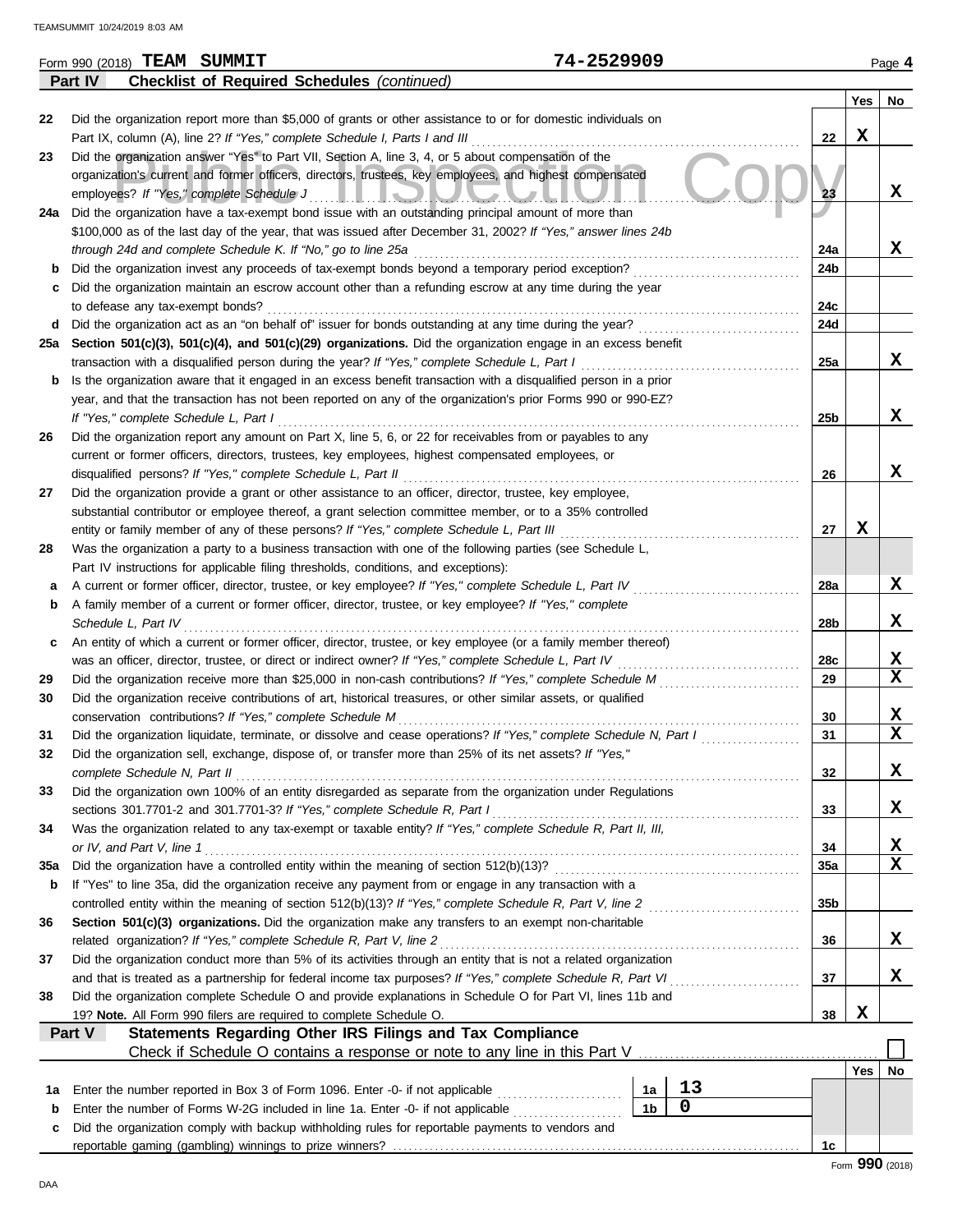|             | 74-2529909<br>Form 990 (2018) TEAM SUMMIT                                                                                                                 |                 |                |             | Page 5      |
|-------------|-----------------------------------------------------------------------------------------------------------------------------------------------------------|-----------------|----------------|-------------|-------------|
|             | Statements Regarding Other IRS Filings and Tax Compliance (continued)<br>Part V                                                                           |                 |                |             |             |
|             |                                                                                                                                                           |                 |                | Yes         | No          |
| 2a          | Enter the number of employees reported on Form W-3, Transmittal of Wage and Tax                                                                           |                 |                |             |             |
|             | Statements, filed for the calendar year ending with or within the year covered by this return                                                             | 130<br>2a       |                |             |             |
| b           | If at least one is reported on line 2a, did the organization file all required federal employment tax returns?                                            |                 | 2b             | X           |             |
|             | Note. If the sum of lines 1a and 2a is greater than 250, you may be required to e-file (see instructions)                                                 |                 |                |             |             |
| За          | Did the organization have unrelated business gross income of \$1,000 or more during the year?                                                             |                 | 3a             |             | X           |
| b           | If "Yes," has it filed a Form 990-T for this year? If "No" to line 3b, provide an explanation in Schedule O                                               |                 | 3 <sub>b</sub> |             |             |
| 4a          | At any time during the calendar year, did the organization have an interest in, or a signature or other authority over,                                   |                 |                |             |             |
|             | a financial account in a foreign country (such as a bank account, securities account, or other financial account)?                                        |                 | 4a             |             | X           |
| b           | If "Yes," enter the name of the foreign country: u                                                                                                        |                 |                |             |             |
|             | See instructions for filing requirements for FinCEN Form 114, Report of Foreign Bank and Financial Accounts (FBAR).                                       |                 |                |             |             |
|             |                                                                                                                                                           |                 | 5a             |             | X           |
| <b>5a</b>   | Was the organization a party to a prohibited tax shelter transaction at any time during the tax year?                                                     |                 | 5 <sub>b</sub> |             | $\mathbf x$ |
| b           | Did any taxable party notify the organization that it was or is a party to a prohibited tax shelter transaction?                                          |                 |                |             |             |
| c           | If "Yes" to line 5a or 5b, did the organization file Form 8886-T?                                                                                         |                 | 5c             |             |             |
| 6а          | Does the organization have annual gross receipts that are normally greater than \$100,000, and did the                                                    |                 |                |             |             |
|             | organization solicit any contributions that were not tax deductible as charitable contributions?                                                          |                 | 6a             |             | X           |
| b           | If "Yes," did the organization include with every solicitation an express statement that such contributions or                                            |                 |                |             |             |
|             | gifts were not tax deductible?                                                                                                                            |                 | 6b             |             |             |
| 7           | Organizations that may receive deductible contributions under section 170(c).                                                                             |                 |                |             |             |
| а           | Did the organization receive a payment in excess of \$75 made partly as a contribution and partly for goods                                               |                 |                |             |             |
|             | and services provided to the payor?                                                                                                                       |                 | 7a             | X           |             |
| $\mathbf b$ |                                                                                                                                                           |                 | 7b             | $\mathbf x$ |             |
| с           | Did the organization sell, exchange, or otherwise dispose of tangible personal property for which it was                                                  |                 |                |             |             |
|             |                                                                                                                                                           |                 | 7c             |             | x           |
| d           |                                                                                                                                                           | 7d              |                |             |             |
| е           | Did the organization receive any funds, directly or indirectly, to pay premiums on a personal benefit contract?                                           |                 | 7e             |             | X           |
|             | Did the organization, during the year, pay premiums, directly or indirectly, on a personal benefit contract?                                              |                 | 7f             |             | x           |
| g           | If the organization received a contribution of qualified intellectual property, did the organization file Form 8899 as required?                          |                 | 7g             |             |             |
| h           | If the organization received a contribution of cars, boats, airplanes, or other vehicles, did the organization file a Form 1098-C?                        |                 | 7h             |             |             |
| 8           | Sponsoring organizations maintaining donor advised funds. Did a donor advised fund maintained by the                                                      |                 |                |             |             |
|             | sponsoring organization have excess business holdings at any time during the year?                                                                        |                 | 8              |             |             |
| 9           | Sponsoring organizations maintaining donor advised funds.                                                                                                 |                 |                |             |             |
| а           | Did the sponsoring organization make any taxable distributions under section 4966?                                                                        |                 | 9a             |             |             |
| b           | Did the sponsoring organization make a distribution to a donor, donor advisor, or related person?                                                         |                 | 9b             |             |             |
| 10          | Section 501(c)(7) organizations. Enter:                                                                                                                   |                 |                |             |             |
|             |                                                                                                                                                           | 10a             |                |             |             |
| b           | Gross receipts, included on Form 990, Part VIII, line 12, for public use of club facilities                                                               | 10 <sub>b</sub> |                |             |             |
| 11          | Section 501(c)(12) organizations. Enter:                                                                                                                  |                 |                |             |             |
| а           | Gross income from members or shareholders                                                                                                                 | 11a             |                |             |             |
| b           | Gross income from other sources (Do not net amounts due or paid to other sources                                                                          |                 |                |             |             |
|             |                                                                                                                                                           | 11 <sub>b</sub> |                |             |             |
|             | against amounts due or received from them.)<br>Section 4947(a)(1) non-exempt charitable trusts. Is the organization filing Form 990 in lieu of Form 1041? |                 |                |             |             |
| 12a         |                                                                                                                                                           |                 | 12a            |             |             |
| b           | If "Yes," enter the amount of tax-exempt interest received or accrued during the year <i>minimizion</i> .                                                 | 12b             |                |             |             |
| 13          | Section 501(c)(29) qualified nonprofit health insurance issuers.                                                                                          |                 |                |             |             |
| а           | Is the organization licensed to issue qualified health plans in more than one state?                                                                      |                 | 13a            |             |             |
|             | Note. See the instructions for additional information the organization must report on Schedule O.                                                         |                 |                |             |             |
| b           | Enter the amount of reserves the organization is required to maintain by the states in which                                                              |                 |                |             |             |
|             |                                                                                                                                                           | 13b             |                |             |             |
| c           | Enter the amount of reserves on hand                                                                                                                      | 13 <sub>c</sub> |                |             |             |
| 14a         | Did the organization receive any payments for indoor tanning services during the tax year?                                                                |                 | 14a            |             | x           |
| b           | If "Yes," has it filed a Form 720 to report these payments? If "No," provide an explanation in Schedule O                                                 |                 | 14b            |             |             |
| 15          | Is the organization subject to the section 4960 tax on payment(s) of more than \$1,000,000 in remuneration or                                             |                 |                |             |             |
|             | excess parachute payment(s) during the year?                                                                                                              |                 | 15             |             | x           |
|             | If "Yes," see instructions and file Form 4720, Schedule N.                                                                                                |                 |                |             |             |
| 16          | Is the organization an educational institution subject to the section 4968 excise tax on net investment income?                                           |                 | 16             |             | X           |
|             | If "Yes," complete Form 4720, Schedule O.                                                                                                                 |                 |                |             |             |

Form **990** (2018)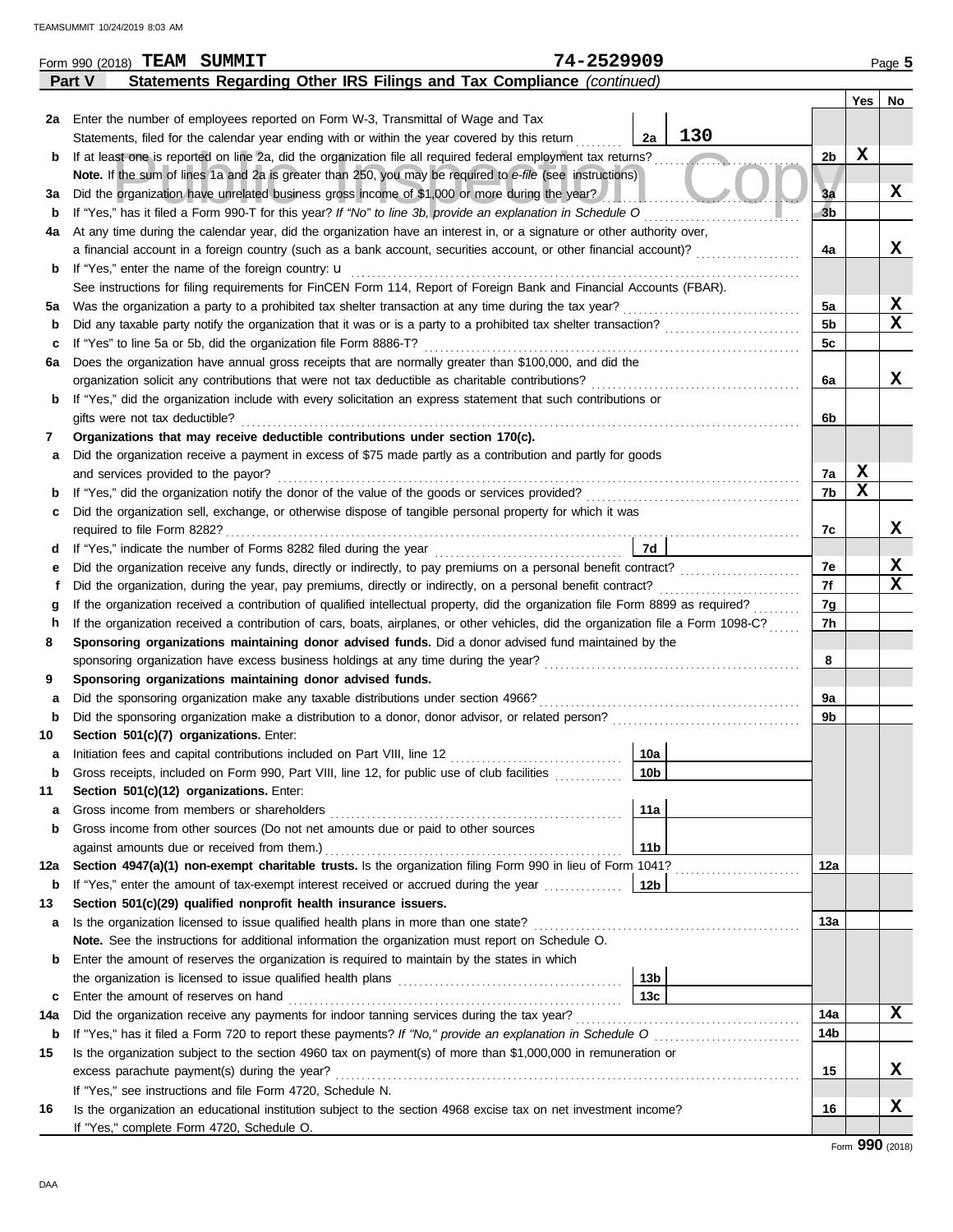|             | 74-2529909<br>Form 990 (2018) TEAM SUMMIT                                                                                                                                                  |                 |                 | Page 6            |
|-------------|--------------------------------------------------------------------------------------------------------------------------------------------------------------------------------------------|-----------------|-----------------|-------------------|
|             | Part VI<br>Governance, Management, and Disclosure For each "Yes" response to lines 2 through 7b below, and for a "No"                                                                      |                 |                 |                   |
|             | response to line 8a, 8b, or 10b below, describe the circumstances, processes, or changes in Schedule O. See instructions.                                                                  |                 |                 |                   |
|             |                                                                                                                                                                                            |                 |                 | ΙXΙ               |
|             | Section A. Governing Body and Management                                                                                                                                                   |                 |                 |                   |
|             |                                                                                                                                                                                            |                 | Yes             | No                |
|             | 1a Enter the number of voting members of the governing body at the end of the tax year<br>1a<br>If there are material differences in voting rights among members of the governing body, or |                 |                 |                   |
|             | if the governing body delegated broad authority to an executive committee or similar                                                                                                       |                 |                 |                   |
|             | committee, explain in Schedule O.                                                                                                                                                          |                 |                 |                   |
| b           | 13<br>1b<br>Enter the number of voting members included in line 1a, above, who are independent                                                                                             |                 |                 |                   |
| 2           | Did any officer, director, trustee, or key employee have a family relationship or a business relationship with                                                                             |                 |                 |                   |
|             | any other officer, director, trustee, or key employee?                                                                                                                                     | 2               |                 | X                 |
| 3           | Did the organization delegate control over management duties customarily performed by or under the direct                                                                                  |                 |                 |                   |
|             | supervision of officers, directors, or trustees, or key employees to a management company or other person?                                                                                 | 3               |                 | X                 |
| 4           | Did the organization make any significant changes to its governing documents since the prior Form 990 was filed?                                                                           | 4               |                 | $\mathbf x$       |
| 5           | Did the organization become aware during the year of a significant diversion of the organization's assets?                                                                                 | 5               |                 | $\mathbf x$       |
| 6           | Did the organization have members or stockholders?                                                                                                                                         | 6               |                 | $\mathbf x$       |
| 7a          | Did the organization have members, stockholders, or other persons who had the power to elect or appoint                                                                                    |                 |                 |                   |
|             | one or more members of the governing body?                                                                                                                                                 | 7a              |                 | X                 |
| b           | Are any governance decisions of the organization reserved to (or subject to approval by) members,                                                                                          |                 |                 |                   |
|             | stockholders, or persons other than the governing body?                                                                                                                                    | 7b              |                 | x                 |
| 8           | Did the organization contemporaneously document the meetings held or written actions undertaken during the year by the following:                                                          |                 |                 |                   |
| а           | The governing body?                                                                                                                                                                        | 8a              | X               |                   |
| $\mathbf b$ | Each committee with authority to act on behalf of the governing body?                                                                                                                      | 8b              | X               |                   |
| 9           | Is there any officer, director, trustee, or key employee listed in Part VII, Section A, who cannot be reached at                                                                           |                 |                 |                   |
|             |                                                                                                                                                                                            | 9               |                 | x                 |
|             | Section B. Policies (This Section B requests information about policies not required by the Internal Revenue Code.)                                                                        |                 |                 |                   |
|             |                                                                                                                                                                                            |                 | Yes             | No<br>$\mathbf x$ |
| 10a         | Did the organization have local chapters, branches, or affiliates?                                                                                                                         | 10a             |                 |                   |
| b           | If "Yes," did the organization have written policies and procedures governing the activities of such chapters,                                                                             |                 |                 |                   |
|             | affiliates, and branches to ensure their operations are consistent with the organization's exempt purposes?                                                                                | 10b             | X               |                   |
|             | 11a Has the organization provided a complete copy of this Form 990 to all members of its governing body before filing the form?                                                            | 11a             |                 |                   |
| b           | Describe in Schedule O the process, if any, used by the organization to review this Form 990.                                                                                              |                 |                 |                   |
| 12a         | Did the organization have a written conflict of interest policy? If "No," go to line 13                                                                                                    | 12a             | X<br>X          |                   |
| b           | Were officers, directors, or trustees, and key employees required to disclose annually interests that could give rise to conflicts?                                                        | 12 <sub>b</sub> |                 |                   |
| c           | Did the organization regularly and consistently monitor and enforce compliance with the policy? If "Yes,"                                                                                  |                 |                 |                   |
|             | describe in Schedule O how this was done                                                                                                                                                   | 12c             | x<br>X          |                   |
| 13          |                                                                                                                                                                                            | 13              | X               |                   |
| 14<br>15    | Did the organization have a written document retention and destruction policy?<br>Did the process for determining compensation of the following persons include a review and approval by   | 14              |                 |                   |
|             |                                                                                                                                                                                            |                 |                 |                   |
|             | independent persons, comparability data, and contemporaneous substantiation of the deliberation and decision?                                                                              | 15a             | X               |                   |
| а<br>b      | Other officers or key employees of the organization                                                                                                                                        | 15b             |                 | X                 |
|             | If "Yes" to line 15a or 15b, describe the process in Schedule O (see instructions).                                                                                                        |                 |                 |                   |
| 16a         | Did the organization invest in, contribute assets to, or participate in a joint venture or similar arrangement                                                                             |                 |                 |                   |
|             | with a taxable entity during the year?                                                                                                                                                     | 16a             |                 | х                 |
| b           | If "Yes," did the organization follow a written policy or procedure requiring the organization to evaluate its                                                                             |                 |                 |                   |
|             | participation in joint venture arrangements under applicable federal tax law, and take steps to safeguard the                                                                              |                 |                 |                   |
|             |                                                                                                                                                                                            | 16b             |                 |                   |
|             | <b>Section C. Disclosure</b>                                                                                                                                                               |                 |                 |                   |
| 17          | List the states with which a copy of this Form 990 is required to be filed $\mathbf u$ None                                                                                                |                 |                 |                   |
| 18          | Section 6104 requires an organization to make its Forms 1023 (1024 or 1024-A if applicable), 990, and 990-T (Section 501(c)                                                                |                 |                 |                   |
|             | (3)s only) available for public inspection. Indicate how you made these available. Check all that apply.                                                                                   |                 |                 |                   |
|             | X Own website<br>Another's website $ \mathbf{X} $ Upon request<br>Other (explain in Schedule O)                                                                                            |                 |                 |                   |
| 19          | Describe in Schedule O whether (and if so, how) the organization made its governing documents, conflict of interest policy, and                                                            |                 |                 |                   |
|             | financial statements available to the public during the tax year.                                                                                                                          |                 |                 |                   |
| 20          | State the name, address, and telephone number of the person who possesses the organization's books and records <b>u</b>                                                                    |                 |                 |                   |
|             | <b>48 UNEVA PLACE</b><br><b>ORGANIZATION</b><br>THE                                                                                                                                        |                 |                 |                   |
|             | 80443<br>CO<br>COPPER MOUNTAIN                                                                                                                                                             | 970-968-3080    |                 |                   |
| DAA         |                                                                                                                                                                                            |                 | Form 990 (2018) |                   |
|             |                                                                                                                                                                                            |                 |                 |                   |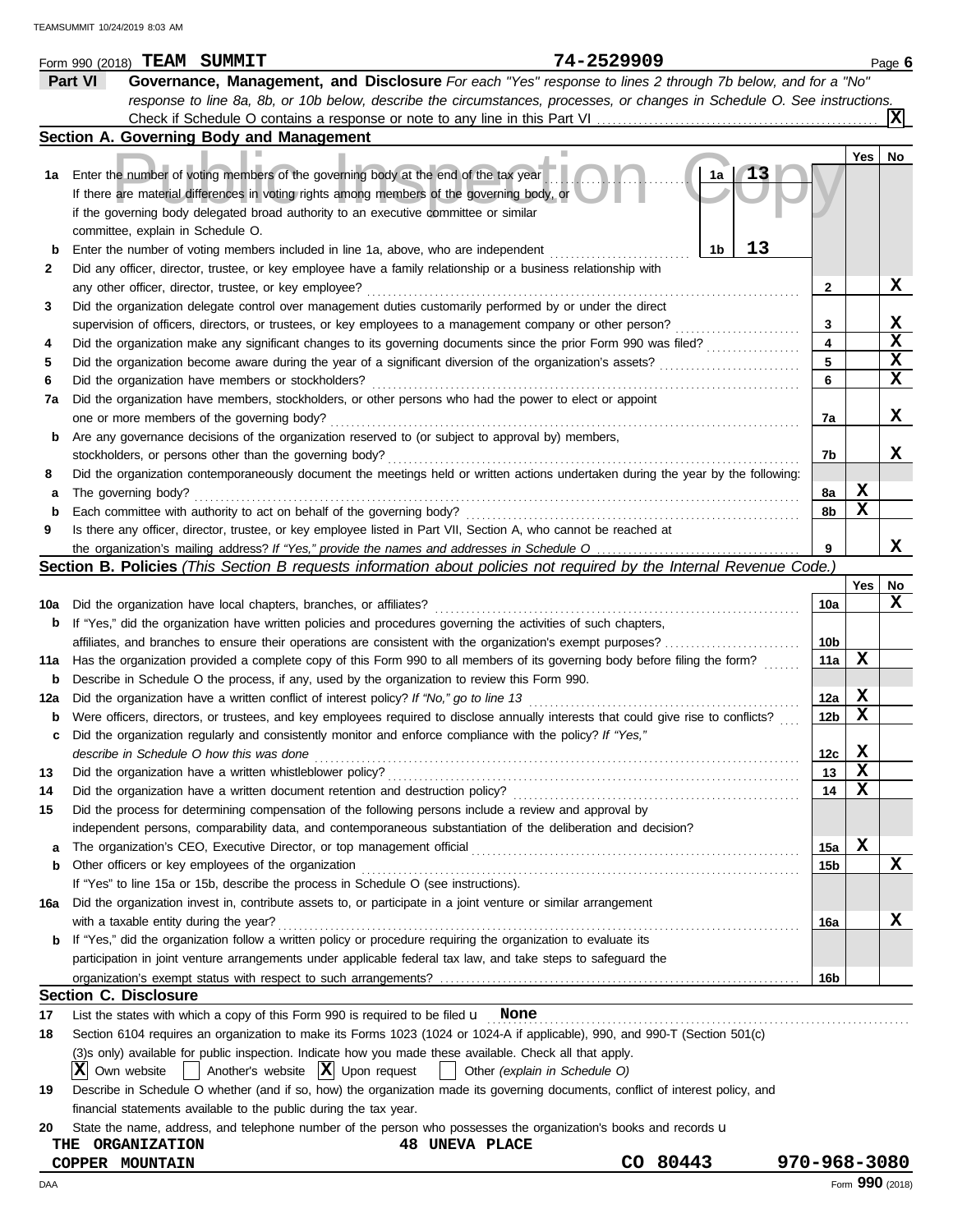| Form 990 (2018)          | TEAM<br>SUMMIT                              |                                                                                                                                                                                                                                                             | 74-2529909 |                                                                                                  | Page 7 |
|--------------------------|---------------------------------------------|-------------------------------------------------------------------------------------------------------------------------------------------------------------------------------------------------------------------------------------------------------------|------------|--------------------------------------------------------------------------------------------------|--------|
| <b>Part VII</b>          |                                             |                                                                                                                                                                                                                                                             |            | Compensation of Officers, Directors, Trustees, Key Employees, Highest Compensated Employees, and |        |
|                          | <b>Independent Contractors</b>              |                                                                                                                                                                                                                                                             |            |                                                                                                  |        |
|                          |                                             | Check if Schedule O contains a response or note to any line in this Part VII                                                                                                                                                                                |            |                                                                                                  |        |
| Section A.               |                                             | Officers, Directors, Trustees, Key Employees, and Highest Compensated Employees                                                                                                                                                                             |            |                                                                                                  |        |
| organization's tax year. |                                             | 1a Complete this table for all persons required to be listed. Report compensation for the calendar year ending with or within the                                                                                                                           |            |                                                                                                  |        |
|                          |                                             | • List all of the organization's current officers, directors, trustees (whether individuals or organizations), regardless of amount of<br>compensation. Enter -0- in columns (D), (E), and (F) if no compensation was paid.                                 |            |                                                                                                  |        |
|                          |                                             | • List all of the organization's current key employees, if any. See instructions for definition of "key employee."                                                                                                                                          |            |                                                                                                  |        |
|                          | organization and any related organizations. | • List the organization's five current highest compensated employees (other than an officer, director, trustee, or key employee)<br>who received reportable compensation (Box 5 of Form W-2 and/or Box 7 of Form 1099-MISC) of more than \$100,000 from the |            |                                                                                                  |        |
|                          |                                             |                                                                                                                                                                                                                                                             |            |                                                                                                  |        |

■ List all of the organization's **former** officers, key employees, and highest compensated employees who received more than<br> **•** 00,000 of reportable compensation from the ergonization and any related ergonizations \$100,000 of reportable compensation from the organization and any related organizations.

List all of the organization's **former directors or trustees** that received, in the capacity as a former director or trustee of the ● List all of the organization's former directors or trustees that received, in the capacity as a former director organization, more than \$10,000 of reportable compensation from the organization and any related organizati List persons in the following order: individual trustees or directors; institutional trustees; officers; key employees; highest

compensated employees; and former such persons.

Check this box if neither the organization nor any related organization compensated any current officer, director, or trustee.

| (A)<br>Name and Title                 | (B)<br>Average<br>hours per<br>week<br>(list any               |                                   |                          | (C)<br>Position |              | (do not check more than one<br>box, unless person is both an<br>officer and a director/trustee) |        | (D)<br>Reportable<br>compensation<br>from<br>the | (E)<br>Reportable<br>compensation from<br>related<br>organizations | (F)<br>Estimated<br>amount of<br>other<br>compensation   |
|---------------------------------------|----------------------------------------------------------------|-----------------------------------|--------------------------|-----------------|--------------|-------------------------------------------------------------------------------------------------|--------|--------------------------------------------------|--------------------------------------------------------------------|----------------------------------------------------------|
|                                       | hours for<br>related<br>organizations<br>below dotted<br>line) | Individual trustee<br>or director | Institutional<br>trustee | Officer         | Key employee | Highest compensated<br>employee                                                                 | Former | organization<br>(W-2/1099-MISC)                  | (W-2/1099-MISC)                                                    | from the<br>organization<br>and related<br>organizations |
| (1) BRUCE MCLENNAN                    |                                                                |                                   |                          |                 |              |                                                                                                 |        |                                                  |                                                                    |                                                          |
| PRESIDENT                             | 5.77<br>0.00                                                   | X                                 |                          | $\mathbf x$     |              |                                                                                                 |        | 0                                                | 0                                                                  | 0                                                        |
| (2) KATHY STANG                       |                                                                |                                   |                          |                 |              |                                                                                                 |        |                                                  |                                                                    |                                                          |
|                                       | 2.77                                                           |                                   |                          |                 |              |                                                                                                 |        |                                                  |                                                                    |                                                          |
| <b>BOARD MEMBER</b>                   | 0.00                                                           | $\mathbf x$                       |                          |                 |              |                                                                                                 |        | 0                                                | 0                                                                  | 0                                                        |
| (3) ANNE GISH                         |                                                                |                                   |                          |                 |              |                                                                                                 |        |                                                  |                                                                    |                                                          |
|                                       | 5.77                                                           |                                   |                          |                 |              |                                                                                                 |        |                                                  |                                                                    |                                                          |
| <b>SECRETARY</b>                      | 0.00                                                           | $\mathbf x$                       |                          | $\mathbf x$     |              |                                                                                                 |        | 0                                                | 0                                                                  | $\mathbf 0$                                              |
| (4) STEVE STEC                        | 2.77                                                           |                                   |                          |                 |              |                                                                                                 |        |                                                  |                                                                    |                                                          |
| <b>BOARD MEMBER</b>                   | 0.00                                                           | $\mathbf x$                       |                          |                 |              |                                                                                                 |        | 0                                                | 0                                                                  | $\mathbf 0$                                              |
| (5) JESSE TRUE                        |                                                                |                                   |                          |                 |              |                                                                                                 |        |                                                  |                                                                    |                                                          |
|                                       | 4.62                                                           |                                   |                          |                 |              |                                                                                                 |        |                                                  |                                                                    |                                                          |
| <b>BOARD MEMBER</b>                   | 0.00                                                           | $\mathbf x$                       |                          |                 |              |                                                                                                 |        | 0                                                | 0                                                                  | 0                                                        |
| (6) ART GRAPER                        |                                                                |                                   |                          |                 |              |                                                                                                 |        |                                                  |                                                                    |                                                          |
|                                       | 6.92                                                           |                                   |                          |                 |              |                                                                                                 |        |                                                  |                                                                    |                                                          |
| TREASURER                             | 0.00                                                           | X                                 |                          | $\mathbf x$     |              |                                                                                                 |        | 0                                                | 0                                                                  | $\pmb{0}$                                                |
| (7) WHITNEY HENCEROTH                 |                                                                |                                   |                          |                 |              |                                                                                                 |        |                                                  |                                                                    |                                                          |
|                                       | 1.85                                                           |                                   |                          |                 |              |                                                                                                 |        |                                                  |                                                                    |                                                          |
| <b>BOARD MEMBER</b><br>(8) ALEX SALEM | 0.00                                                           | $\mathbf x$                       |                          |                 |              |                                                                                                 |        | 0                                                | 0                                                                  | 0                                                        |
|                                       | 6.92                                                           |                                   |                          |                 |              |                                                                                                 |        |                                                  |                                                                    |                                                          |
| VICE PRESIDENT                        | 0.00                                                           | $\mathbf x$                       |                          | $\mathbf x$     |              |                                                                                                 |        | 0                                                | 0                                                                  | $\mathbf 0$                                              |
| (9) DAVE LITTLE                       |                                                                |                                   |                          |                 |              |                                                                                                 |        |                                                  |                                                                    |                                                          |
|                                       | 1.85                                                           |                                   |                          |                 |              |                                                                                                 |        |                                                  |                                                                    |                                                          |
| <b>BOARD MEMBER</b>                   | 0.00                                                           | X                                 |                          |                 |              |                                                                                                 |        | 0                                                | 0                                                                  | $\pmb{0}$                                                |
| (10) KATHY CHRISTINA                  |                                                                |                                   |                          |                 |              |                                                                                                 |        |                                                  |                                                                    |                                                          |
|                                       | 2.77                                                           |                                   |                          |                 |              |                                                                                                 |        |                                                  |                                                                    |                                                          |
| BOARD MEMBER                          | 0.00                                                           | $\mathbf x$                       |                          |                 |              |                                                                                                 |        | 0                                                | 0                                                                  | $\mathbf 0$                                              |
| (11) GREG GOULD                       |                                                                |                                   |                          |                 |              |                                                                                                 |        |                                                  |                                                                    |                                                          |
| <b>BOARD MEMBER</b>                   | 1.85<br>0.00                                                   | $\mathbf x$                       |                          |                 |              |                                                                                                 |        | 0                                                | 0                                                                  | $\mathbf 0$                                              |
|                                       |                                                                |                                   |                          |                 |              |                                                                                                 |        |                                                  |                                                                    |                                                          |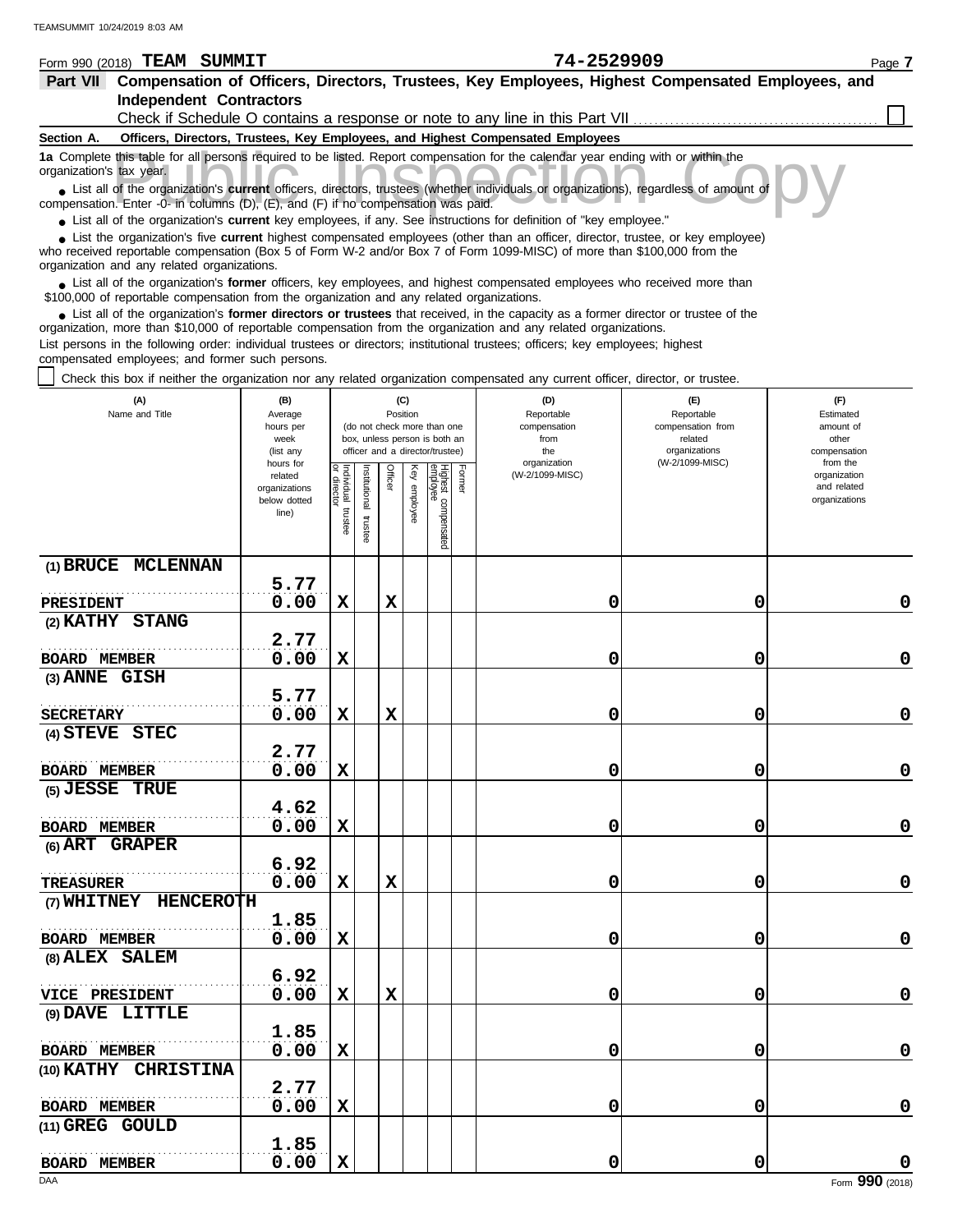| TEAMSUMMIT 10/24/2019 8:03 AM<br>Form 990 (2018) TEAM SUMMIT                                                                                                                                                                                                                                                                                         |                                                                     |                                                                                                             |                       |         |              |                                 |        | 74-2529909                                                                                             |                                                                    |   | Page 8                                                   |
|------------------------------------------------------------------------------------------------------------------------------------------------------------------------------------------------------------------------------------------------------------------------------------------------------------------------------------------------------|---------------------------------------------------------------------|-------------------------------------------------------------------------------------------------------------|-----------------------|---------|--------------|---------------------------------|--------|--------------------------------------------------------------------------------------------------------|--------------------------------------------------------------------|---|----------------------------------------------------------|
| Part VII                                                                                                                                                                                                                                                                                                                                             |                                                                     |                                                                                                             |                       |         |              |                                 |        | Section A. Officers, Directors, Trustees, Key Employees, and Highest Compensated Employees (continued) |                                                                    |   |                                                          |
| (A)<br>Name and title                                                                                                                                                                                                                                                                                                                                | (B)<br>Average<br>hours per<br>week<br>(list any                    | Position<br>(do not check more than one<br>box, unless person is both an<br>officer and a director/trustee) |                       |         |              |                                 |        | (D)<br>Reportable<br>compensation<br>from<br>the                                                       | (E)<br>Reportable<br>compensation from<br>related<br>organizations |   | (F)<br>Estimated<br>amount of<br>other<br>compensation   |
|                                                                                                                                                                                                                                                                                                                                                      | hours for<br>related<br>٠<br>organizations<br>below dotted<br>line) | Individual trustee<br>or director                                                                           | Institutional trustee | Officer | Key employee | Highest compensated<br>employee | Former | organization<br>(W-2/1099-MISC)                                                                        | (W-2/1099-MISC)                                                    |   | from the<br>organization<br>and related<br>organizations |
| <b>STOCKAUER</b><br>(12)<br>TODD                                                                                                                                                                                                                                                                                                                     |                                                                     |                                                                                                             |                       |         |              |                                 |        |                                                                                                        |                                                                    |   |                                                          |
| <b>BOARD</b><br><b>MEMBER</b>                                                                                                                                                                                                                                                                                                                        | 1.85<br>0.00                                                        | X                                                                                                           |                       |         |              |                                 |        | 0                                                                                                      | 0                                                                  |   | $\mathbf 0$                                              |
| <b>BILL JACKSON</b><br>(13)<br><b>BOARD MEMBER</b>                                                                                                                                                                                                                                                                                                   | 1.85<br>0.00                                                        | X                                                                                                           |                       |         |              |                                 |        | 0                                                                                                      | 0                                                                  |   | $\mathbf 0$                                              |
| STACE C.<br><b>BECHTEL</b><br>(14)                                                                                                                                                                                                                                                                                                                   | 40.00                                                               |                                                                                                             |                       |         |              |                                 |        |                                                                                                        |                                                                    |   |                                                          |
| EXECUTIVE DIRECTOR                                                                                                                                                                                                                                                                                                                                   | 0.00                                                                |                                                                                                             |                       | X       |              |                                 |        | 76,898                                                                                                 | 0                                                                  |   | $\mathbf 0$                                              |
|                                                                                                                                                                                                                                                                                                                                                      |                                                                     |                                                                                                             |                       |         |              |                                 |        |                                                                                                        |                                                                    |   |                                                          |
|                                                                                                                                                                                                                                                                                                                                                      |                                                                     |                                                                                                             |                       |         |              |                                 |        |                                                                                                        |                                                                    |   |                                                          |
|                                                                                                                                                                                                                                                                                                                                                      |                                                                     |                                                                                                             |                       |         |              |                                 |        |                                                                                                        |                                                                    |   |                                                          |
|                                                                                                                                                                                                                                                                                                                                                      |                                                                     |                                                                                                             |                       |         |              |                                 |        |                                                                                                        |                                                                    |   |                                                          |
|                                                                                                                                                                                                                                                                                                                                                      |                                                                     |                                                                                                             |                       |         |              |                                 |        |                                                                                                        |                                                                    |   |                                                          |
|                                                                                                                                                                                                                                                                                                                                                      |                                                                     |                                                                                                             |                       |         |              |                                 | u      | 76,898                                                                                                 |                                                                    |   |                                                          |
| c Total from continuation sheets to Part VII, Section A                                                                                                                                                                                                                                                                                              |                                                                     |                                                                                                             |                       |         |              |                                 | u      | 76,898                                                                                                 |                                                                    |   |                                                          |
| d<br>Total number of individuals (including but not limited to those listed above) who received more than \$100,000 of<br>2                                                                                                                                                                                                                          |                                                                     |                                                                                                             |                       |         |              |                                 | u      |                                                                                                        |                                                                    |   |                                                          |
| reportable compensation from the organization $\bf{u}$ 0                                                                                                                                                                                                                                                                                             |                                                                     |                                                                                                             |                       |         |              |                                 |        |                                                                                                        |                                                                    |   | Yes<br>No.                                               |
| Did the organization list any former officer, director, or trustee, key employee, or highest compensated<br>3                                                                                                                                                                                                                                        |                                                                     |                                                                                                             |                       |         |              |                                 |        |                                                                                                        |                                                                    |   | X                                                        |
| For any individual listed on line 1a, is the sum of reportable compensation and other compensation from the<br>4<br>organization and related organizations greater than \$150,000? If "Yes," complete Schedule J for such                                                                                                                            |                                                                     |                                                                                                             |                       |         |              |                                 |        |                                                                                                        |                                                                    | 3 |                                                          |
| individual communications and contact the contract of the contract of the contract of the contract of the contract of the contract of the contract of the contract of the contract of the contract of the contract of the cont<br>Did any person listed on line 1a receive or accrue compensation from any unrelated organization or individual<br>5 |                                                                     |                                                                                                             |                       |         |              |                                 |        |                                                                                                        |                                                                    | 4 | X                                                        |
| Section B. Independent Contractors                                                                                                                                                                                                                                                                                                                   |                                                                     |                                                                                                             |                       |         |              |                                 |        |                                                                                                        |                                                                    | 5 | X                                                        |
| Complete this table for your five highest compensated independent contractors that received more than \$100,000 of<br>1<br>compensation from the organization. Report compensation for the calendar year ending with or within the organization's tax year.                                                                                          |                                                                     |                                                                                                             |                       |         |              |                                 |        |                                                                                                        |                                                                    |   |                                                          |
|                                                                                                                                                                                                                                                                                                                                                      | (A)<br>Name and business address                                    |                                                                                                             |                       |         |              |                                 |        |                                                                                                        | (B)<br>Description of services                                     |   | (C)<br>Compensation                                      |
|                                                                                                                                                                                                                                                                                                                                                      |                                                                     |                                                                                                             |                       |         |              |                                 |        |                                                                                                        |                                                                    |   |                                                          |
|                                                                                                                                                                                                                                                                                                                                                      |                                                                     |                                                                                                             |                       |         |              |                                 |        |                                                                                                        |                                                                    |   |                                                          |
|                                                                                                                                                                                                                                                                                                                                                      |                                                                     |                                                                                                             |                       |         |              |                                 |        |                                                                                                        |                                                                    |   |                                                          |
|                                                                                                                                                                                                                                                                                                                                                      |                                                                     |                                                                                                             |                       |         |              |                                 |        |                                                                                                        |                                                                    |   |                                                          |
| Total number of independent contractors (including but not limited to those listed above) who<br>$\mathbf{2}$<br>received more than \$100,000 of compensation from the organization $\mathbf u$                                                                                                                                                      |                                                                     |                                                                                                             |                       |         |              |                                 |        |                                                                                                        | 0                                                                  |   |                                                          |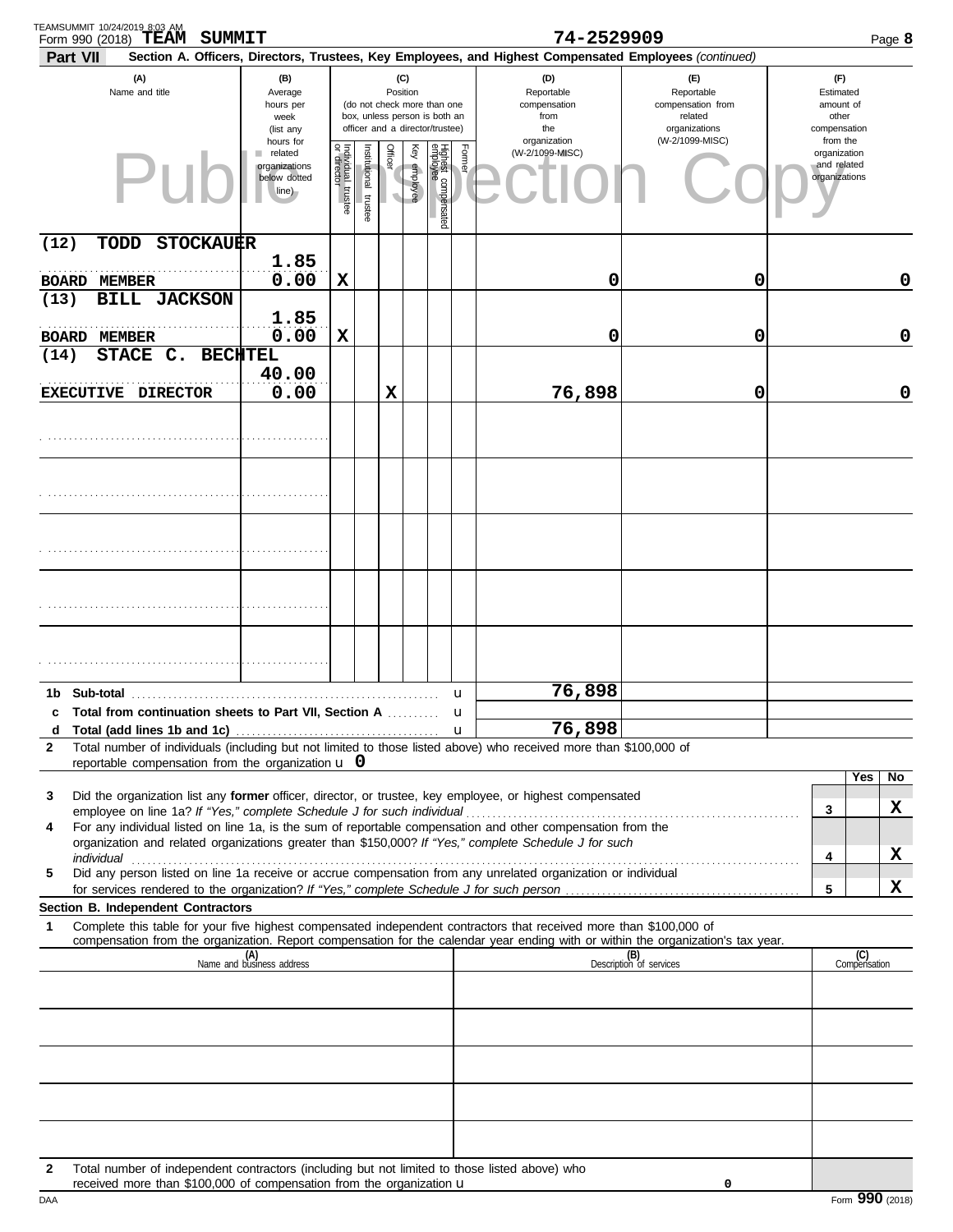## Form 990 (2018) Page **9 TEAM SUMMIT 74-2529909 Part VIII Statement of Revenue**

|                                                           |     | . .                                                                                                                                                                                                                                             |                                        |                           | (A)<br>Total revenue | (B)<br>Related or<br>exempt<br>function<br>ш<br>revenue | (C)<br>Unrelated<br>business<br>revenue | (D)<br>Revenue<br>excluded from tax<br>under sections<br>512-514 |
|-----------------------------------------------------------|-----|-------------------------------------------------------------------------------------------------------------------------------------------------------------------------------------------------------------------------------------------------|----------------------------------------|---------------------------|----------------------|---------------------------------------------------------|-----------------------------------------|------------------------------------------------------------------|
| Contributions, Gifts, Grants<br>and Other Similar Amounts |     | 1a Federated campaigns<br><b>b</b> Membership dues<br>c Fundraising events<br>d Related organizations<br>.<br><b>e</b> Government grants (contributions)<br>f All other contributions, gifts, grants,<br>and similar amounts not included above | 1a<br>1 <sub>b</sub><br>1c<br>1d<br>1e | 5,000<br>3,074            |                      |                                                         |                                         |                                                                  |
|                                                           |     | g Noncash contributions included in lines 1a-1f:                                                                                                                                                                                                | 1f                                     | 198,560                   |                      |                                                         |                                         |                                                                  |
|                                                           |     |                                                                                                                                                                                                                                                 |                                        |                           | 206,634              |                                                         |                                         |                                                                  |
| Service Revenue                                           |     |                                                                                                                                                                                                                                                 |                                        | Busn. Code                |                      |                                                         |                                         |                                                                  |
|                                                           | 2a  | Tuition                                                                                                                                                                                                                                         |                                        | 900099                    | 1,299,031            | 1,299,031                                               |                                         |                                                                  |
|                                                           | b   | Camp Registration Fee                                                                                                                                                                                                                           |                                        | 900099                    | 379,370              | 379,370                                                 |                                         |                                                                  |
|                                                           | c   | TS Host Comp and Events Incom                                                                                                                                                                                                                   |                                        | 900099<br>900099          | 57,239<br>35,333     | 57,239<br>35,333                                        |                                         |                                                                  |
|                                                           | d   | Transportation-Income                                                                                                                                                                                                                           |                                        | 900099                    | $-1,324$             | $-1,324$                                                |                                         |                                                                  |
| Program                                                   | е   | Non-Host Comp Income<br>f All other program service revenue                                                                                                                                                                                     |                                        |                           |                      |                                                         |                                         |                                                                  |
|                                                           |     |                                                                                                                                                                                                                                                 |                                        | $\mathbf u$               | 1,769,649            |                                                         |                                         |                                                                  |
|                                                           | 3   | Investment income (including dividends, interest,                                                                                                                                                                                               |                                        |                           |                      |                                                         |                                         |                                                                  |
|                                                           |     |                                                                                                                                                                                                                                                 |                                        | u                         | 3,412                |                                                         |                                         | 3,412                                                            |
|                                                           | 4   | Income from investment of tax-exempt bond proceeds u                                                                                                                                                                                            |                                        |                           |                      |                                                         |                                         |                                                                  |
|                                                           | 5   |                                                                                                                                                                                                                                                 |                                        | u                         |                      |                                                         |                                         |                                                                  |
|                                                           |     | (i) Real                                                                                                                                                                                                                                        |                                        | (ii) Personal             |                      |                                                         |                                         |                                                                  |
|                                                           |     | <b>6a</b> Gross rents                                                                                                                                                                                                                           |                                        |                           |                      |                                                         |                                         |                                                                  |
|                                                           |     | <b>b</b> Less: rental exps.                                                                                                                                                                                                                     |                                        |                           |                      |                                                         |                                         |                                                                  |
|                                                           |     | <b>c</b> Rental inc. or (loss)                                                                                                                                                                                                                  |                                        |                           |                      |                                                         |                                         |                                                                  |
|                                                           |     | <b>7a</b> Gross amount from<br>(i) Securities                                                                                                                                                                                                   |                                        | $\mathbf u$<br>(ii) Other |                      |                                                         |                                         |                                                                  |
|                                                           |     | sales of assets<br>other than inventory                                                                                                                                                                                                         |                                        | 1,009                     |                      |                                                         |                                         |                                                                  |
|                                                           |     | <b>b</b> Less: cost or other                                                                                                                                                                                                                    |                                        |                           |                      |                                                         |                                         |                                                                  |
|                                                           |     | basis & sales exps.                                                                                                                                                                                                                             |                                        |                           |                      |                                                         |                                         |                                                                  |
|                                                           |     | c Gain or (loss)                                                                                                                                                                                                                                |                                        | 1,009                     |                      |                                                         |                                         |                                                                  |
|                                                           |     |                                                                                                                                                                                                                                                 |                                        | u                         | 1,009                |                                                         |                                         | 1,009                                                            |
| g<br>Other Reven                                          |     | 8a Gross income from fundraising events<br>of contributions reported on line 1c).<br>See Part IV, line 18<br><b>b</b> Less: direct expenses                                                                                                     | b                                      | 203,038<br>69,360         |                      |                                                         |                                         |                                                                  |
|                                                           |     | c Net income or (loss) from fundraising events  u                                                                                                                                                                                               |                                        |                           | 133,678              |                                                         |                                         | 133,678                                                          |
|                                                           |     | 9a Gross income from gaming activities.                                                                                                                                                                                                         |                                        |                           |                      |                                                         |                                         |                                                                  |
|                                                           |     | See Part IV, line 19                                                                                                                                                                                                                            | a                                      |                           |                      |                                                         |                                         |                                                                  |
|                                                           |     | <b>b</b> Less: direct expenses                                                                                                                                                                                                                  | b                                      |                           |                      |                                                         |                                         |                                                                  |
|                                                           |     | c Net income or (loss) from gaming activities  u                                                                                                                                                                                                |                                        |                           |                      |                                                         |                                         |                                                                  |
|                                                           |     | 10a Gross sales of inventory, less                                                                                                                                                                                                              |                                        |                           |                      |                                                         |                                         |                                                                  |
|                                                           |     | returns and allowances<br>1.1.1.1.1                                                                                                                                                                                                             | a<br>b                                 | 13,710<br>14,117          |                      |                                                         |                                         |                                                                  |
|                                                           |     | <b>b</b> Less: cost of goods sold<br><b>c</b> Net income or (loss) from sales of inventory $\mathbf{u}$                                                                                                                                         |                                        |                           | $-407$               |                                                         |                                         | -407                                                             |
|                                                           |     | Miscellaneous Revenue                                                                                                                                                                                                                           |                                        | Busn. Code                |                      |                                                         |                                         |                                                                  |
|                                                           | 11a | FirstBank Cash Back                                                                                                                                                                                                                             |                                        | 900099                    | 5,892                | 5,892                                                   |                                         |                                                                  |
|                                                           | b   | Installment plan fees                                                                                                                                                                                                                           |                                        | 900099                    | 3,950                | 3,950                                                   |                                         |                                                                  |
|                                                           | с   |                                                                                                                                                                                                                                                 |                                        |                           |                      |                                                         |                                         |                                                                  |
|                                                           |     | d All other revenue                                                                                                                                                                                                                             |                                        |                           |                      |                                                         |                                         |                                                                  |
|                                                           |     |                                                                                                                                                                                                                                                 |                                        | $\mathbf{u}$              | 9,842                |                                                         |                                         |                                                                  |
|                                                           |     | 12 Total revenue. See instructions.                                                                                                                                                                                                             |                                        | $\mathbf{u}$              | 2,123,817            | 1,779,491                                               | οI                                      | 137,692                                                          |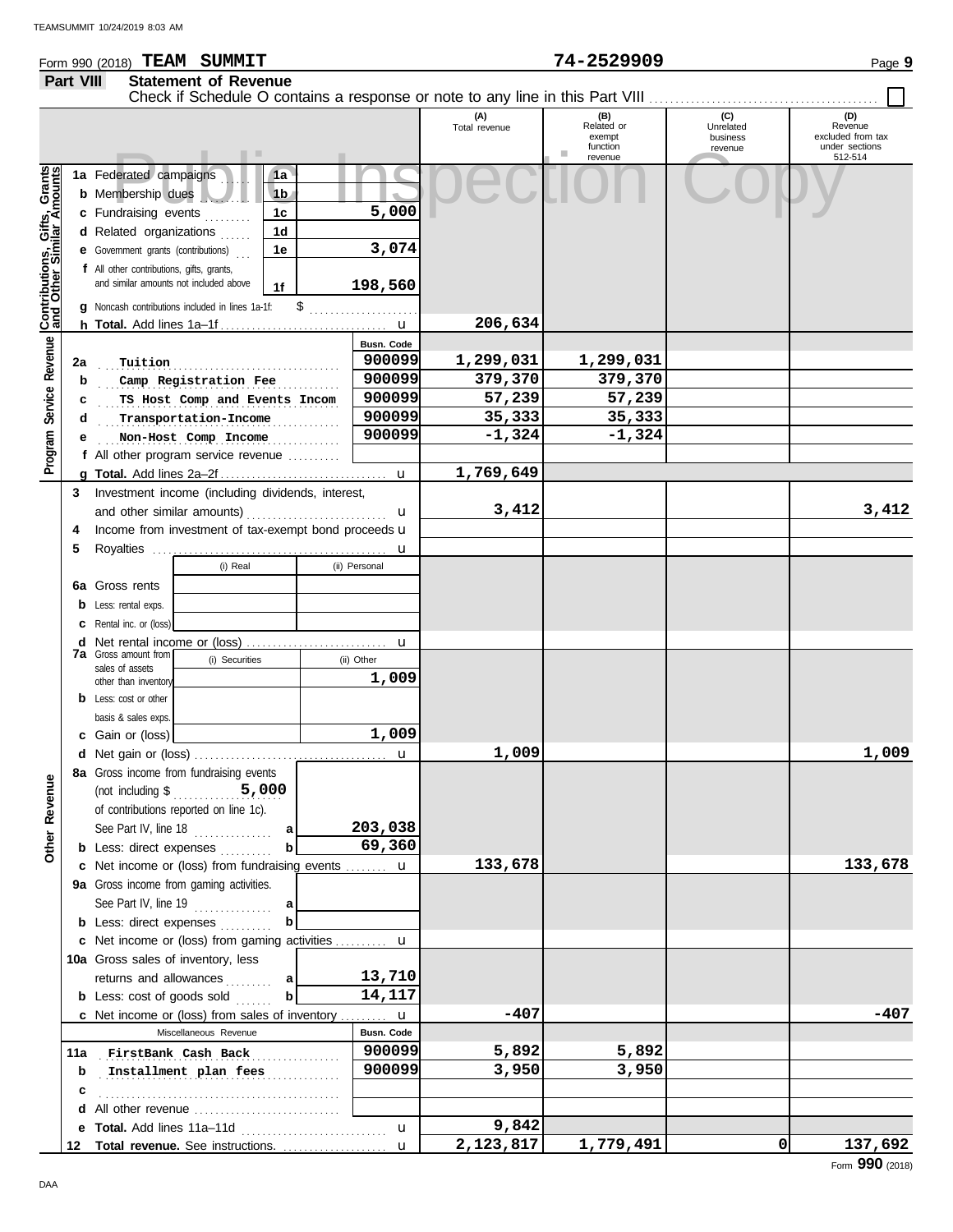# **Part IX Statement of Functional Expenses** Form 990 (2018) Page **10 TEAM SUMMIT 74-2529909**

|             | Section 501(c)(3) and 501(c)(4) organizations must complete all columns. All other organizations must complete column (A).                                                                                                                                                                                                                                                                                                                          |                               |                        |                              |                         |  |  |  |  |  |  |  |  |
|-------------|-----------------------------------------------------------------------------------------------------------------------------------------------------------------------------------------------------------------------------------------------------------------------------------------------------------------------------------------------------------------------------------------------------------------------------------------------------|-------------------------------|------------------------|------------------------------|-------------------------|--|--|--|--|--|--|--|--|
|             | Check if Schedule O contains a response or note to any line in this Part IX<br>(C)<br>(D)                                                                                                                                                                                                                                                                                                                                                           |                               |                        |                              |                         |  |  |  |  |  |  |  |  |
|             | Do not include amounts reported on lines 6b,<br>7b, 8b, 9b, and 10b of Part VIII.                                                                                                                                                                                                                                                                                                                                                                   | (A)<br>Total expenses         | (B)<br>Program service | Management and               | Fundraising<br>expenses |  |  |  |  |  |  |  |  |
| $\mathbf 1$ | Grants and other assistance to domestic organizations                                                                                                                                                                                                                                                                                                                                                                                               |                               | expenses               | general expenses             |                         |  |  |  |  |  |  |  |  |
|             | and domestic governments. See Part IV, line 21                                                                                                                                                                                                                                                                                                                                                                                                      |                               |                        |                              |                         |  |  |  |  |  |  |  |  |
| 2           | Grants and other assistance to domestic                                                                                                                                                                                                                                                                                                                                                                                                             |                               |                        |                              |                         |  |  |  |  |  |  |  |  |
|             | individuals. See Part IV, line 22                                                                                                                                                                                                                                                                                                                                                                                                                   | 64,963                        | 64,963                 |                              |                         |  |  |  |  |  |  |  |  |
| 3           | Grants and other assistance to foreign                                                                                                                                                                                                                                                                                                                                                                                                              |                               |                        |                              |                         |  |  |  |  |  |  |  |  |
|             | organizations, foreign governments, and foreign                                                                                                                                                                                                                                                                                                                                                                                                     |                               |                        |                              |                         |  |  |  |  |  |  |  |  |
|             | individuals. See Part IV, lines 15 and 16                                                                                                                                                                                                                                                                                                                                                                                                           |                               |                        |                              |                         |  |  |  |  |  |  |  |  |
| 4           | Benefits paid to or for members                                                                                                                                                                                                                                                                                                                                                                                                                     |                               |                        |                              |                         |  |  |  |  |  |  |  |  |
| 5.          | Compensation of current officers, directors,                                                                                                                                                                                                                                                                                                                                                                                                        |                               |                        |                              |                         |  |  |  |  |  |  |  |  |
|             | trustees, and key employees                                                                                                                                                                                                                                                                                                                                                                                                                         | 77,000                        |                        | 77,000                       |                         |  |  |  |  |  |  |  |  |
| 6           | Compensation not included above, to disqualified                                                                                                                                                                                                                                                                                                                                                                                                    |                               |                        |                              |                         |  |  |  |  |  |  |  |  |
|             | persons (as defined under section 4958(f)(1)) and                                                                                                                                                                                                                                                                                                                                                                                                   |                               |                        |                              |                         |  |  |  |  |  |  |  |  |
|             | persons described in section 4958(c)(3)(B)                                                                                                                                                                                                                                                                                                                                                                                                          |                               |                        |                              |                         |  |  |  |  |  |  |  |  |
| 7           | Other salaries and wages                                                                                                                                                                                                                                                                                                                                                                                                                            | 1,121,033                     | 926,715                | 92,576                       | 101,742                 |  |  |  |  |  |  |  |  |
| 8           | Pension plan accruals and contributions (include                                                                                                                                                                                                                                                                                                                                                                                                    |                               |                        |                              |                         |  |  |  |  |  |  |  |  |
|             | section 401(k) and 403(b) employer contributions)                                                                                                                                                                                                                                                                                                                                                                                                   |                               |                        |                              |                         |  |  |  |  |  |  |  |  |
| 9           | Other employee benefits                                                                                                                                                                                                                                                                                                                                                                                                                             | 70,033                        | 55,380                 | 11,055                       | 3,598                   |  |  |  |  |  |  |  |  |
| 10          | Payroll taxes                                                                                                                                                                                                                                                                                                                                                                                                                                       | 108,904                       | 86,936                 | 13,611                       | 8,357                   |  |  |  |  |  |  |  |  |
| 11          | Fees for services (non-employees):                                                                                                                                                                                                                                                                                                                                                                                                                  |                               |                        |                              |                         |  |  |  |  |  |  |  |  |
| а           |                                                                                                                                                                                                                                                                                                                                                                                                                                                     |                               |                        |                              |                         |  |  |  |  |  |  |  |  |
| b           | Legal                                                                                                                                                                                                                                                                                                                                                                                                                                               | 4,517<br>$\overline{50, 497}$ |                        | 4,517<br>$\overline{50,}497$ |                         |  |  |  |  |  |  |  |  |
|             |                                                                                                                                                                                                                                                                                                                                                                                                                                                     |                               |                        |                              |                         |  |  |  |  |  |  |  |  |
| d           | Lobbying                                                                                                                                                                                                                                                                                                                                                                                                                                            |                               |                        |                              |                         |  |  |  |  |  |  |  |  |
|             | Professional fundraising services. See Part IV, line 17                                                                                                                                                                                                                                                                                                                                                                                             | 831                           |                        |                              | 831                     |  |  |  |  |  |  |  |  |
|             | Investment management fees<br>Other. (If line 11g amount exceeds 10% of line 25, column                                                                                                                                                                                                                                                                                                                                                             |                               |                        |                              |                         |  |  |  |  |  |  |  |  |
| g           | (A) amount, list line 11g expenses on Schedule O.)                                                                                                                                                                                                                                                                                                                                                                                                  | 7,597                         | 2,313                  | 5,284                        |                         |  |  |  |  |  |  |  |  |
| 12          | Advertising and promotion                                                                                                                                                                                                                                                                                                                                                                                                                           | 36,614                        |                        |                              | 36,614                  |  |  |  |  |  |  |  |  |
| 13          |                                                                                                                                                                                                                                                                                                                                                                                                                                                     | 21,298                        | 31                     | 13,789                       | 7,478                   |  |  |  |  |  |  |  |  |
| 14          | Information technology                                                                                                                                                                                                                                                                                                                                                                                                                              |                               |                        |                              |                         |  |  |  |  |  |  |  |  |
| 15          |                                                                                                                                                                                                                                                                                                                                                                                                                                                     |                               |                        |                              |                         |  |  |  |  |  |  |  |  |
| 16          |                                                                                                                                                                                                                                                                                                                                                                                                                                                     | 70,024                        | 47,384                 | 20,370                       | 2,270                   |  |  |  |  |  |  |  |  |
| 17          | Travel                                                                                                                                                                                                                                                                                                                                                                                                                                              | 342,889                       | 331,480                | 6,639                        | 4,770                   |  |  |  |  |  |  |  |  |
| 18          | Payments of travel or entertainment expenses                                                                                                                                                                                                                                                                                                                                                                                                        |                               |                        |                              |                         |  |  |  |  |  |  |  |  |
|             | for any federal, state, or local public officials                                                                                                                                                                                                                                                                                                                                                                                                   |                               |                        |                              |                         |  |  |  |  |  |  |  |  |
| 19          | Conferences, conventions, and meetings                                                                                                                                                                                                                                                                                                                                                                                                              | 8,246                         | 1,313                  | 6,871                        | 62                      |  |  |  |  |  |  |  |  |
| 20          | Interest                                                                                                                                                                                                                                                                                                                                                                                                                                            |                               |                        |                              |                         |  |  |  |  |  |  |  |  |
| 21          | Payments to affiliates                                                                                                                                                                                                                                                                                                                                                                                                                              |                               |                        |                              |                         |  |  |  |  |  |  |  |  |
| 22          | Depreciation, depletion, and amortization                                                                                                                                                                                                                                                                                                                                                                                                           | 19,981                        | 19,981                 |                              |                         |  |  |  |  |  |  |  |  |
| 23          | $In \textbf{surance} \begin{tabular}{@{}l@{}} \hline \textbf{m} & \textbf{m} & \textbf{m} & \textbf{m} \\ \hline \textbf{m} & \textbf{m} & \textbf{m} & \textbf{m} \\ \hline \textbf{m} & \textbf{m} & \textbf{m} & \textbf{m} \\ \hline \textbf{m} & \textbf{m} & \textbf{m} & \textbf{m} \\ \hline \textbf{m} & \textbf{m} & \textbf{m} & \textbf{m} \\ \hline \textbf{m} & \textbf{m} & \textbf{m} & \textbf{m} \\ \hline \textbf{m} & \textbf{$ | 29,605                        | 26,926                 | 2,679                        |                         |  |  |  |  |  |  |  |  |
| 24          | Other expenses. Itemize expenses not covered                                                                                                                                                                                                                                                                                                                                                                                                        |                               |                        |                              |                         |  |  |  |  |  |  |  |  |
|             | above (List miscellaneous expenses in line 24e. If                                                                                                                                                                                                                                                                                                                                                                                                  |                               |                        |                              |                         |  |  |  |  |  |  |  |  |
|             | line 24e amount exceeds 10% of line 25, column                                                                                                                                                                                                                                                                                                                                                                                                      |                               |                        |                              |                         |  |  |  |  |  |  |  |  |
|             | (A) amount, list line 24e expenses on Schedule O.)                                                                                                                                                                                                                                                                                                                                                                                                  |                               |                        |                              |                         |  |  |  |  |  |  |  |  |
|             | Athlete-Uniforms                                                                                                                                                                                                                                                                                                                                                                                                                                    | 48,434                        | 48,434                 |                              |                         |  |  |  |  |  |  |  |  |
| b           | Credit card fees<br>TS Host Comp: Race-Comp S                                                                                                                                                                                                                                                                                                                                                                                                       | 45,553<br>35,303              | 73<br>35,303           | 45,448                       | 32                      |  |  |  |  |  |  |  |  |
| C<br>d      | Equipment and supplies                                                                                                                                                                                                                                                                                                                                                                                                                              | 31,446                        | 31,446                 |                              |                         |  |  |  |  |  |  |  |  |
|             | All other expenses                                                                                                                                                                                                                                                                                                                                                                                                                                  | 87,661                        | 62,863                 | 4,178                        | 20,620                  |  |  |  |  |  |  |  |  |
| е<br>25     | Total functional expenses. Add lines 1 through 24e .                                                                                                                                                                                                                                                                                                                                                                                                | 2,282,429                     | 1,741,541              | 354,514                      | 186,374                 |  |  |  |  |  |  |  |  |
| 26          | Joint costs. Complete this line only if the                                                                                                                                                                                                                                                                                                                                                                                                         |                               |                        |                              |                         |  |  |  |  |  |  |  |  |
|             | organization reported in column (B) joint costs                                                                                                                                                                                                                                                                                                                                                                                                     |                               |                        |                              |                         |  |  |  |  |  |  |  |  |
|             | from a combined educational campaign and<br>fundraising solicitation. Check here $\mathbf{u}$<br>l if                                                                                                                                                                                                                                                                                                                                               |                               |                        |                              |                         |  |  |  |  |  |  |  |  |
|             | following SOP 98-2 (ASC 958-720)                                                                                                                                                                                                                                                                                                                                                                                                                    |                               |                        |                              |                         |  |  |  |  |  |  |  |  |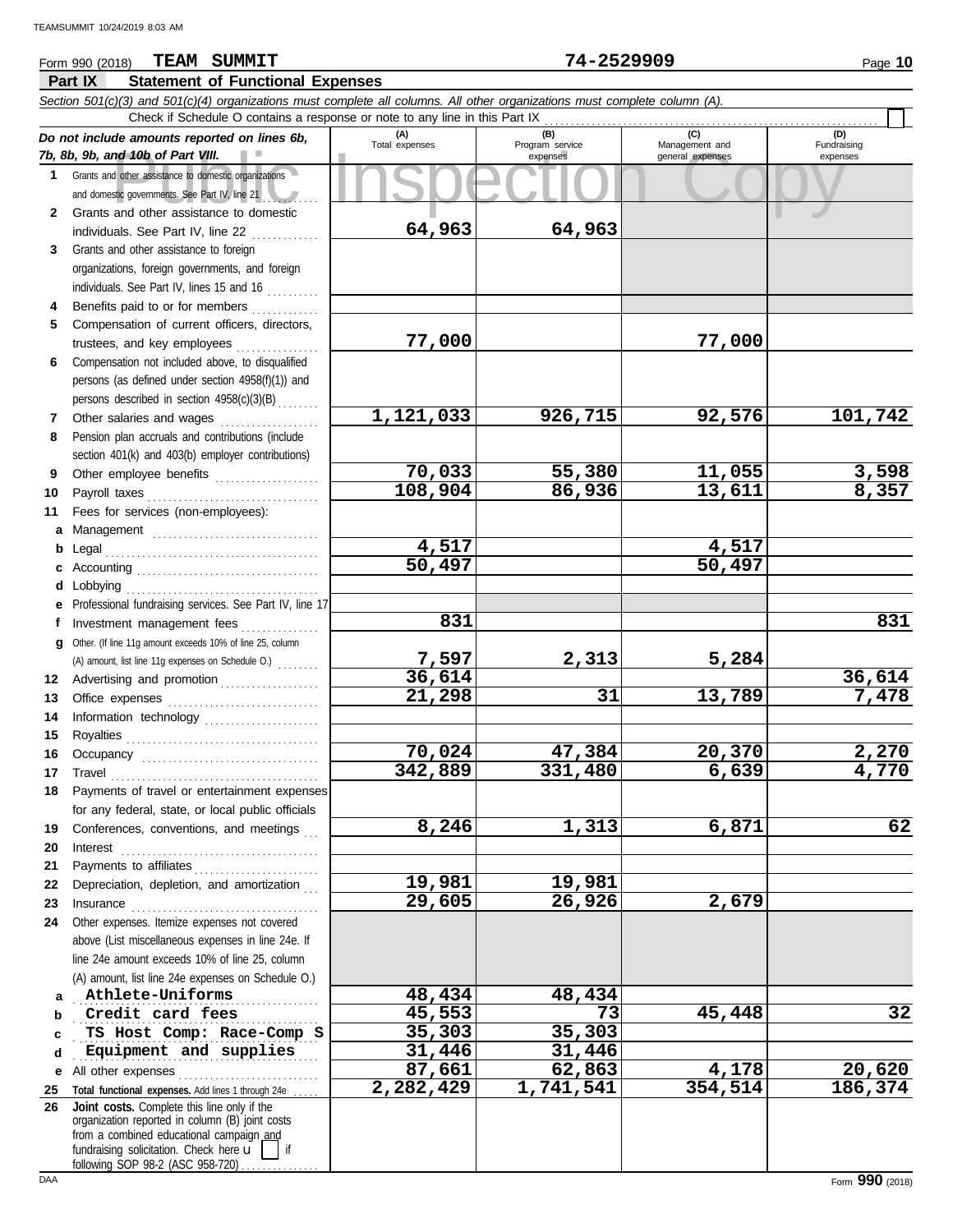## Form 990 (2018) Page **11 TEAM SUMMIT 74-2529909 Part X Balance Sheet**

|                                |    |                                                                                                                                                                                                                                |                 |                | (A)               |                 | (B)                      |
|--------------------------------|----|--------------------------------------------------------------------------------------------------------------------------------------------------------------------------------------------------------------------------------|-----------------|----------------|-------------------|-----------------|--------------------------|
|                                |    |                                                                                                                                                                                                                                |                 |                | Beginning of year |                 | End of year              |
|                                | 1. |                                                                                                                                                                                                                                |                 |                | 216,710           | 1               | 42,081                   |
|                                | 2  | Cash—non-interest bearing<br>Savings and temporary cash investments                                                                                                                                                            | 150, 271        | $\overline{2}$ | 150,393           |                 |                          |
|                                | 3  |                                                                                                                                                                                                                                |                 |                |                   | 3               |                          |
|                                | 4  | Accounts receivable, net                                                                                                                                                                                                       |                 |                | 43,688            | 4               | 78,948                   |
|                                | 5  | Loans and other receivables from current and former officers, directors,                                                                                                                                                       |                 |                |                   |                 |                          |
|                                |    | trustees, key employees, and highest compensated employees.                                                                                                                                                                    |                 |                |                   |                 |                          |
|                                |    | Complete Part II of Schedule L                                                                                                                                                                                                 |                 |                |                   | 5               |                          |
|                                | 6  | Loans and other receivables from other disqualified persons (as defined under section                                                                                                                                          |                 |                |                   |                 |                          |
|                                |    | $4958(f)(1)$ , persons described in section $4958(c)(3)(B)$ , and contributing employers and                                                                                                                                   |                 |                |                   |                 |                          |
|                                |    | sponsoring organizations of section 501(c)(9) voluntary employees' beneficiary                                                                                                                                                 |                 |                |                   |                 |                          |
|                                |    | organizations (see instructions). Complete Part II of Schedule L                                                                                                                                                               |                 |                |                   | 6               |                          |
| Assets                         | 7  |                                                                                                                                                                                                                                |                 |                |                   | 7               |                          |
|                                | 8  | Inventories for sale or use                                                                                                                                                                                                    |                 |                |                   | 8               |                          |
|                                | 9  |                                                                                                                                                                                                                                |                 |                | 1,258             | 9               | 66,048                   |
|                                |    | 10a Land, buildings, and equipment: cost or                                                                                                                                                                                    |                 |                |                   |                 |                          |
|                                |    |                                                                                                                                                                                                                                |                 | <u>149,560</u> |                   |                 |                          |
|                                |    | <b>b</b> Less: accumulated depreciation                                                                                                                                                                                        | 10 <sub>b</sub> | 82,316         | 50,698            | 10 <sub>c</sub> |                          |
|                                | 11 | Investments-publicly traded securities                                                                                                                                                                                         |                 |                | 111,636           | 11              | $\frac{67,244}{115,267}$ |
|                                | 12 |                                                                                                                                                                                                                                |                 |                |                   | 12              |                          |
|                                | 13 |                                                                                                                                                                                                                                |                 | 13             |                   |                 |                          |
|                                | 14 | Intangible assets                                                                                                                                                                                                              |                 | 14             | 10,914            |                 |                          |
|                                | 15 | Other assets. See Part IV, line 11                                                                                                                                                                                             |                 | 15             |                   |                 |                          |
|                                | 16 |                                                                                                                                                                                                                                | 574,261         | 16             | 530,895           |                 |                          |
|                                | 17 |                                                                                                                                                                                                                                |                 | 32,810         | 17                | 93,064          |                          |
|                                | 18 | Grants payable                                                                                                                                                                                                                 |                 |                |                   | 18              |                          |
|                                | 19 | Deferred revenue contains and all the container and all the container and all the container and all the container and all the container and all the container and all the container and all the container and all the containe |                 |                | 109,179           | 19              | 127,861                  |
|                                | 20 |                                                                                                                                                                                                                                |                 |                | 20                |                 |                          |
|                                | 21 | Escrow or custodial account liability. Complete Part IV of Schedule D                                                                                                                                                          |                 |                | 21                |                 |                          |
|                                | 22 | Loans and other payables to current and former officers, directors,                                                                                                                                                            |                 |                |                   |                 |                          |
| Liabilities                    |    | trustees, key employees, highest compensated employees, and                                                                                                                                                                    |                 |                |                   |                 |                          |
|                                |    | disqualified persons. Complete Part II of Schedule L                                                                                                                                                                           |                 |                |                   | 22              |                          |
|                                | 23 | Secured mortgages and notes payable to unrelated third parties [[[[[[[[[[[[[[[[[[[[[[[[[[[[[]]]]]]]]                                                                                                                           |                 |                |                   | 23              |                          |
|                                | 24 | Unsecured notes and loans payable to unrelated third parties                                                                                                                                                                   |                 |                |                   | 24              |                          |
|                                | 25 | Other liabilities (including federal income tax, payables to related third                                                                                                                                                     |                 |                |                   |                 |                          |
|                                |    | parties, and other liabilities not included on lines 17-24). Complete Part X                                                                                                                                                   |                 |                |                   |                 |                          |
|                                |    | of Schedule D                                                                                                                                                                                                                  |                 |                | 26,344<br>168,333 | 25<br>26        | 62,764<br>283,689        |
|                                | 26 | Organizations that follow SFAS 117 (ASC 958), check here u                                                                                                                                                                     |                 | 図<br>and       |                   |                 |                          |
|                                |    | complete lines 27 through 29, and lines 33 and 34.                                                                                                                                                                             |                 |                |                   |                 |                          |
|                                | 27 | Unrestricted net assets                                                                                                                                                                                                        |                 |                | 274,224           | 27              | 119,879                  |
|                                | 28 | Temporarily restricted net assets                                                                                                                                                                                              |                 | 20,068         | 28                | 16,460          |                          |
|                                | 29 | Permanently restricted net assets                                                                                                                                                                                              |                 | 111,636        | 29                | 110,867         |                          |
|                                |    | Organizations that do not follow SFAS 117 (ASC 958), check here u                                                                                                                                                              |                 | and            |                   |                 |                          |
|                                |    | complete lines 30 through 34.                                                                                                                                                                                                  |                 |                |                   |                 |                          |
| <b>Assets or Fund Balances</b> | 30 | Capital stock or trust principal, or current funds                                                                                                                                                                             |                 |                |                   | 30              |                          |
|                                | 31 | Paid-in or capital surplus, or land, building, or equipment fund                                                                                                                                                               |                 |                |                   | 31              |                          |
| ğ                              | 32 | Retained earnings, endowment, accumulated income, or other funds                                                                                                                                                               |                 |                |                   | 32              |                          |
|                                | 33 | Total net assets or fund balances                                                                                                                                                                                              |                 |                | 405,928           | 33              | 247,206                  |
|                                | 34 |                                                                                                                                                                                                                                | 574,261         | 34             | 530,895           |                 |                          |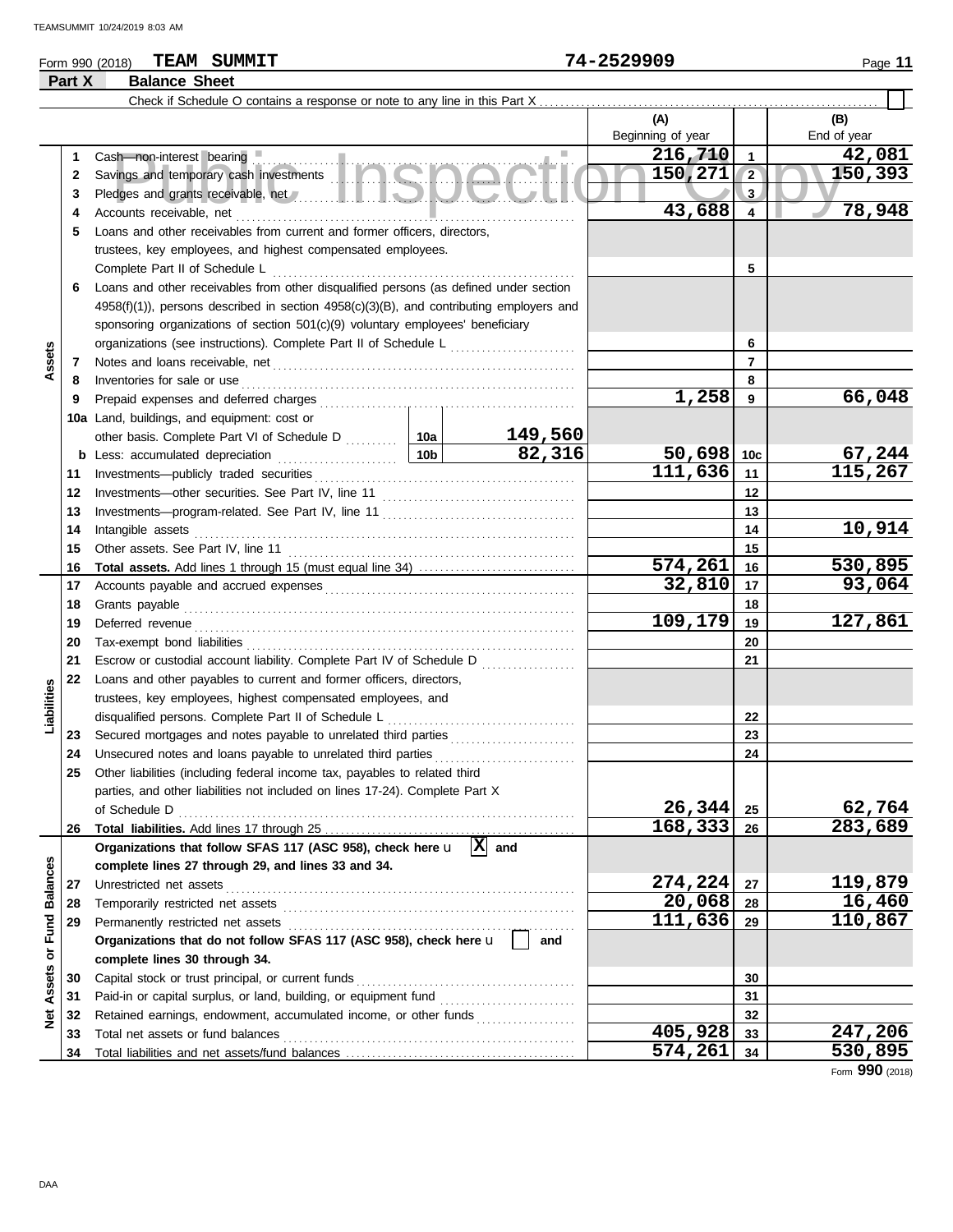|    |                          |                | 74-2529909<br>Form 990 (2018) TEAM SUMMIT                                                                                                                                                                                            |                |            |            | Page 12         |
|----|--------------------------|----------------|--------------------------------------------------------------------------------------------------------------------------------------------------------------------------------------------------------------------------------------|----------------|------------|------------|-----------------|
|    | Part XI                  |                | <b>Reconciliation of Net Assets</b>                                                                                                                                                                                                  |                |            |            |                 |
|    |                          |                |                                                                                                                                                                                                                                      |                |            |            |                 |
| 1  |                          |                |                                                                                                                                                                                                                                      | $\mathbf{1}$   | 2,123,817  |            |                 |
| 2  |                          |                |                                                                                                                                                                                                                                      | $\overline{2}$ | 2,282,429  |            |                 |
| 3  |                          |                | Revenue less expenses. Subtract line 2 from line 1                                                                                                                                                                                   | 3              | $-158,612$ |            |                 |
| 4  |                          |                | Revenue less expenses. Subtract line 2 from line 1<br>Net assets or fund balances at beginning of year (must equal Part X, line 33, column (A))                                                                                      | $\overline{4}$ |            |            | 405,928         |
| 5  |                          |                | Net unrealized gains (losses) on investments <b>and the contract of the contract of the contract of the contract of the contract of the contract of the contract of the contract of the contract of the contract of the contract</b> | 5              |            |            | $-110$          |
| 6  |                          |                | Donated services and use of facilities                                                                                                                                                                                               | 6              |            |            |                 |
| 7  | Investment expenses      |                |                                                                                                                                                                                                                                      | $\overline{7}$ |            |            |                 |
| 8  | Prior period adjustments |                |                                                                                                                                                                                                                                      | 8              |            |            |                 |
| 9  |                          |                | Other changes in net assets or fund balances (explain in Schedule O)                                                                                                                                                                 | 9              |            |            |                 |
| 10 |                          |                | Net assets or fund balances at end of year. Combine lines 3 through 9 (must equal Part X, line                                                                                                                                       |                |            |            |                 |
|    |                          |                |                                                                                                                                                                                                                                      | 10             |            |            | 247,206         |
|    | Part XII                 |                | <b>Financial Statements and Reporting</b>                                                                                                                                                                                            |                |            |            |                 |
|    |                          |                |                                                                                                                                                                                                                                      |                |            |            |                 |
|    |                          |                |                                                                                                                                                                                                                                      |                |            | <b>Yes</b> | No              |
| 1. |                          |                | ΙX<br>Accounting method used to prepare the Form 990:<br>Cash<br>Accrual<br>Other                                                                                                                                                    |                |            |            |                 |
|    |                          |                | If the organization changed its method of accounting from a prior year or checked "Other," explain in                                                                                                                                |                |            |            |                 |
|    | Schedule O.              |                |                                                                                                                                                                                                                                      |                |            |            |                 |
|    |                          |                | 2a Were the organization's financial statements compiled or reviewed by an independent accountant?                                                                                                                                   |                | 2a         |            | X               |
|    |                          |                | If "Yes," check a box below to indicate whether the financial statements for the year were compiled or                                                                                                                               |                |            |            |                 |
|    |                          |                | reviewed on a separate basis, consolidated basis, or both:                                                                                                                                                                           |                |            |            |                 |
|    |                          | Separate basis | Consolidated basis<br>Both consolidated and separate basis                                                                                                                                                                           |                |            |            |                 |
|    |                          |                | <b>b</b> Were the organization's financial statements audited by an independent accountant?                                                                                                                                          |                | 2b         |            | X               |
|    |                          |                | If "Yes," check a box below to indicate whether the financial statements for the year were audited on a                                                                                                                              |                |            |            |                 |
|    |                          |                | separate basis, consolidated basis, or both:                                                                                                                                                                                         |                |            |            |                 |
|    |                          | Separate basis | Both consolidated and separate basis<br>Consolidated basis                                                                                                                                                                           |                |            |            |                 |
|    |                          |                | c If "Yes" to line 2a or 2b, does the organization have a committee that assumes responsibility for oversight                                                                                                                        |                |            |            |                 |
|    |                          |                | of the audit, review, or compilation of its financial statements and selection of an independent accountant?                                                                                                                         |                | 2c         |            |                 |
|    |                          |                | If the organization changed either its oversight process or selection process during the tax year, explain in                                                                                                                        |                |            |            |                 |
|    | Schedule O.              |                |                                                                                                                                                                                                                                      |                |            |            |                 |
|    |                          |                | 3a As a result of a federal award, was the organization required to undergo an audit or audits as set forth in                                                                                                                       |                |            |            |                 |
|    |                          |                | the Single Audit Act and OMB Circular A-133?                                                                                                                                                                                         |                | За         |            | x               |
|    |                          |                | <b>b</b> If "Yes," did the organization undergo the required audit or audits? If the organization did not undergo the                                                                                                                |                |            |            |                 |
|    |                          |                | required audit or audits, explain why in Schedule O and describe any steps taken to undergo such audits.                                                                                                                             |                | 3b         |            |                 |
|    |                          |                |                                                                                                                                                                                                                                      |                |            |            | Form 990 (2018) |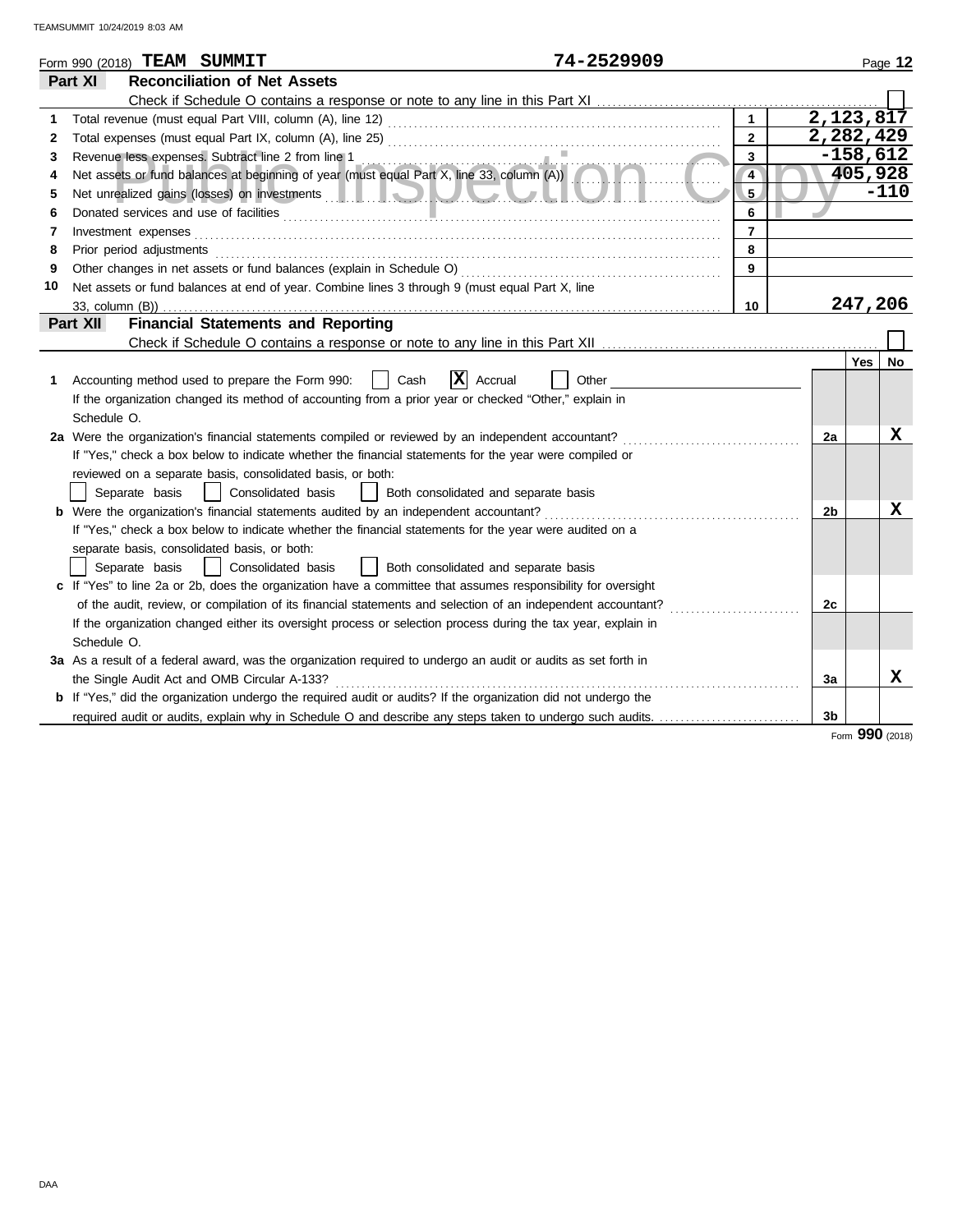| <b>SCHEDULE A</b>                     |                                                            | <b>Public Charity Status and Public Support</b>                                                                                                                                                                                                                |                                                      |                                        | OMB No. 1545-0047                    |  |  |
|---------------------------------------|------------------------------------------------------------|----------------------------------------------------------------------------------------------------------------------------------------------------------------------------------------------------------------------------------------------------------------|------------------------------------------------------|----------------------------------------|--------------------------------------|--|--|
| (Form 990 or 990-EZ)                  |                                                            | 2018<br>Complete if the organization is a section 501(c)(3) organization or a section 4947(a)(1) nonexempt charitable trust.                                                                                                                                   |                                                      |                                        |                                      |  |  |
| Department of the Treasury            |                                                            |                                                                                                                                                                                                                                                                | La Attach to Form 990 or Form 990-EZ.                |                                        |                                      |  |  |
| Internal Revenue Service              |                                                            | <b>u</b> Go to www.irs.gov/Form990 for instructions and the latest information.                                                                                                                                                                                |                                                      |                                        | Open to Public<br>Inspection         |  |  |
| Name of the organization              | n a                                                        |                                                                                                                                                                                                                                                                |                                                      |                                        | Employer identification number       |  |  |
|                                       | <b>TEAM SUMMIT</b>                                         |                                                                                                                                                                                                                                                                |                                                      | 74-2529909                             |                                      |  |  |
| Part I                                |                                                            | Reason for Public Charity Status (All organizations must complete this part.) See instructions.                                                                                                                                                                |                                                      |                                        |                                      |  |  |
| 1                                     |                                                            | The organization is not a private foundation because it is: (For lines 1 through 12, check only one box.)<br>A church, convention of churches, or association of churches described in section 170(b)(1)(A)(i).                                                |                                                      |                                        |                                      |  |  |
| 2                                     |                                                            | A school described in section 170(b)(1)(A)(ii). (Attach Schedule E (Form 990 or 990-EZ).)                                                                                                                                                                      |                                                      |                                        |                                      |  |  |
| 3                                     |                                                            | A hospital or a cooperative hospital service organization described in section 170(b)(1)(A)(iii).                                                                                                                                                              |                                                      |                                        |                                      |  |  |
| 4                                     |                                                            | A medical research organization operated in conjunction with a hospital described in section 170(b)(1)(A)(iii). Enter the hospital's name,                                                                                                                     |                                                      |                                        |                                      |  |  |
| city, and state:                      |                                                            |                                                                                                                                                                                                                                                                |                                                      |                                        |                                      |  |  |
| 5                                     |                                                            | An organization operated for the benefit of a college or university owned or operated by a governmental unit described in                                                                                                                                      |                                                      |                                        |                                      |  |  |
| 6                                     | section 170(b)(1)(A)(iv). (Complete Part II.)              | A federal, state, or local government or governmental unit described in section 170(b)(1)(A)(v).                                                                                                                                                               |                                                      |                                        |                                      |  |  |
| 7                                     |                                                            | An organization that normally receives a substantial part of its support from a governmental unit or from the general public                                                                                                                                   |                                                      |                                        |                                      |  |  |
|                                       | described in section 170(b)(1)(A)(vi). (Complete Part II.) |                                                                                                                                                                                                                                                                |                                                      |                                        |                                      |  |  |
| 8<br>9                                |                                                            | A community trust described in section 170(b)(1)(A)(vi). (Complete Part II.)<br>An agricultural research organization described in section 170(b)(1)(A)(ix) operated in conjunction with a land-grant college                                                  |                                                      |                                        |                                      |  |  |
| university:                           |                                                            | or university or a non-land-grant college of agriculture (see instructions). Enter the name, city, and state of the college or                                                                                                                                 |                                                      |                                        |                                      |  |  |
| $ {\bf x} $<br>10                     |                                                            | An organization that normally receives: (1) more than 33 1/3% of its support from contributions, membership fees, and gross                                                                                                                                    |                                                      |                                        |                                      |  |  |
|                                       |                                                            | receipts from activities related to its exempt functions—subject to certain exceptions, and (2) no more than 33 1/3% of its                                                                                                                                    |                                                      |                                        |                                      |  |  |
|                                       |                                                            | support from gross investment income and unrelated business taxable income (less section 511 tax) from businesses<br>acquired by the organization after June 30, 1975. See section 509(a)(2). (Complete Part III.)                                             |                                                      |                                        |                                      |  |  |
| 11                                    |                                                            | An organization organized and operated exclusively to test for public safety. See section 509(a)(4).                                                                                                                                                           |                                                      |                                        |                                      |  |  |
| 12                                    |                                                            | An organization organized and operated exclusively for the benefit of, to perform the functions of, or to carry out the purposes                                                                                                                               |                                                      |                                        |                                      |  |  |
|                                       |                                                            | of one or more publicly supported organizations described in section 509(a)(1) or section 509(a)(2). See section 509(a)(3).                                                                                                                                    |                                                      |                                        |                                      |  |  |
|                                       |                                                            | Check the box in lines 12a through 12d that describes the type of supporting organization and complete lines 12e, 12f, and 12g.<br>Type I. A supporting organization operated, supervised, or controlled by its supported organization(s), typically by giving |                                                      |                                        |                                      |  |  |
| a                                     |                                                            | the supported organization(s) the power to regularly appoint or elect a majority of the directors or trustees of the                                                                                                                                           |                                                      |                                        |                                      |  |  |
| b                                     |                                                            | supporting organization. You must complete Part IV, Sections A and B.<br>Type II. A supporting organization supervised or controlled in connection with its supported organization(s), by having                                                               |                                                      |                                        |                                      |  |  |
|                                       |                                                            | control or management of the supporting organization vested in the same persons that control or manage the supported                                                                                                                                           |                                                      |                                        |                                      |  |  |
|                                       |                                                            | organization(s). You must complete Part IV, Sections A and C.                                                                                                                                                                                                  |                                                      |                                        |                                      |  |  |
| c                                     |                                                            | Type III functionally integrated. A supporting organization operated in connection with, and functionally integrated with,<br>its supported organization(s) (see instructions). You must complete Part IV, Sections A, D, and E.                               |                                                      |                                        |                                      |  |  |
| d                                     |                                                            | Type III non-functionally integrated. A supporting organization operated in connection with its supported organization(s)                                                                                                                                      |                                                      |                                        |                                      |  |  |
|                                       |                                                            | that is not functionally integrated. The organization generally must satisfy a distribution requirement and an attentiveness                                                                                                                                   |                                                      |                                        |                                      |  |  |
| е                                     |                                                            | requirement (see instructions). You must complete Part IV, Sections A and D, and Part V.<br>Check this box if the organization received a written determination from the IRS that it is a Type I, Type II, Type III                                            |                                                      |                                        |                                      |  |  |
|                                       |                                                            | functionally integrated, or Type III non-functionally integrated supporting organization.                                                                                                                                                                      |                                                      |                                        |                                      |  |  |
| f                                     | Enter the number of supported organizations                |                                                                                                                                                                                                                                                                |                                                      |                                        |                                      |  |  |
| g                                     |                                                            | Provide the following information about the supported organization(s).                                                                                                                                                                                         |                                                      |                                        |                                      |  |  |
| (i) Name of supported<br>organization | $(ii)$ EIN                                                 | (iii) Type of organization<br>(described on lines 1-10                                                                                                                                                                                                         | (iv) Is the organization<br>listed in your governing | (v) Amount of monetary<br>support (see | (vi) Amount of<br>other support (see |  |  |
|                                       |                                                            | above (see instructions))                                                                                                                                                                                                                                      | document?                                            | instructions)                          | instructions)                        |  |  |
|                                       |                                                            |                                                                                                                                                                                                                                                                | Yes<br>No                                            |                                        |                                      |  |  |
| (A)                                   |                                                            |                                                                                                                                                                                                                                                                |                                                      |                                        |                                      |  |  |
| (B)                                   |                                                            |                                                                                                                                                                                                                                                                |                                                      |                                        |                                      |  |  |
| (C)                                   |                                                            |                                                                                                                                                                                                                                                                |                                                      |                                        |                                      |  |  |
| (D)                                   |                                                            |                                                                                                                                                                                                                                                                |                                                      |                                        |                                      |  |  |
| (E)                                   |                                                            |                                                                                                                                                                                                                                                                |                                                      |                                        |                                      |  |  |
|                                       |                                                            |                                                                                                                                                                                                                                                                |                                                      |                                        |                                      |  |  |
| Total                                 |                                                            |                                                                                                                                                                                                                                                                |                                                      |                                        |                                      |  |  |
|                                       |                                                            |                                                                                                                                                                                                                                                                |                                                      |                                        |                                      |  |  |

**For Paperwork Reduction Act Notice, see the Instructions for Form 990 or 990-EZ.**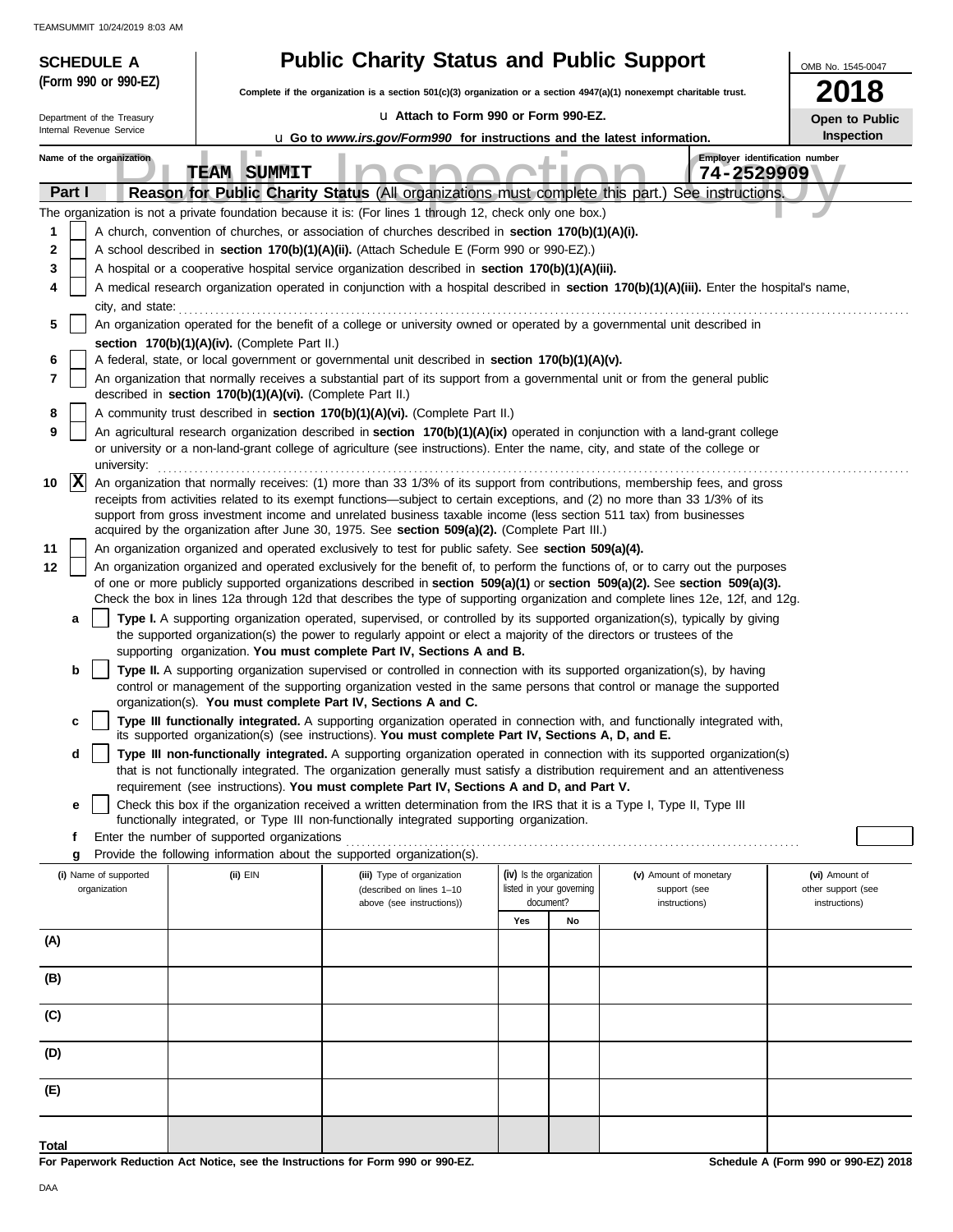|              | Schedule A (Form 990 or 990-EZ) 2018                                                                                                                                                                                           | <b>TEAM SUMMIT</b> |            |            |            | 74-2529909      | Page 2    |
|--------------|--------------------------------------------------------------------------------------------------------------------------------------------------------------------------------------------------------------------------------|--------------------|------------|------------|------------|-----------------|-----------|
|              | Support Schedule for Organizations Described in Sections 170(b)(1)(A)(iv) and 170(b)(1)(A)(vi)<br>Part II                                                                                                                      |                    |            |            |            |                 |           |
|              | (Complete only if you checked the box on line 5, 7, or 8 of Part I or if the organization failed to qualify under                                                                                                              |                    |            |            |            |                 |           |
|              | Part III. If the organization fails to qualify under the tests listed below, please complete Part III.)                                                                                                                        |                    |            |            |            |                 |           |
|              | <b>Section A. Public Support</b>                                                                                                                                                                                               |                    |            |            |            |                 |           |
|              | Calendar year (or fiscal year beginning in)<br>$\mathbf{u}$                                                                                                                                                                    | (a) 2014           | (b) $2015$ | $(c)$ 2016 | $(d)$ 2017 | (e) 2018        | (f) Total |
| 1            | Gifts, grants, contributions, and<br>membership fees received. (Do not<br>include any "unusual grants.")                                                                                                                       |                    |            |            |            |                 |           |
| $\mathbf{2}$ | Tax revenues levied for the<br>organization's benefit and either paid<br>to or expended on its behalf $\ldots$                                                                                                                 |                    |            |            |            |                 |           |
| 3            | The value of services or facilities<br>furnished by a governmental unit to the<br>organization without charge                                                                                                                  |                    |            |            |            |                 |           |
| 4            | Total. Add lines 1 through 3                                                                                                                                                                                                   |                    |            |            |            |                 |           |
| 5            | The portion of total contributions by<br>each person (other than a<br>governmental unit or publicly<br>supported organization) included on<br>line 1 that exceeds 2% of the amount<br>shown on line 11, column (f) $\ldots$    |                    |            |            |            |                 |           |
| 6            | Public support. Subtract line 5 from line 4                                                                                                                                                                                    |                    |            |            |            |                 |           |
|              | <b>Section B. Total Support</b>                                                                                                                                                                                                |                    |            |            |            |                 |           |
|              | Calendar year (or fiscal year beginning in)<br>$\mathbf{u}$                                                                                                                                                                    | (a) 2014           | (b) $2015$ | $(c)$ 2016 | (d) $2017$ | (e) $2018$      | (f) Total |
| 7<br>8       | Amounts from line 4<br>Gross income from interest, dividends,<br>payments received on securities loans,<br>rents, royalties, and income from                                                                                   |                    |            |            |            |                 |           |
| 9            | Net income from unrelated business<br>activities, whether or not the business<br>is regularly carried on                                                                                                                       |                    |            |            |            |                 |           |
| 10<br>11     | Other income. Do not include gain or<br>loss from the sale of capital assets<br>(Explain in Part VI.)<br>Total support. Add lines 7 through 10                                                                                 |                    |            |            |            |                 |           |
| 12           | Gross receipts from related activities, etc. (see instructions)                                                                                                                                                                |                    |            |            |            | 12 <sub>2</sub> |           |
| 13           | First five years. If the Form 990 is for the organization's first, second, third, fourth, or fifth tax year as a section 501(c)(3)                                                                                             |                    |            |            |            |                 |           |
|              | organization, check this box and stop here                                                                                                                                                                                     |                    |            |            |            |                 |           |
|              | Section C. Computation of Public Support Percentage                                                                                                                                                                            |                    |            |            |            |                 |           |
| 14           |                                                                                                                                                                                                                                |                    |            |            |            | 14              | %         |
| 15           | Public support percentage from 2017 Schedule A, Part II, line 14                                                                                                                                                               |                    |            |            |            | 15              | %         |
| 16a          | 33 1/3% support test-2018. If the organization did not check the box on line 13, and line 14 is 33 1/3% or more, check this                                                                                                    |                    |            |            |            |                 |           |
|              | box and stop here. The organization qualifies as a publicly supported organization [11] content content content or the organization [11] content of step here. The organization content of step and step here are step and ste |                    |            |            |            |                 |           |
| b            | 33 1/3% support test-2017. If the organization did not check a box on line 13 or 16a, and line 15 is 33 1/3% or more, check                                                                                                    |                    |            |            |            |                 |           |
|              |                                                                                                                                                                                                                                |                    |            |            |            |                 |           |
| 17a          | 10%-facts-and-circumstances test-2018. If the organization did not check a box on line 13, 16a, or 16b, and line 14 is                                                                                                         |                    |            |            |            |                 |           |
|              | 10% or more, and if the organization meets the "facts-and-circumstances" test, check this box and stop here. Explain in                                                                                                        |                    |            |            |            |                 |           |
|              | Part VI how the organization meets the "facts-and-circumstances" test. The organization qualifies as a publicly supported                                                                                                      |                    |            |            |            |                 |           |
|              | organization                                                                                                                                                                                                                   |                    |            |            |            |                 |           |
| b            | 10%-facts-and-circumstances test-2017. If the organization did not check a box on line 13, 16a, 16b, or 17a, and line                                                                                                          |                    |            |            |            |                 |           |
|              | 15 is 10% or more, and if the organization meets the "facts-and-circumstances" test, check this box and stop here.                                                                                                             |                    |            |            |            |                 |           |
|              | Explain in Part VI how the organization meets the "facts-and-circumstances" test. The organization qualifies as a publicly<br>supported organization                                                                           |                    |            |            |            |                 |           |
| 18           | Private foundation. If the organization did not check a box on line 13, 16a, 16b, 17a, or 17b, check this box and see                                                                                                          |                    |            |            |            |                 |           |
|              | <b>instructions</b>                                                                                                                                                                                                            |                    |            |            |            |                 |           |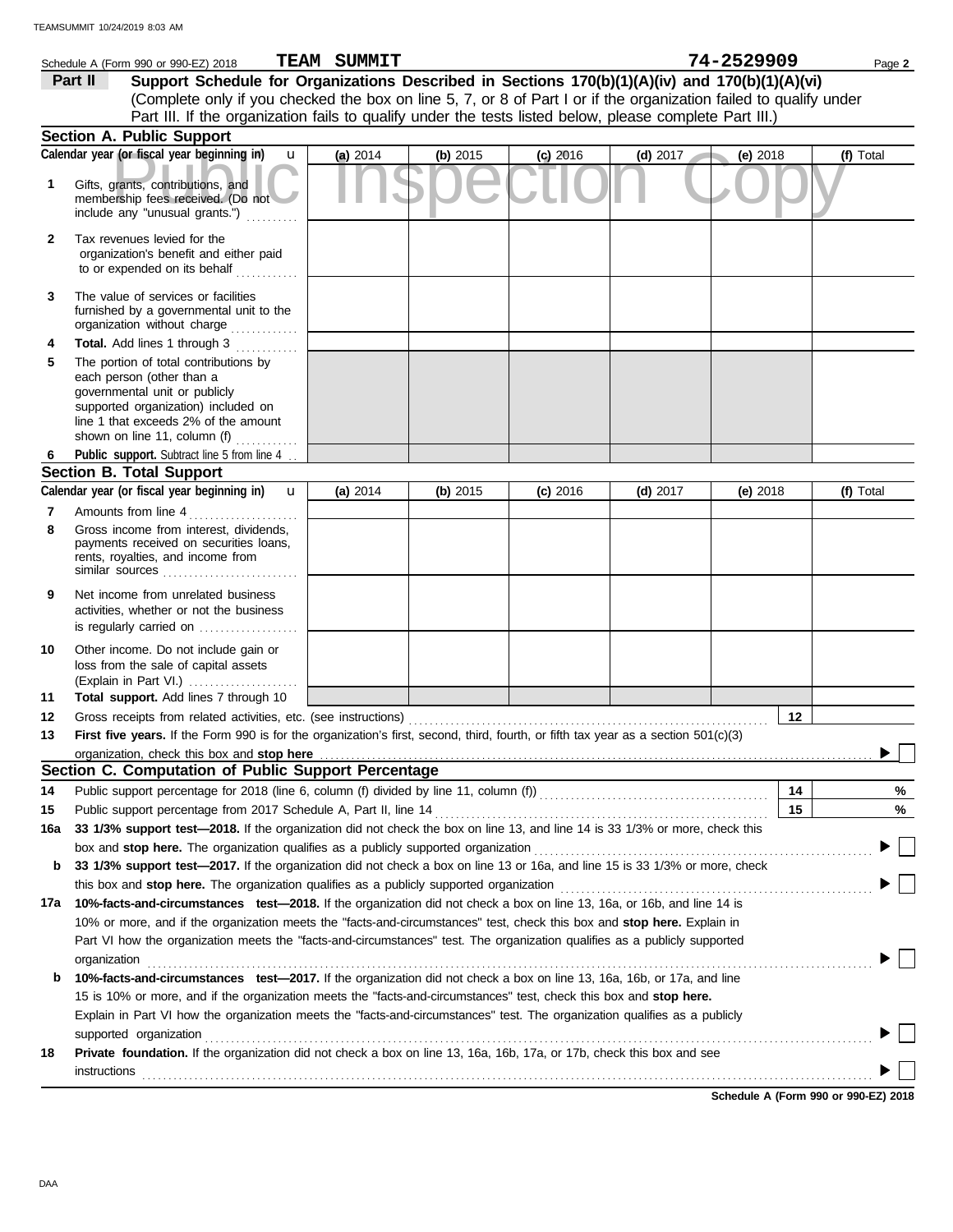|              | Schedule A (Form 990 or 990-EZ) 2018                                                                                                                                                                                                                     | TEAM SUMMIT |           |            |            | 74-2529909 | Page 3       |
|--------------|----------------------------------------------------------------------------------------------------------------------------------------------------------------------------------------------------------------------------------------------------------|-------------|-----------|------------|------------|------------|--------------|
|              | Part III<br>Support Schedule for Organizations Described in Section 509(a)(2)                                                                                                                                                                            |             |           |            |            |            |              |
|              | (Complete only if you checked the box on line 10 of Part I or if the organization failed to qualify under Part II.                                                                                                                                       |             |           |            |            |            |              |
|              | If the organization fails to qualify under the tests listed below, please complete Part II.)                                                                                                                                                             |             |           |            |            |            |              |
|              | <b>Section A. Public Support</b>                                                                                                                                                                                                                         |             |           |            |            |            |              |
|              | Calendar year (or fiscal year beginning in)<br>u                                                                                                                                                                                                         | (a) 2014    | (b) 2015  | $(c)$ 2016 | (d) $2017$ | (e) 2018   | (f) Total    |
| 1            | Gifts, grants, contributions, and membership<br>fees received. (Do not include any "unusual grants.")                                                                                                                                                    | 163,686     | 182,853   | 205,354    | 236,814    | 206,634    | 995,341      |
| $\mathbf{2}$ | Gross receipts from admissions, merchandise<br>sold or services performed, or facilities<br>furnished in any activity that is related to the                                                                                                             |             |           |            |            |            |              |
|              | organization's tax-exempt purpose                                                                                                                                                                                                                        | 910,103     | 1,339,916 | 1,499,832  | 1,677,656  | 1,779,491  | 7,206,998    |
| 3            | Gross receipts from activities that are not an<br>unrelated trade or business under section 513                                                                                                                                                          |             |           |            |            |            |              |
| 4            | Tax revenues levied for the<br>organization's benefit and either paid<br>to or expended on its behalf                                                                                                                                                    |             |           |            |            |            |              |
| 5            | The value of services or facilities<br>furnished by a governmental unit to the<br>organization without charge                                                                                                                                            |             |           |            |            |            |              |
| 6            | Total. Add lines 1 through 5                                                                                                                                                                                                                             | 1,073,789   | 1,522,769 | 1,705,186  | 1,914,470  | 1,986,125  | 8,202,339    |
|              | 7a Amounts included on lines 1, 2, and 3<br>received from disqualified persons                                                                                                                                                                           | 18,150      | 4,483     | 5,391      | 7,100      | 4,418      | 39,542       |
| b            | Amounts included on lines 2 and 3<br>received from other than disqualified<br>persons that exceed the greater of \$5,000<br>or 1% of the amount on line 13 for the year                                                                                  |             |           |            |            |            |              |
| c            | Add lines 7a and 7b                                                                                                                                                                                                                                      | 18,150      | 4,483     | 5,391      | 7,100      | 4,418      | 39,542       |
| 8            | Public support. (Subtract line 7c from<br>line $6.$ )                                                                                                                                                                                                    |             |           |            |            |            | 8,162,797    |
|              | <b>Section B. Total Support</b>                                                                                                                                                                                                                          |             |           |            |            |            |              |
|              | Calendar year (or fiscal year beginning in)<br>$\mathbf{u}$                                                                                                                                                                                              | (a) 2014    | (b) 2015  | $(c)$ 2016 | $(d)$ 2017 | (e) $2018$ | (f) Total    |
| 9            | Amounts from line 6<br>and a complete the complete state of the complete state of the complete state of the complete state of the comp<br>See the complete state of the complete state of the complete state of the complete state of the complete state | 1,073,789   | 1,522,769 | 1,705,186  | 1,914,470  | 1,986,125  | 8,202,339    |
| 10a          | Gross income from interest, dividends,<br>payments received on securities loans, rents,                                                                                                                                                                  |             |           |            |            |            |              |
|              | royalties, and income from similar sources                                                                                                                                                                                                               | 1,372       | 1,728     | 1,308      | 3,128      | 3,412      | 10,948       |
| b            | Unrelated business taxable income (less<br>section 511 taxes) from businesses<br>acquired after June 30, 1975                                                                                                                                            |             |           |            |            |            |              |
| c            | Add lines 10a and 10b                                                                                                                                                                                                                                    | 1,372       | 1,728     | 1,308      | 3,128      | 3,412      | 10,948       |
| 11           | Net income from unrelated business<br>activities not included in line 10b, whether<br>or not the business is regularly carried on                                                                                                                        | 26,919      | 61,150    | 54,035     | 102,351    | 132,271    | 376,726      |
| 12           | Other income. Do not include gain or<br>loss from the sale of capital assets<br>(Explain in Part VI.)                                                                                                                                                    |             |           |            |            |            |              |
| 13           | Total support. (Add lines 9, 10c, 11,                                                                                                                                                                                                                    |             |           |            |            |            |              |
|              | and 12.) $\qquad \qquad$                                                                                                                                                                                                                                 | 1,102,080   | 1,585,647 | 1,760,529  | 2,019,949  | 2,121,808  | 8,590,013    |
| 14           | First five years. If the Form 990 is for the organization's first, second, third, fourth, or fifth tax year as a section 501(c)(3)<br>organization, check this box and stop here                                                                         |             |           |            |            |            |              |
|              | Section C. Computation of Public Support Percentage                                                                                                                                                                                                      |             |           |            |            |            |              |
| 15           |                                                                                                                                                                                                                                                          |             |           |            |            | 15         | $95.03\%$    |
| 16           |                                                                                                                                                                                                                                                          |             |           |            |            | 16         | 95.78%       |
|              | Section D. Computation of Investment Income Percentage                                                                                                                                                                                                   |             |           |            |            |            |              |
| 17           | Investment income percentage for 2018 (line 10c, column (f), divided by line 13, column (f)) [[[[[[[[[[[[[[[[                                                                                                                                            |             |           |            |            | 17         | %            |
| 18           |                                                                                                                                                                                                                                                          |             |           |            |            | 18         | %            |
| 19a          | 33 1/3% support tests-2018. If the organization did not check the box on line 14, and line 15 is more than 33 1/3%, and line                                                                                                                             |             |           |            |            |            |              |
|              |                                                                                                                                                                                                                                                          |             |           |            |            |            | $\mathbf{E}$ |
| b            | 33 1/3% support tests-2017. If the organization did not check a box on line 14 or line 19a, and line 16 is more than 33 1/3%, and                                                                                                                        |             |           |            |            |            |              |
|              |                                                                                                                                                                                                                                                          |             |           |            |            |            |              |
| 20           |                                                                                                                                                                                                                                                          |             |           |            |            |            |              |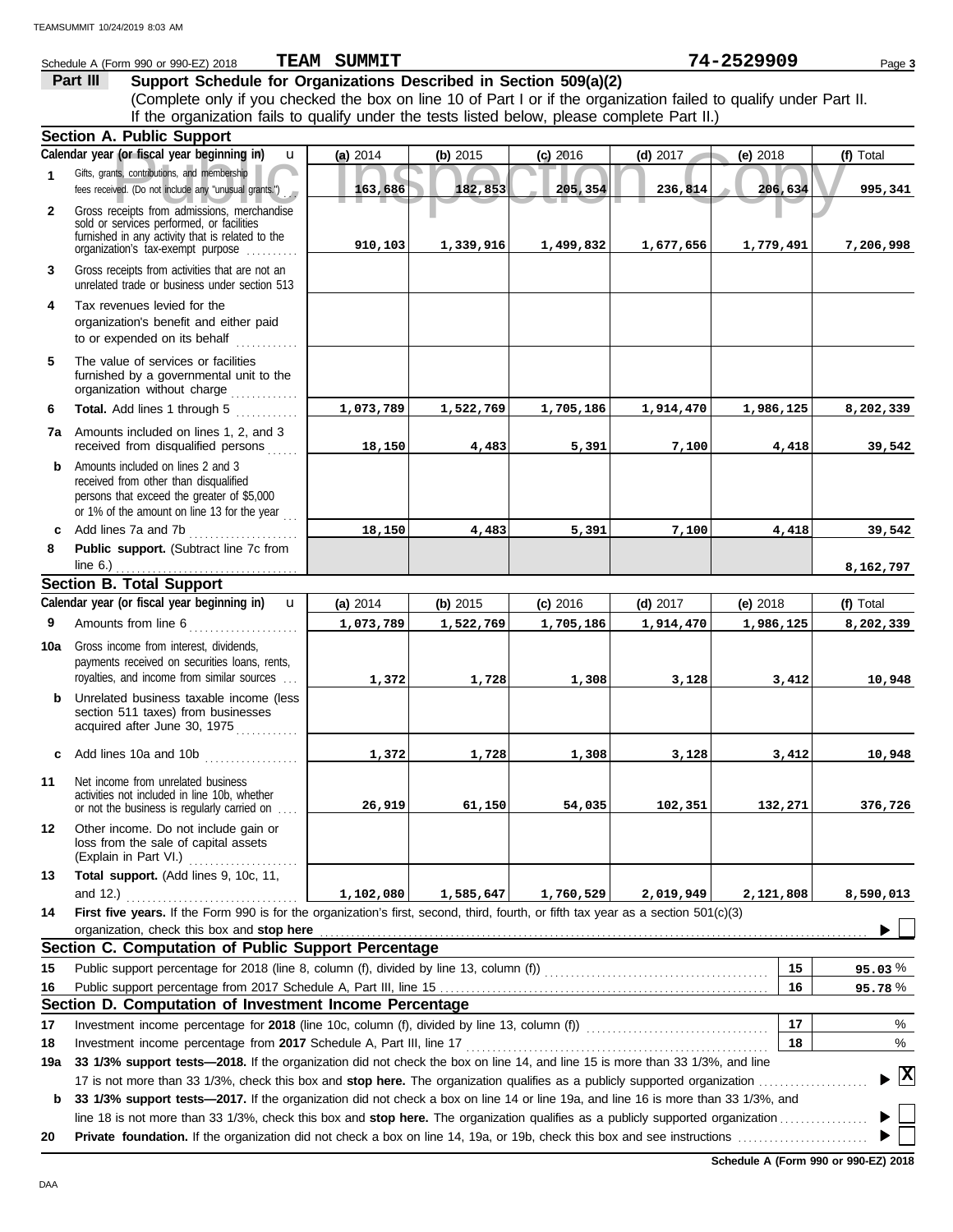|         | <b>TEAM SUMMIT</b><br>Schedule A (Form 990 or 990-EZ) 2018                                                                                                                                                                        | 74-2529909                                              | Page 4    |
|---------|-----------------------------------------------------------------------------------------------------------------------------------------------------------------------------------------------------------------------------------|---------------------------------------------------------|-----------|
| Part IV | <b>Supporting Organizations</b>                                                                                                                                                                                                   |                                                         |           |
|         | (Complete only if you checked a box in line 12 on Part I. If you checked 12a of Part I, complete Sections A                                                                                                                       |                                                         |           |
|         | and B. If you checked 12b of Part I, complete Sections A and C. If you checked 12c of Part I, complete                                                                                                                            |                                                         |           |
|         | Sections A, D, and E. If you checked 12d of Part I, complete Sections A and D, and complete Part V.)                                                                                                                              |                                                         |           |
|         | Section A. All Supporting Organizations                                                                                                                                                                                           |                                                         |           |
|         |                                                                                                                                                                                                                                   |                                                         | Yes<br>No |
| 1       | Are all of the organization's supported organizations listed by name in the organization's governing                                                                                                                              |                                                         |           |
|         | documents? If "No," describe in Part VI how the supported organizations are designated. If designated by                                                                                                                          |                                                         |           |
|         | class or purpose, describe the designation. If historic and continuing relationship, explain.                                                                                                                                     | 1                                                       |           |
| 2       | Did the organization have any supported organization that does not have an IRS determination of status                                                                                                                            |                                                         |           |
|         | under section 509(a)(1) or (2)? If "Yes," explain in Part VI how the organization determined that the supported                                                                                                                   |                                                         |           |
|         | organization was described in section 509(a)(1) or (2).                                                                                                                                                                           | $\mathbf{2}$                                            |           |
| За      | Did the organization have a supported organization described in section $501(c)(4)$ , (5), or (6)? If "Yes," answer                                                                                                               |                                                         |           |
|         | $(b)$ and $(c)$ below.                                                                                                                                                                                                            | 3a                                                      |           |
| b       | Did the organization confirm that each supported organization qualified under section $501(c)(4)$ , $(5)$ , or $(6)$ and                                                                                                          |                                                         |           |
|         | satisfied the public support tests under section 509(a)(2)? If "Yes," describe in Part VI when and how the                                                                                                                        |                                                         |           |
|         | organization made the determination.                                                                                                                                                                                              | 3b                                                      |           |
| c       | Did the organization ensure that all support to such organizations was used exclusively for section $170(c)(2)(B)$                                                                                                                |                                                         |           |
|         | purposes? If "Yes," explain in Part VI what controls the organization put in place to ensure such use.                                                                                                                            | 3 <sub>c</sub>                                          |           |
| 4a      | Was any supported organization not organized in the United States ("foreign supported organization")? If                                                                                                                          |                                                         |           |
|         | "Yes," and if you checked 12a or 12b in Part I, answer (b) and (c) below.                                                                                                                                                         | 4a                                                      |           |
| b       | Did the organization have ultimate control and discretion in deciding whether to make grants to the foreign                                                                                                                       |                                                         |           |
|         | supported organization? If "Yes," describe in Part VI how the organization had such control and discretion                                                                                                                        |                                                         |           |
|         | despite being controlled or supervised by or in connection with its supported organizations.                                                                                                                                      | 4b                                                      |           |
| c       | Did the organization support any foreign supported organization that does not have an IRS determination                                                                                                                           |                                                         |           |
|         | under sections $501(c)(3)$ and $509(a)(1)$ or (2)? If "Yes," explain in Part VI what controls the organization used                                                                                                               |                                                         |           |
|         | to ensure that all support to the foreign supported organization was used exclusively for section $170(c)(2)(B)$                                                                                                                  |                                                         |           |
|         | purposes.                                                                                                                                                                                                                         | 4c                                                      |           |
| 5a      | Did the organization add, substitute, or remove any supported organizations during the tax year? If "Yes,"                                                                                                                        |                                                         |           |
|         | answer (b) and (c) below (if applicable). Also, provide detail in Part VI, including (i) the names and EIN                                                                                                                        |                                                         |           |
|         | numbers of the supported organizations added, substituted, or removed; (ii) the reasons for each such action;                                                                                                                     |                                                         |           |
|         | (iii) the authority under the organization's organizing document authorizing such action; and (iv) how the action                                                                                                                 |                                                         |           |
|         | was accomplished (such as by amendment to the organizing document).                                                                                                                                                               | 5a                                                      |           |
| b       | Type I or Type II only. Was any added or substituted supported organization part of a class already                                                                                                                               |                                                         |           |
|         | designated in the organization's organizing document?                                                                                                                                                                             | 5b                                                      |           |
|         | Substitutions only. Was the substitution the result of an event beyond the organization's control?                                                                                                                                | 5c                                                      |           |
| 6       | Did the organization provide support (whether in the form of grants or the provision of services or facilities) to                                                                                                                |                                                         |           |
|         | anyone other than (i) its supported organizations, (ii) individuals that are part of the charitable class benefited                                                                                                               |                                                         |           |
|         | by one or more of its supported organizations, or (iii) other supporting organizations that also support or                                                                                                                       |                                                         |           |
| 7       | benefit one or more of the filing organization's supported organizations? If "Yes," provide detail in Part VI.<br>Did the organization provide a grant, loan, compensation, or other similar payment to a substantial contributor | 6                                                       |           |
|         | (as defined in section $4958(c)(3)(C)$ ), a family member of a substantial contributor, or a 35% controlled entity                                                                                                                |                                                         |           |
|         | with regard to a substantial contributor? If "Yes," complete Part I of Schedule L (Form 990 or 990-EZ).                                                                                                                           | $\overline{7}$                                          |           |
| 8       | Did the organization make a loan to a disqualified person (as defined in section 4958) not described in line 7?                                                                                                                   |                                                         |           |
|         | If "Yes," complete Part I of Schedule L (Form 990 or 990-EZ).                                                                                                                                                                     | 8                                                       |           |
| 9a      | Was the organization controlled directly or indirectly at any time during the tax year by one or more                                                                                                                             |                                                         |           |
|         | disqualified persons as defined in section 4946 (other than foundation managers and organizations described                                                                                                                       |                                                         |           |
|         | in section $509(a)(1)$ or $(2)$ ? If "Yes," provide detail in Part VI.                                                                                                                                                            | 9a                                                      |           |
| b       | Did one or more disqualified persons (as defined in line 9a) hold a controlling interest in any entity in which                                                                                                                   |                                                         |           |
|         | the supporting organization had an interest? If "Yes," provide detail in Part VI.                                                                                                                                                 | 9b                                                      |           |
| с       | Did a disqualified person (as defined in line 9a) have an ownership interest in, or derive any personal benefit                                                                                                                   |                                                         |           |
|         | from, assets in which the supporting organization also had an interest? If "Yes," provide detail in Part VI.                                                                                                                      | 9с                                                      |           |
| 10a     | Was the organization subject to the excess business holdings rules of section 4943 because of section                                                                                                                             |                                                         |           |
|         | 4943(f) (regarding certain Type II supporting organizations, and all Type III non-functionally integrated                                                                                                                         |                                                         |           |
|         | supporting organizations)? If "Yes," answer 10b below.                                                                                                                                                                            | 10a                                                     |           |
| b       | Did the organization have any excess business holdings in the tax year? (Use Schedule C, Form 4720, to                                                                                                                            |                                                         |           |
|         | determine whether the organization had excess business holdings.)                                                                                                                                                                 | 10 <sub>b</sub><br>Schodulo A (Form 000 or 000-F7) 2018 |           |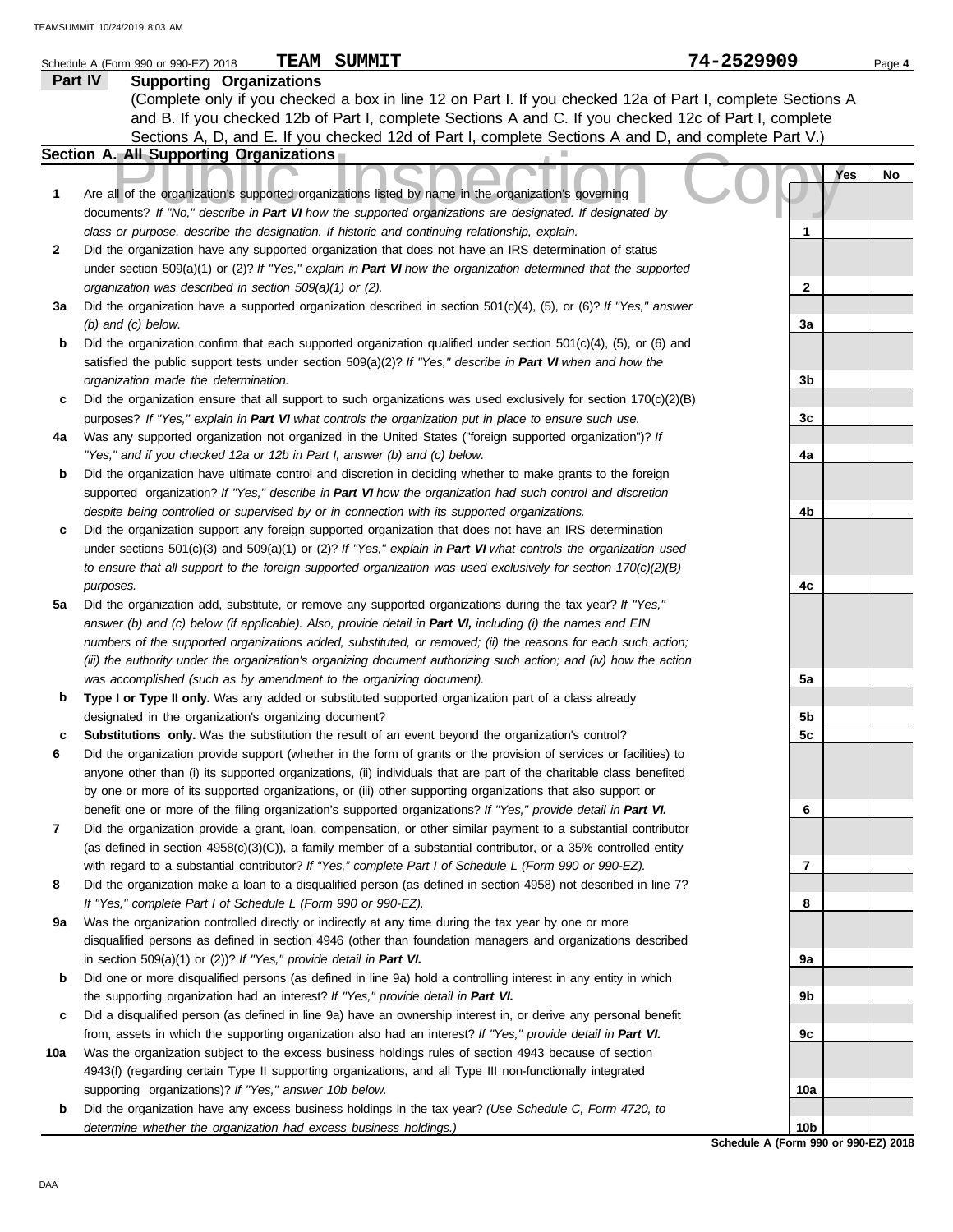|    | <b>TEAM SUMMIT</b><br>Schedule A (Form 990 or 990-EZ) 2018                                                                                                               | 74-2529909      |     | Page 5 |
|----|--------------------------------------------------------------------------------------------------------------------------------------------------------------------------|-----------------|-----|--------|
|    | <b>Supporting Organizations (continued)</b><br>Part IV                                                                                                                   |                 |     |        |
|    |                                                                                                                                                                          |                 | Yes | No     |
| 11 | Has the organization accepted a gift or contribution from any of the following persons?                                                                                  |                 |     |        |
| а  | A person who directly or indirectly controls, either alone or together with persons described in (b) and (c)                                                             |                 |     |        |
|    | below, the governing body of a supported organization?                                                                                                                   | 11a             |     |        |
| b  | A family member of a person described in (a) above?                                                                                                                      | 11 <sub>b</sub> |     |        |
| c  | A 35% controlled entity of a person described in (a) or (b) above? If "Yes" to a, b, or c, provide detail in Part V<br><b>Section B. Type I Supporting Organizations</b> | 11c             |     |        |
|    |                                                                                                                                                                          |                 |     |        |
|    |                                                                                                                                                                          |                 | Yes | No     |
| 1  | Did the directors, trustees, or membership of one or more supported organizations have the power to                                                                      |                 |     |        |
|    | regularly appoint or elect at least a majority of the organization's directors or trustees at all times during the                                                       |                 |     |        |
|    | tax year? If "No," describe in Part VI how the supported organization(s) effectively operated, supervised, or                                                            |                 |     |        |
|    | controlled the organization's activities. If the organization had more than one supported organization,                                                                  |                 |     |        |
|    | describe how the powers to appoint and/or remove directors or trustees were allocated among the supported                                                                |                 |     |        |
|    | organizations and what conditions or restrictions, if any, applied to such powers during the tax year.                                                                   | 1               |     |        |
| 2  | Did the organization operate for the benefit of any supported organization other than the supported                                                                      |                 |     |        |
|    | organization(s) that operated, supervised, or controlled the supporting organization? If "Yes," explain in Part                                                          |                 |     |        |
|    | VI how providing such benefit carried out the purposes of the supported organization(s) that operated,                                                                   |                 |     |        |
|    | supervised, or controlled the supporting organization.<br>Section C. Type II Supporting Organizations                                                                    | 2               |     |        |
|    |                                                                                                                                                                          |                 | Yes | No     |
| 1  | Were a majority of the organization's directors or trustees during the tax year also a majority of the directors                                                         |                 |     |        |
|    | or trustees of each of the organization's supported organization(s)? If "No," describe in Part VI how control                                                            |                 |     |        |
|    | or management of the supporting organization was vested in the same persons that controlled or managed                                                                   |                 |     |        |
|    | the supported organization(s).                                                                                                                                           | 1               |     |        |
|    | Section D. All Type III Supporting Organizations                                                                                                                         |                 |     |        |
|    |                                                                                                                                                                          |                 | Yes | No     |
| 1  | Did the organization provide to each of its supported organizations, by the last day of the fifth month of the                                                           |                 |     |        |
|    | organization's tax year, (i) a written notice describing the type and amount of support provided during the prior tax                                                    |                 |     |        |
|    | year, (ii) a copy of the Form 990 that was most recently filed as of the date of notification, and (iii) copies of the                                                   |                 |     |        |
|    | organization's governing documents in effect on the date of notification, to the extent not previously provided?                                                         | 1               |     |        |
| 2  | Were any of the organization's officers, directors, or trustees either (i) appointed or elected by the supported                                                         |                 |     |        |
|    | organization(s) or (ii) serving on the governing body of a supported organization? If "No," explain in Part VI how                                                       |                 |     |        |
|    | the organization maintained a close and continuous working relationship with the supported organization(s).                                                              | 2               |     |        |
| 3  | By reason of the relationship described in (2), did the organization's supported organizations have a                                                                    |                 |     |        |
|    | significant voice in the organization's investment policies and in directing the use of the organization's                                                               |                 |     |        |
|    | income or assets at all times during the tax year? If "Yes," describe in Part VI the role the organization's                                                             |                 |     |        |
|    | supported organizations played in this regard.                                                                                                                           | 3               |     |        |
|    | Section E. Type III Functionally-Integrated Supporting Organizations                                                                                                     |                 |     |        |
| 1  | Check the box next to the method that the organization used to satisfy the Integral Part Test during the year (see instructions).                                        |                 |     |        |
| a  | The organization satisfied the Activities Test. Complete line 2 below.                                                                                                   |                 |     |        |
| b  | The organization is the parent of each of its supported organizations. Complete line 3 below.                                                                            |                 |     |        |
| c  | The organization supported a governmental entity. Describe in Part VI how you supported a government entity (see instructions).                                          |                 |     |        |
|    |                                                                                                                                                                          |                 |     |        |
| 2  | Activities Test. Answer (a) and (b) below.                                                                                                                               |                 | Yes | No     |
| а  | Did substantially all of the organization's activities during the tax year directly further the exempt purposes of                                                       |                 |     |        |
|    | the supported organization(s) to which the organization was responsive? If "Yes," then in Part VI identify                                                               |                 |     |        |
|    | those supported organizations and explain how these activities directly furthered their exempt purposes,                                                                 |                 |     |        |
|    | how the organization was responsive to those supported organizations, and how the organization determined                                                                |                 |     |        |
|    | that these activities constituted substantially all of its activities.                                                                                                   | 2a              |     |        |
| b  | Did the activities described in (a) constitute activities that, but for the organization's involvement, one or more                                                      |                 |     |        |
|    | of the organization's supported organization(s) would have been engaged in? If "Yes," explain in Part VI the                                                             |                 |     |        |
|    | reasons for the organization's position that its supported organization(s) would have engaged in these                                                                   |                 |     |        |

- **3** *activities but for the organization's involvement.* Parent of Supported Organizations. *Answer (a) and (b) below.*
	- **a** Did the organization have the power to regularly appoint or elect a majority of the officers, directors, or trustees of each of the supported organizations? *Provide details in Part VI.*
	- **b** Did the organization exercise a substantial degree of direction over the policies, programs, and activities of each of its supported organizations? *If "Yes," describe in Part VI the role played by the organization in this regard.*

DAA **Schedule A (Form 990 or 990-EZ) 2018 3b**

**2b**

**3a**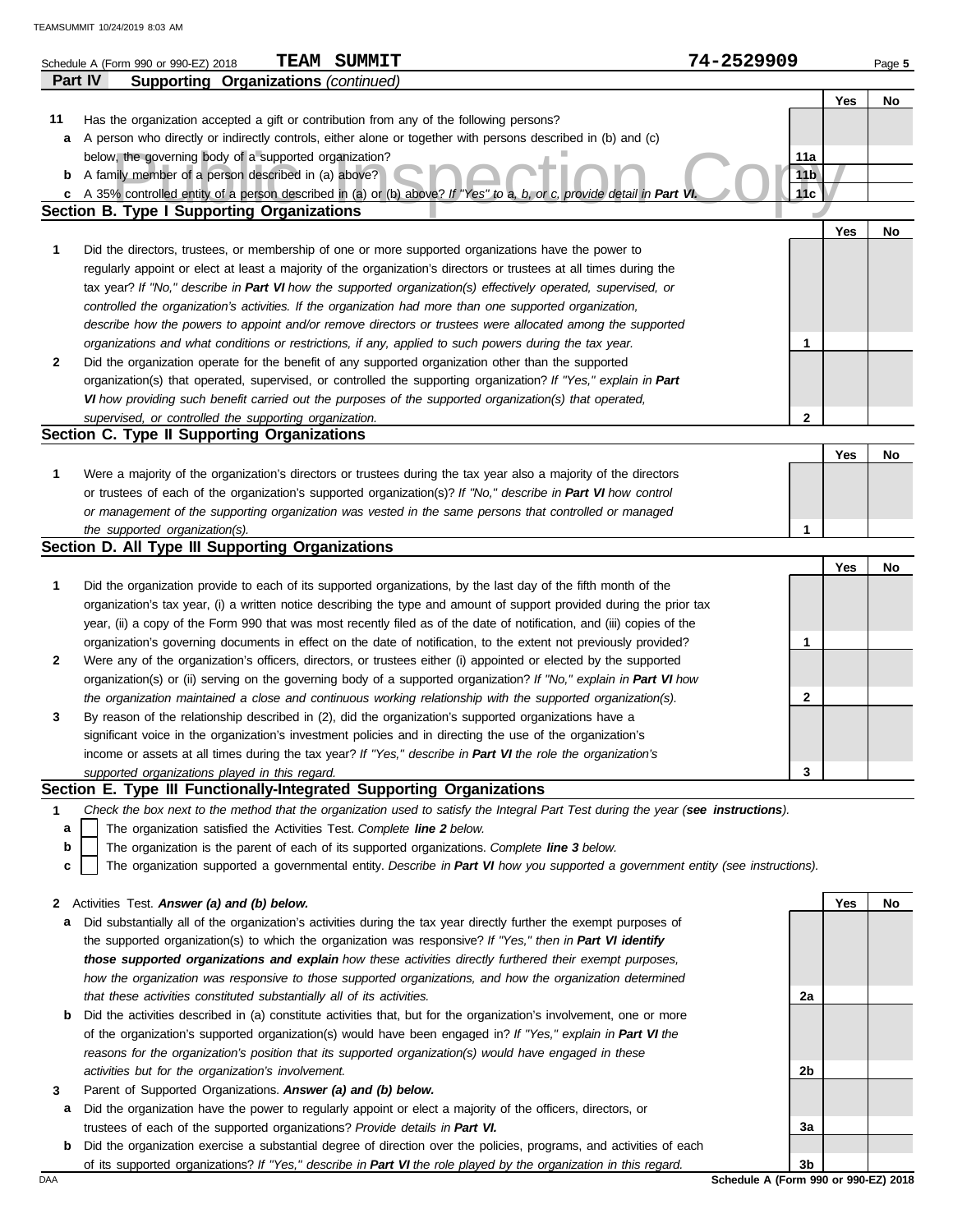| <b>TEAM SUMMIT</b><br>Schedule A (Form 990 or 990-EZ) 2018                                                                                       |                | 74-2529909     | Page 6                         |
|--------------------------------------------------------------------------------------------------------------------------------------------------|----------------|----------------|--------------------------------|
| Type III Non-Functionally Integrated 509(a)(3) Supporting Organizations<br>Part V                                                                |                |                |                                |
| $\mathbf{1}$<br>Check here if the organization satisfied the Integral Part Test as a qualifying trust on Nov. 20, 1970 (explain in Part VI). See |                |                |                                |
| instructions. All other Type III non-functionally integrated supporting organizations must complete Sections A through E.                        |                |                |                                |
| Section A - Adjusted Net Income                                                                                                                  |                | (A) Prior Year | (B) Current Year               |
|                                                                                                                                                  |                |                | (optional)                     |
| Net short-term capital gain<br>1                                                                                                                 | $\mathbf{1}$   |                |                                |
| Recoveries of prior-year distributions<br>$\mathbf{2}$                                                                                           | $\overline{2}$ |                |                                |
| 3<br>Other gross income (see instructions)                                                                                                       | 3              |                |                                |
| 4<br>Add lines 1 through 3.                                                                                                                      | 4              |                |                                |
| 5<br>Depreciation and depletion                                                                                                                  | 5              |                |                                |
| 6<br>Portion of operating expenses paid or incurred for production or                                                                            |                |                |                                |
| collection of gross income or for management, conservation, or                                                                                   |                |                |                                |
| maintenance of property held for production of income (see instructions)                                                                         | 6              |                |                                |
| 7<br>Other expenses (see instructions)                                                                                                           | $\overline{7}$ |                |                                |
| 8<br>Adjusted Net Income (subtract lines 5, 6, and 7 from line 4)                                                                                | 8              |                |                                |
| Section B - Minimum Asset Amount                                                                                                                 |                | (A) Prior Year | (B) Current Year<br>(optional) |
| 1<br>Aggregate fair market value of all non-exempt-use assets (see                                                                               |                |                |                                |
| instructions for short tax year or assets held for part of year):                                                                                |                |                |                                |
| Average monthly value of securities<br>a                                                                                                         | 1a             |                |                                |
| Average monthly cash balances<br>b                                                                                                               | 1 <sub>b</sub> |                |                                |
| Fair market value of other non-exempt-use assets<br>C                                                                                            | 1 <sub>c</sub> |                |                                |
| Total (add lines 1a, 1b, and 1c)<br>d                                                                                                            | 1d             |                |                                |
| <b>Discount</b> claimed for blockage or other<br>е                                                                                               |                |                |                                |
| factors (explain in detail in <b>Part VI)</b> :                                                                                                  |                |                |                                |
| Acquisition indebtedness applicable to non-exempt-use assets<br>$\mathbf{2}$                                                                     | 2              |                |                                |
| Subtract line 2 from line 1d.<br>3                                                                                                               | 3              |                |                                |
| Cash deemed held for exempt use. Enter 1-1/2% of line 3 (for greater amount,<br>4                                                                |                |                |                                |
| see instructions)                                                                                                                                | 4              |                |                                |
| Net value of non-exempt-use assets (subtract line 4 from line 3)<br>5                                                                            | 5              |                |                                |
| 6<br>.035. Multiply line 5 by                                                                                                                    | 6              |                |                                |
| 7<br>Recoveries of prior-year distributions                                                                                                      | $\overline{7}$ |                |                                |
| Minimum Asset Amount (add line 7 to line 6)<br>8                                                                                                 | 8              |                |                                |
| Section C - Distributable Amount                                                                                                                 |                |                | <b>Current Year</b>            |
| 1<br>Adjusted net income for prior year (from Section A, line 8, Column A)                                                                       | $\mathbf{1}$   |                |                                |
| $\mathbf{2}$<br>Enter 85% of line 1.                                                                                                             | $\mathbf{2}$   |                |                                |
| 3<br>Minimum asset amount for prior year (from Section B, line 8, Column A)                                                                      | 3              |                |                                |
| Enter greater of line 2 or line 3.<br>4                                                                                                          | 4              |                |                                |
| Income tax imposed in prior year<br>5                                                                                                            | 5              |                |                                |
| Distributable Amount. Subtract line 5 from line 4, unless subject to<br>6                                                                        |                |                |                                |
| emergency temporary reduction (see instructions).                                                                                                | 6              |                |                                |

**7** instructions). Check here if the current year is the organization's first as a non-functionally integrated Type III supporting organization (see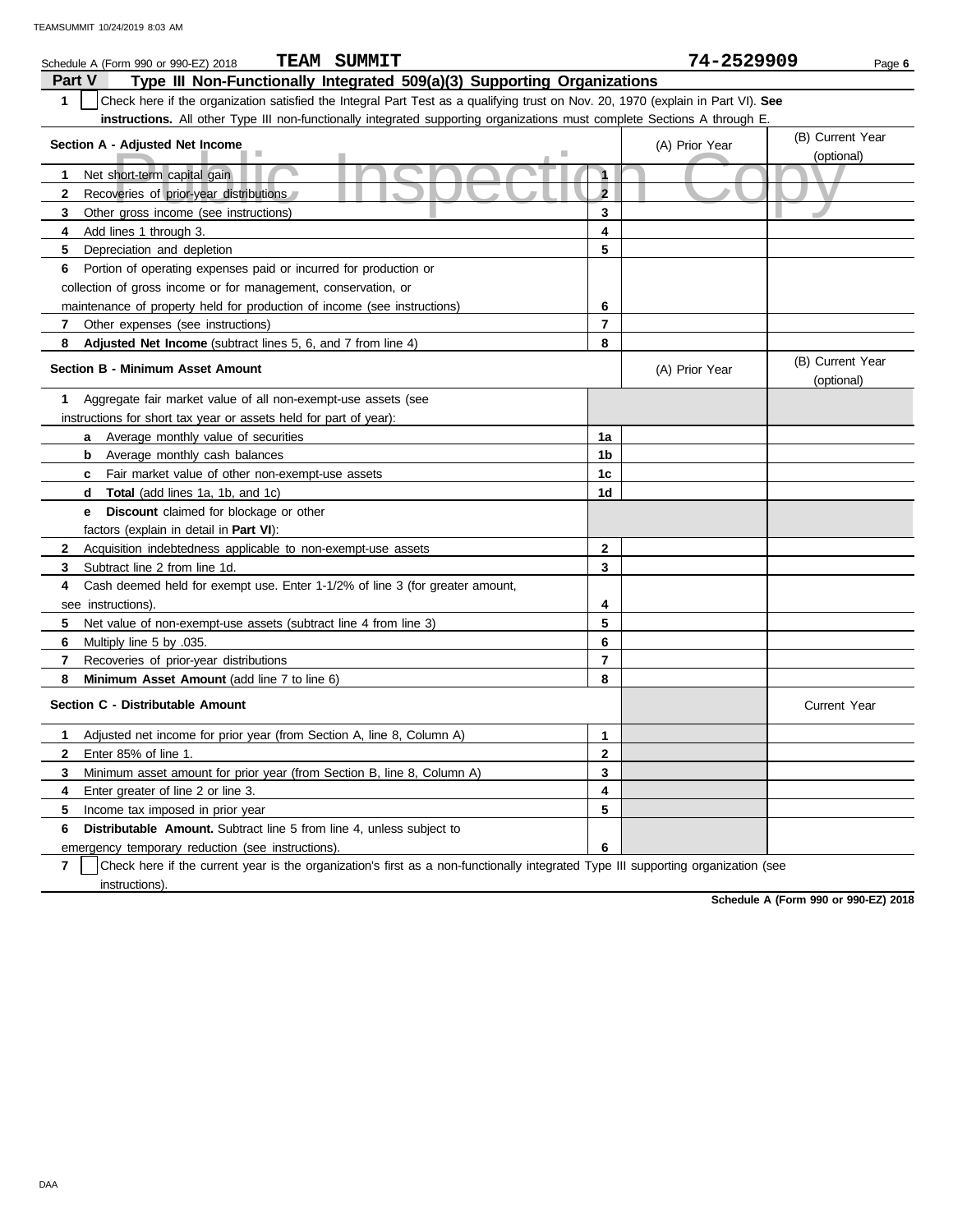|               | <b>TEAM SUMMIT</b><br>Schedule A (Form 990 or 990-EZ) 2018                                 |                             | 74-2529909                            | Page 7                                  |
|---------------|--------------------------------------------------------------------------------------------|-----------------------------|---------------------------------------|-----------------------------------------|
| <b>Part V</b> | Type III Non-Functionally Integrated 509(a)(3) Supporting Organizations (continued)        |                             |                                       |                                         |
|               | <b>Section D - Distributions</b>                                                           |                             |                                       | <b>Current Year</b>                     |
| 1             | Amounts paid to supported organizations to accomplish exempt purposes                      |                             |                                       |                                         |
| $\mathbf{2}$  | Amounts paid to perform activity that directly furthers exempt purposes of supported       |                             |                                       |                                         |
|               | organizations, in excess of income from activity                                           |                             |                                       |                                         |
| 3             | Administrative expenses paid to accomplish exempt purposes of supported organizations      |                             |                                       |                                         |
| 4             | Amounts paid to acquire exempt-use assets                                                  |                             |                                       |                                         |
| 5             | Qualified set-aside amounts (prior IRS approval required)                                  |                             |                                       |                                         |
| 6             | Other distributions (describe in Part VI). See instructions.                               |                             |                                       |                                         |
| 7             | Total annual distributions. Add lines 1 through 6.                                         |                             |                                       |                                         |
| 8             | Distributions to attentive supported organizations to which the organization is responsive |                             |                                       |                                         |
|               | (provide details in Part VI). See instructions.                                            |                             |                                       |                                         |
| 9             | Distributable amount for 2018 from Section C, line 6                                       |                             |                                       |                                         |
| 10            | Line 8 amount divided by line 9 amount                                                     |                             |                                       |                                         |
|               |                                                                                            | (i)                         | (ii)                                  | (iii)                                   |
|               | Section E - Distribution Allocations (see instructions)                                    | <b>Excess Distributions</b> | <b>Underdistributions</b><br>Pre-2018 | <b>Distributable</b><br>Amount for 2018 |
| 1             | Distributable amount for 2018 from Section C, line 6                                       |                             |                                       |                                         |
| $\mathbf{2}$  | Underdistributions, if any, for years prior to 2018                                        |                             |                                       |                                         |
|               | (reasonable cause required-explain in Part VI). See                                        |                             |                                       |                                         |
|               | instructions.                                                                              |                             |                                       |                                         |
| 3             | Excess distributions carryover, if any, to 2018                                            |                             |                                       |                                         |
|               |                                                                                            |                             |                                       |                                         |
|               |                                                                                            |                             |                                       |                                         |
|               |                                                                                            |                             |                                       |                                         |
|               |                                                                                            |                             |                                       |                                         |
|               |                                                                                            |                             |                                       |                                         |
|               | f Total of lines 3a through e                                                              |                             |                                       |                                         |
|               | g Applied to underdistributions of prior years                                             |                             |                                       |                                         |
|               | h Applied to 2018 distributable amount                                                     |                             |                                       |                                         |
|               | Carryover from 2013 not applied (see instructions)                                         |                             |                                       |                                         |
|               | Remainder. Subtract lines 3g, 3h, and 3i from 3f.                                          |                             |                                       |                                         |
| 4             | Distributions for 2018 from                                                                |                             |                                       |                                         |
|               | Section D, line 7:<br>\$                                                                   |                             |                                       |                                         |
|               | a Applied to underdistributions of prior years                                             |                             |                                       |                                         |
|               | <b>b</b> Applied to 2018 distributable amount                                              |                             |                                       |                                         |
|               | c Remainder. Subtract lines 4a and 4b from 4.                                              |                             |                                       |                                         |
| 5             | Remaining underdistributions for years prior to 2018, if                                   |                             |                                       |                                         |
|               | any. Subtract lines 3g and 4a from line 2. For result                                      |                             |                                       |                                         |
|               | greater than zero, explain in Part VI. See instructions.                                   |                             |                                       |                                         |
| 6             | Remaining underdistributions for 2018. Subtract lines 3h                                   |                             |                                       |                                         |
|               | and 4b from line 1. For result greater than zero, explain in                               |                             |                                       |                                         |
|               | Part VI. See instructions.                                                                 |                             |                                       |                                         |
| 7             | Excess distributions carryover to 2019. Add lines 3j                                       |                             |                                       |                                         |
|               | and 4c.                                                                                    |                             |                                       |                                         |
| 8             | Breakdown of line 7:                                                                       |                             |                                       |                                         |
|               | a Excess from 2014                                                                         |                             |                                       |                                         |
|               |                                                                                            |                             |                                       |                                         |
|               |                                                                                            |                             |                                       |                                         |
|               |                                                                                            |                             |                                       |                                         |
|               | e Excess from 2018                                                                         |                             |                                       |                                         |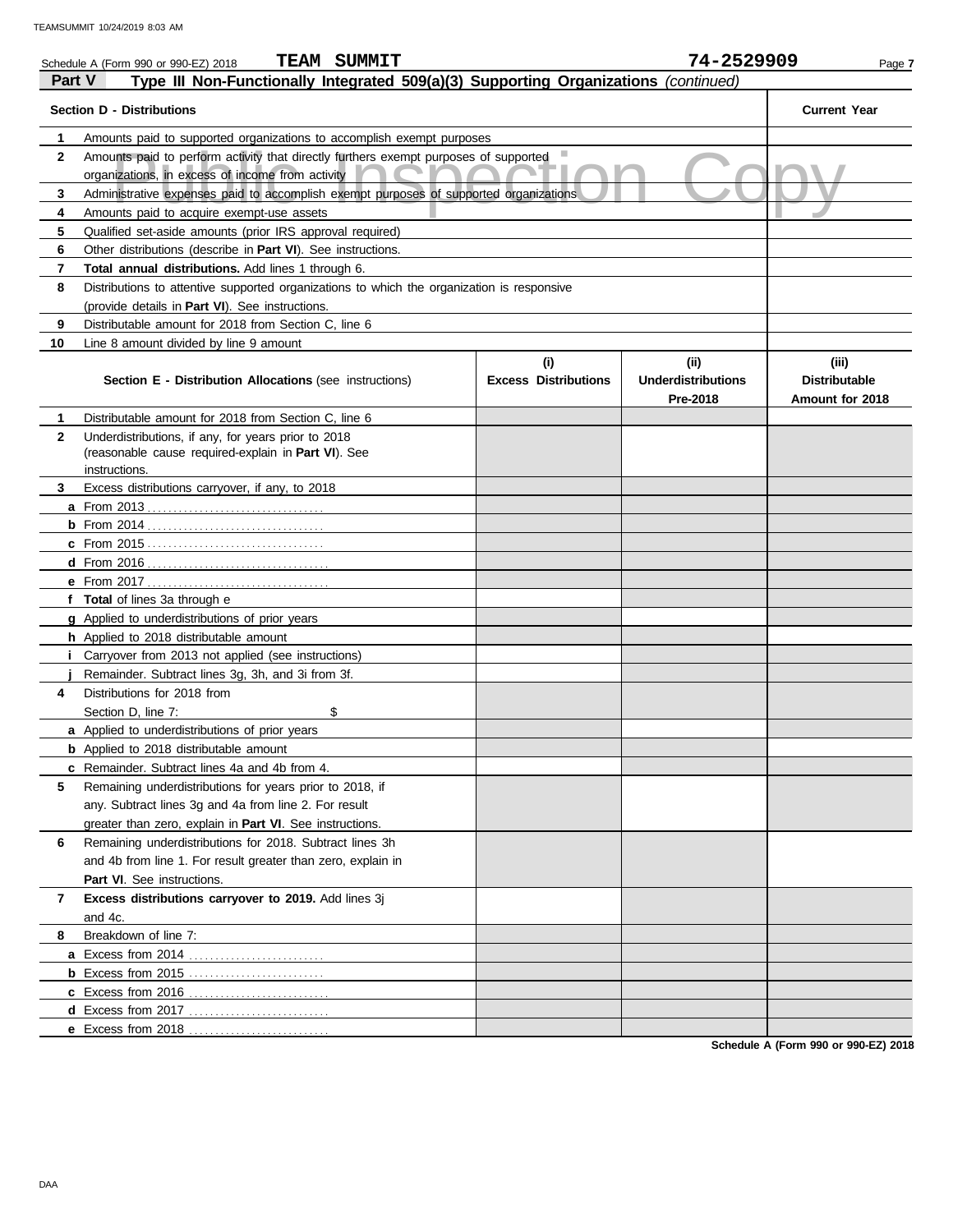|         | Schedule A (Form 990 or 990-EZ) 2018 | TEAM SUMMIT |                                                                                                | 74-2529909                                                                                                             | Page 8 |
|---------|--------------------------------------|-------------|------------------------------------------------------------------------------------------------|------------------------------------------------------------------------------------------------------------------------|--------|
| Part VI |                                      |             |                                                                                                | Supplemental Information. Provide the explanations required by Part II, line 10; Part II, line 17a or 17b; Part        |        |
|         |                                      |             |                                                                                                |                                                                                                                        |        |
|         |                                      |             |                                                                                                | III, line 12; Part IV, Section A, lines 1, 2, 3b, 3c, 4b, 4c, 5a, 6, 9a, 9b, 9c, 11a, 11b, and 11c; Part IV, Section   |        |
|         |                                      |             |                                                                                                | B, lines 1 and 2; Part IV, Section C, line 1; Part IV, Section D, lines 2 and 3; Part IV, Section E, lines 1c, 2a, 2b, |        |
|         |                                      |             |                                                                                                | 3a, and 3b; Part V, line 1; Part V, Section B, line 1e; Part V, Section D, lines 5, 6, and 8; and Part V, Section E,   |        |
|         |                                      |             | lines 2, 5, and 6. Also complete this part for any additional information. (See instructions.) |                                                                                                                        |        |
|         |                                      |             |                                                                                                |                                                                                                                        |        |
|         |                                      |             |                                                                                                |                                                                                                                        |        |
|         |                                      |             |                                                                                                |                                                                                                                        |        |
|         |                                      |             |                                                                                                |                                                                                                                        |        |
|         |                                      |             |                                                                                                |                                                                                                                        |        |
|         |                                      |             |                                                                                                |                                                                                                                        |        |
|         |                                      |             |                                                                                                |                                                                                                                        |        |
|         |                                      |             |                                                                                                |                                                                                                                        |        |
|         |                                      |             |                                                                                                |                                                                                                                        |        |
|         |                                      |             |                                                                                                |                                                                                                                        |        |
|         |                                      |             |                                                                                                |                                                                                                                        |        |
|         |                                      |             |                                                                                                |                                                                                                                        |        |
|         |                                      |             |                                                                                                |                                                                                                                        |        |
|         |                                      |             |                                                                                                |                                                                                                                        |        |
|         |                                      |             |                                                                                                |                                                                                                                        |        |
|         |                                      |             |                                                                                                |                                                                                                                        |        |
|         |                                      |             |                                                                                                |                                                                                                                        |        |
|         |                                      |             |                                                                                                |                                                                                                                        |        |
|         |                                      |             |                                                                                                |                                                                                                                        |        |
|         |                                      |             |                                                                                                |                                                                                                                        |        |
|         |                                      |             |                                                                                                |                                                                                                                        |        |
|         |                                      |             |                                                                                                |                                                                                                                        |        |
|         |                                      |             |                                                                                                |                                                                                                                        |        |
|         |                                      |             |                                                                                                |                                                                                                                        |        |
|         |                                      |             |                                                                                                |                                                                                                                        |        |
|         |                                      |             |                                                                                                |                                                                                                                        |        |
|         |                                      |             |                                                                                                |                                                                                                                        |        |
|         |                                      |             |                                                                                                |                                                                                                                        |        |
|         |                                      |             |                                                                                                |                                                                                                                        |        |
|         |                                      |             |                                                                                                |                                                                                                                        |        |
|         |                                      |             |                                                                                                |                                                                                                                        |        |
|         |                                      |             |                                                                                                |                                                                                                                        |        |
|         |                                      |             |                                                                                                |                                                                                                                        |        |
|         |                                      |             |                                                                                                |                                                                                                                        |        |
|         |                                      |             |                                                                                                |                                                                                                                        |        |
|         |                                      |             |                                                                                                |                                                                                                                        |        |
|         |                                      |             |                                                                                                |                                                                                                                        |        |
|         |                                      |             |                                                                                                |                                                                                                                        |        |
|         |                                      |             |                                                                                                |                                                                                                                        |        |
|         |                                      |             |                                                                                                |                                                                                                                        |        |
|         |                                      |             |                                                                                                |                                                                                                                        |        |
|         |                                      |             |                                                                                                |                                                                                                                        |        |
|         |                                      |             |                                                                                                |                                                                                                                        |        |
|         |                                      |             |                                                                                                |                                                                                                                        |        |
|         |                                      |             |                                                                                                |                                                                                                                        |        |
|         |                                      |             |                                                                                                |                                                                                                                        |        |
|         |                                      |             |                                                                                                |                                                                                                                        |        |
|         |                                      |             |                                                                                                |                                                                                                                        |        |
|         |                                      |             |                                                                                                |                                                                                                                        |        |
|         |                                      |             |                                                                                                |                                                                                                                        |        |
|         |                                      |             |                                                                                                |                                                                                                                        |        |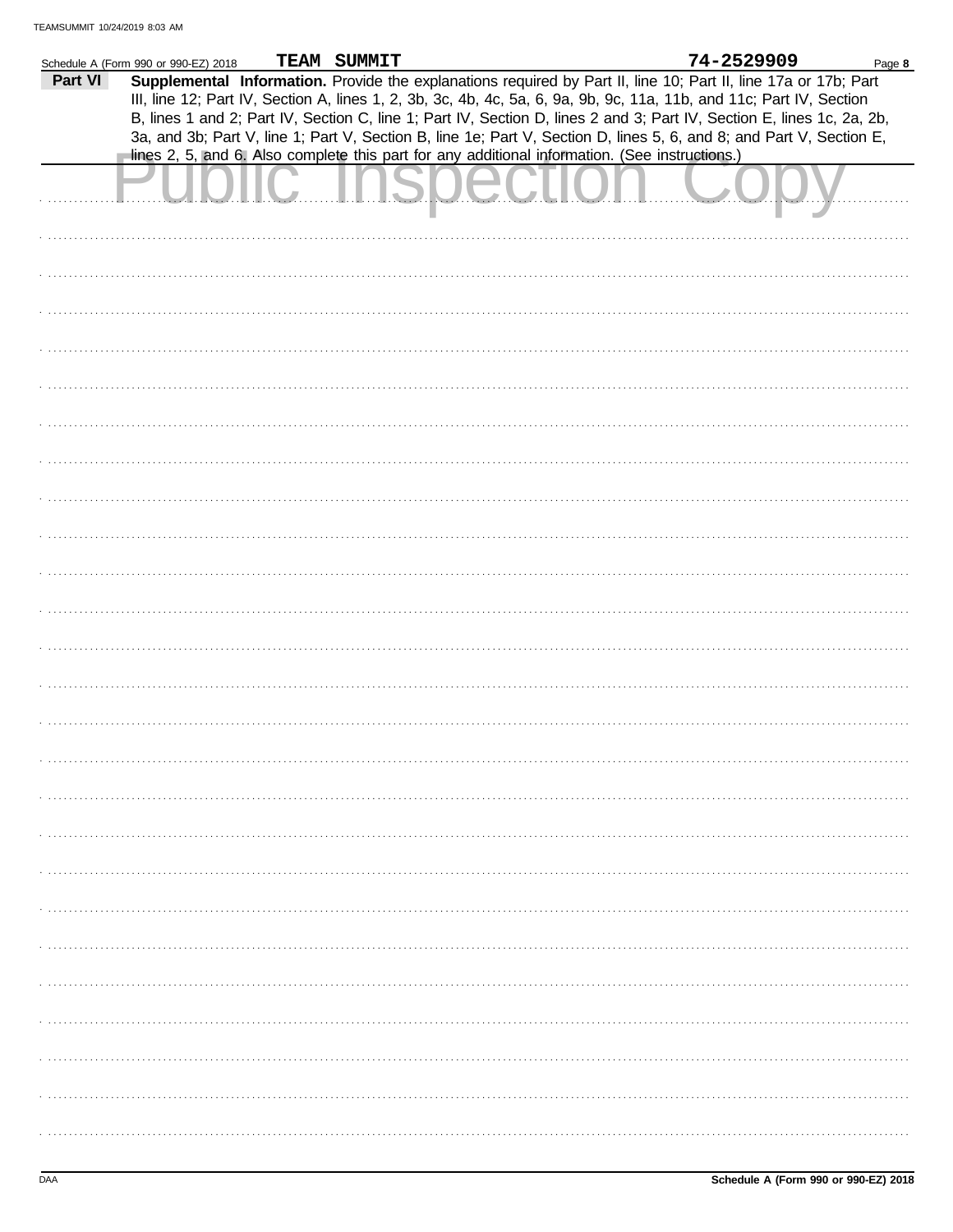| <b>Schedule B</b><br>(Form 990, 990-EZ,                              | <b>Schedule of Contributors</b>                                                                                                                                                                             | OMB No. 1545-0047              |
|----------------------------------------------------------------------|-------------------------------------------------------------------------------------------------------------------------------------------------------------------------------------------------------------|--------------------------------|
| or 990-PF)<br>Department of the Treasury<br>Internal Revenue Service | u Attach to Form 990, Form 990-EZ, or Form 990-PF.<br>u Go to www.irs.gov/Form990 for the latest information.                                                                                               | 2018                           |
| Name of the organization                                             |                                                                                                                                                                                                             | Employer identification number |
| SUMMIT<br><b>TEAM</b><br>Organization type (check one):              |                                                                                                                                                                                                             | 74-2529909                     |
| Filers of:                                                           | Section:                                                                                                                                                                                                    |                                |
| Form 990 or 990-EZ                                                   | X<br>3 ) (enter number) organization<br>501(c)                                                                                                                                                              |                                |
|                                                                      | $4947(a)(1)$ nonexempt charitable trust not treated as a private foundation                                                                                                                                 |                                |
|                                                                      | 527 political organization                                                                                                                                                                                  |                                |
| Form 990-PF                                                          | 501(c)(3) exempt private foundation                                                                                                                                                                         |                                |
|                                                                      | 4947(a)(1) nonexempt charitable trust treated as a private foundation                                                                                                                                       |                                |
|                                                                      | 501(c)(3) taxable private foundation                                                                                                                                                                        |                                |
|                                                                      |                                                                                                                                                                                                             |                                |
| instructions.                                                        | Check if your organization is covered by the General Rule or a Special Rule.<br>Note: Only a section 501(c)(7), (8), or (10) organization can check boxes for both the General Rule and a Special Rule. See |                                |
| <b>General Rule</b>                                                  |                                                                                                                                                                                                             |                                |
|                                                                      |                                                                                                                                                                                                             |                                |

| X For an organization filing Form 990, 990-EZ, or 990-PF that received, during the year, contributions totaling \$5,000 |
|-------------------------------------------------------------------------------------------------------------------------|
| or more (in money or property) from any one contributor. Complete Parts I and II. See instructions for determining a    |
| contributor's total contributions.                                                                                      |

### **Special Rules**

| For an organization described in section 501(c)(3) filing Form 990 or 990-EZ that met the $33^{1/3\%}$ support test of the  |
|-----------------------------------------------------------------------------------------------------------------------------|
| regulations under sections 509(a)(1) and 170(b)(1)(A)(vi), that checked Schedule A (Form 990 or 990-EZ), Part II, line      |
| 13, 16a, or 16b, and that received from any one contributor, during the year, total contributions of the greater of (1)     |
| \$5,000; or (2) 2% of the amount on (i) Form 990, Part VIII, line 1h; or (ii) Form 990-EZ, line 1. Complete Parts I and II. |

literary, or educational purposes, or for the prevention of cruelty to children or animals. Complete Parts I (entering) For an organization described in section 501(c)(7), (8), or (10) filing Form 990 or 990-EZ that received from any one contributor, during the year, total contributions of more than \$1,000 *exclusively* for religious, charitable, scientific, "N/A" in column (b) instead of the contributor name and address), II, and III.

For an organization described in section 501(c)(7), (8), or (10) filing Form 990 or 990-EZ that received from any one contributor, during the year, contributions *exclusively* for religious, charitable, etc., purposes, but no such contributions totaled more than \$1,000. If this box is checked, enter here the total contributions that were received during the year for an *exclusively* religious, charitable, etc., purpose. Don't complete any of the parts unless the **General Rule** applies to this organization because it received *nonexclusively* religious, charitable, etc., contributions totaling \$5,000 or more during the year . . . . . . . . . . . . . . . . . . . . . . . . . . . . . . . . . . . . . . . . . . . . . . . . . . . . . . . . . . . . . . . . . . . . . . . . . . . . . . . .

990-EZ, or 990-PF), but it **must** answer "No" on Part IV, line 2, of its Form 990; or check the box on line H of its Form 990-EZ or on its Form 990-PF, Part I, line 2, to certify that it doesn't meet the filing requirements of Schedule B (Form 990, 990-EZ, or 990-PF). **Caution:** An organization that isn't covered by the General Rule and/or the Special Rules doesn't file Schedule B (Form 990,

**For Paperwork Reduction Act Notice, see the instructions for Form 990, 990-EZ, or 990-PF.**

 $\triangleright$  \$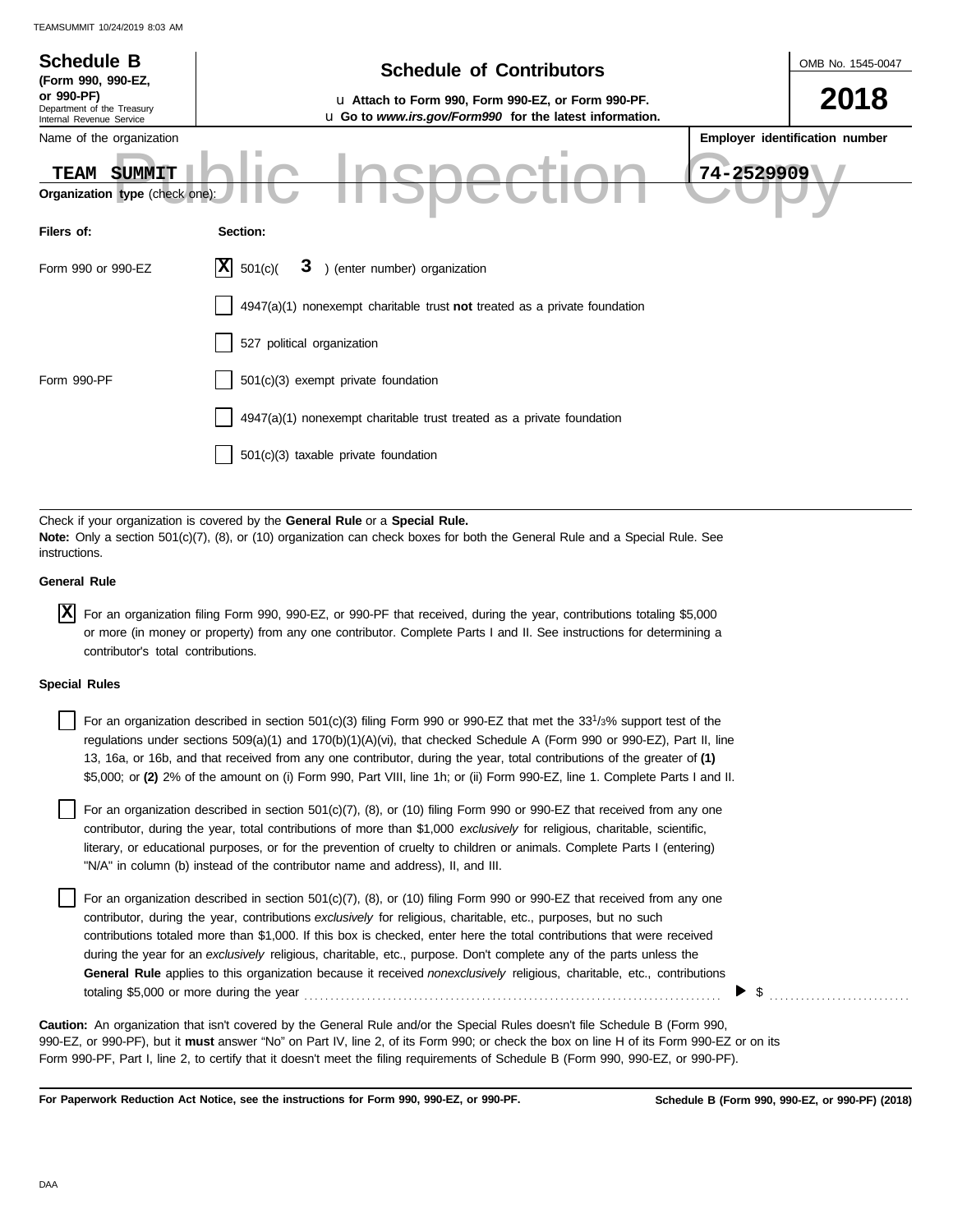| Name of organization | TEAM SUMMIT                                                                                    |                                            | Employer identification number<br>74-2529909                                                                       |
|----------------------|------------------------------------------------------------------------------------------------|--------------------------------------------|--------------------------------------------------------------------------------------------------------------------|
| Part I               | Contributors (see instructions). Use duplicate copies of Part I if additional space is needed. |                                            |                                                                                                                    |
| (a)<br>No.           | (b)<br>Name, address, and ZIP + 4                                                              | (c)<br><b>Total contributions</b>          | (d)<br>Type of contribution                                                                                        |
| $\frac{1}{2}$        |                                                                                                | 40,000<br>\$                               | $\overline{\mathbf{x}}$<br>Person<br>Payroll<br>Noncash<br>(Complete Part II for<br>noncash contributions.)        |
| (a)<br>No.           | (b)<br>Name, address, and ZIP + 4                                                              | (c)<br><b>Total contributions</b>          | (d)<br>Type of contribution                                                                                        |
| $\overline{2}$       |                                                                                                | 10,000<br>\$                               | х<br>Person<br>Payroll<br>Noncash<br>(Complete Part II for<br>noncash contributions.)                              |
| (a)<br>No.           | (b)<br>Name, address, and ZIP + 4                                                              | (c)<br><b>Total contributions</b>          | (d)<br>Type of contribution                                                                                        |
| $\overline{3}$       |                                                                                                | 10,000<br>\$                               | х<br>Person<br>Payroll<br>Noncash<br>(Complete Part II for<br>noncash contributions.)                              |
| (a)<br>No.           | (b)<br>Name, address, and ZIP + 4                                                              | (c)<br><b>Total contributions</b>          | (d)<br>Type of contribution                                                                                        |
| 4                    |                                                                                                | 5,000<br>\$                                | $\overline{\mathbf{x}}$<br>Person<br>Payroll<br><b>Noncash</b><br>(Complete Part II for<br>noncash contributions.) |
| (a)<br>No.           | (b)<br>Name, address, and ZIP + 4                                                              | (c)<br><b>Total contributions</b>          | (d)<br>Type of contribution                                                                                        |
| $\overline{5}$       |                                                                                                | 10,000<br>\$                               | X<br>Person<br>Payroll<br><b>Noncash</b><br>(Complete Part II for<br>noncash contributions.)                       |
| (a)<br>No.           | (b)<br>Name, address, and ZIP + 4                                                              | (c)                                        | (d)<br>Type of contribution                                                                                        |
| $6 \overline{6}$     |                                                                                                | <b>Total contributions</b><br>10,000<br>\$ | X<br>Person<br>Payroll<br>Noncash<br>(Complete Part II for                                                         |

. . . . . . . . . . . . . . . . . . . . . . . . . . . . . . . . . . . . . . . . . . . . . . . . . . . . . . . . . . . . . . . . . . . . . . . . . . . . .

**Schedule B (Form 990, 990-EZ, or 990-PF) (2018)**

noncash contributions.)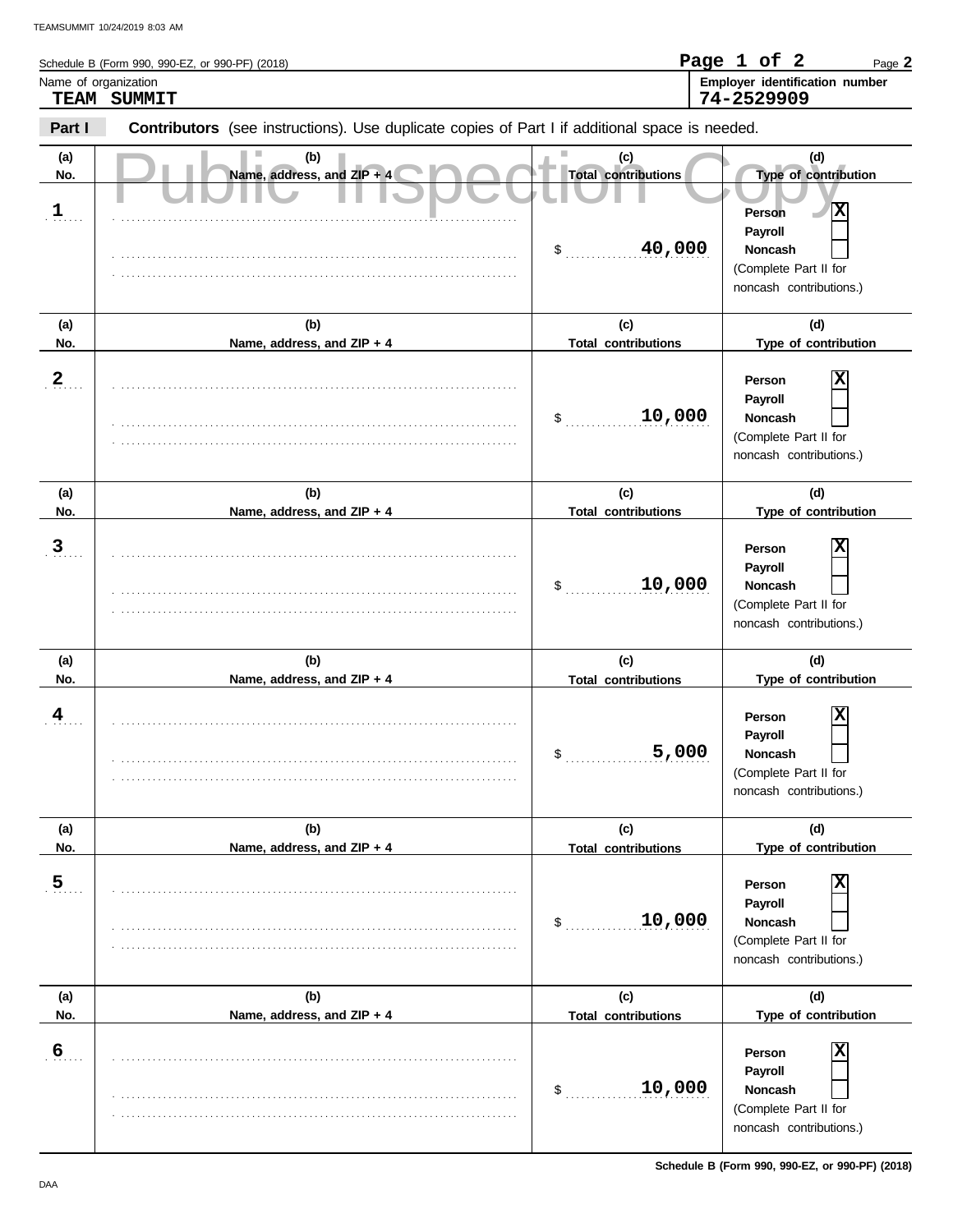| Name of organization | Schedule B (Form 990, 990-EZ, or 990-PF) (2018)                                                |                                        | Page 2 of 2<br>Page 2<br>Employer identification number                                 |
|----------------------|------------------------------------------------------------------------------------------------|----------------------------------------|-----------------------------------------------------------------------------------------|
|                      | TEAM SUMMIT                                                                                    |                                        | 74-2529909                                                                              |
| Part I               | Contributors (see instructions). Use duplicate copies of Part I if additional space is needed. |                                        |                                                                                         |
| (a)<br>No.<br>7      | (b)<br>Name, address, and ZIP + 4                                                              | (c)<br>ш<br><b>Total contributions</b> | (d)<br>Type of contribution<br>Ιx<br><b>Person</b>                                      |
|                      |                                                                                                | 7,500<br>$\frac{1}{2}$                 | Payroll<br>Noncash<br>(Complete Part II for<br>noncash contributions.)                  |
| (a)                  | (b)                                                                                            | (c)                                    | (d)                                                                                     |
| No.                  | Name, address, and ZIP + 4                                                                     | <b>Total contributions</b>             | Type of contribution                                                                    |
| 8                    |                                                                                                | 5,000<br>\$                            | ΙX<br>Person<br>Payroll<br>Noncash<br>(Complete Part II for<br>noncash contributions.)  |
| (a)                  | (b)                                                                                            | (c)                                    | (d)                                                                                     |
| No.                  | Name, address, and ZIP + 4                                                                     | <b>Total contributions</b>             | Type of contribution                                                                    |
| <u>9</u>             |                                                                                                | 5,000<br>\$                            | X<br>Person<br>Payroll<br>Noncash<br>(Complete Part II for<br>noncash contributions.)   |
| (a)                  | (b)                                                                                            | (c)                                    | (d)                                                                                     |
| No.                  | Name, address, and ZIP + 4                                                                     | <b>Total contributions</b>             | Type of contribution                                                                    |
|                      |                                                                                                | \$                                     | Person<br>Payroll<br><b>Noncash</b><br>(Complete Part II for<br>noncash contributions.) |
| (a)                  | (b)                                                                                            | (c)                                    | (d)                                                                                     |
| No.                  | Name, address, and ZIP + 4                                                                     | <b>Total contributions</b>             | Type of contribution                                                                    |
|                      |                                                                                                | $\mathsf{\$}$                          | Person<br>Payroll<br>Noncash<br>(Complete Part II for<br>noncash contributions.)        |
| (a)                  | (b)                                                                                            | (c)                                    | (d)                                                                                     |
| No.                  | Name, address, and ZIP + 4                                                                     | <b>Total contributions</b>             | Type of contribution                                                                    |
|                      |                                                                                                | \$                                     | Person<br>Payroll<br>Noncash                                                            |
|                      |                                                                                                |                                        | (Complete Part II for                                                                   |

**Schedule B (Form 990, 990-EZ, or 990-PF) (2018)**

noncash contributions.)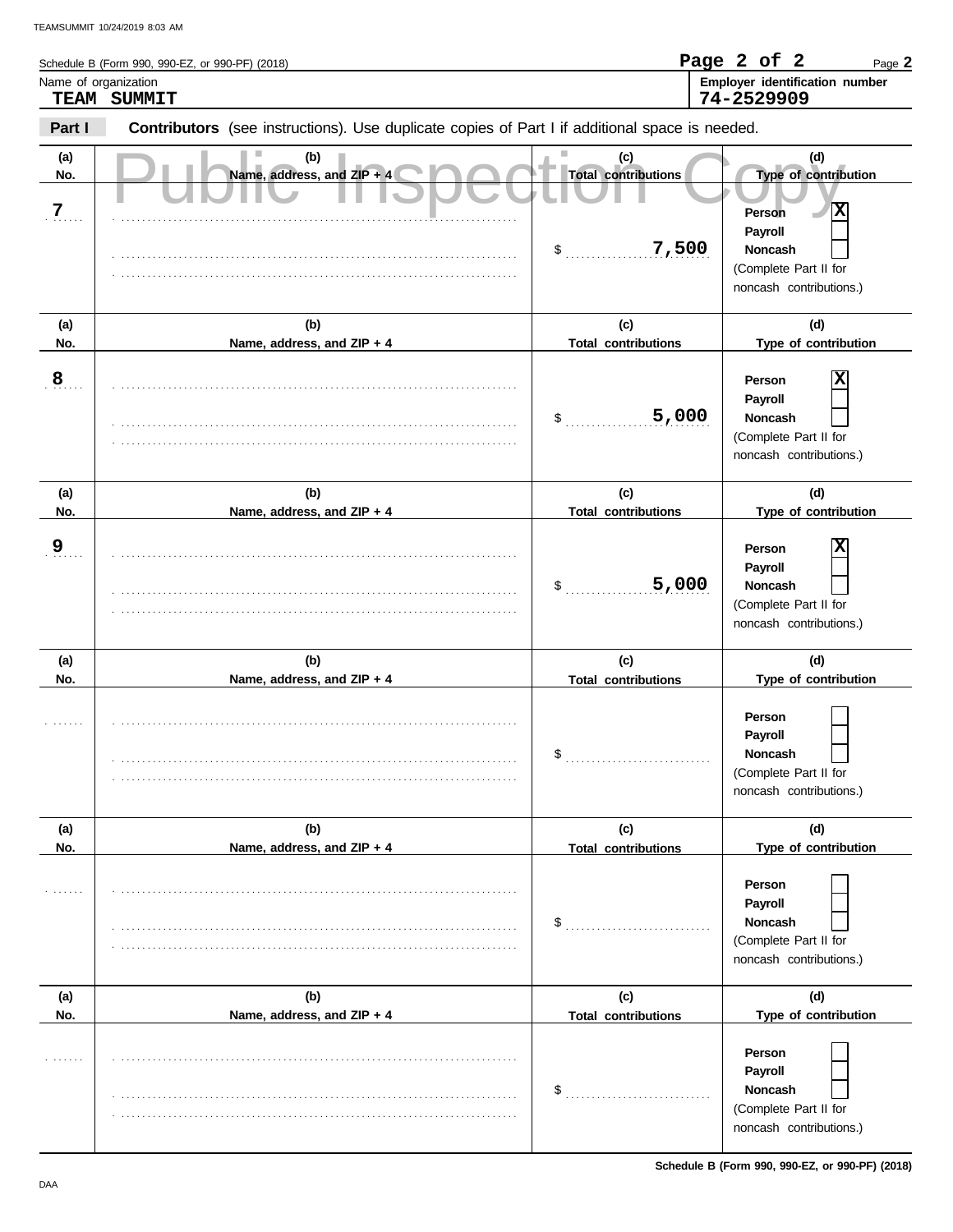|   | <b>SCHEDULE D</b>                         |                                                                                                                                                                           | <b>Supplemental Financial Statements</b>                                                                                               |                                |                                 |  |  |
|---|-------------------------------------------|---------------------------------------------------------------------------------------------------------------------------------------------------------------------------|----------------------------------------------------------------------------------------------------------------------------------------|--------------------------------|---------------------------------|--|--|
|   | (Form 990)                                |                                                                                                                                                                           | u Complete if the organization answered "Yes" on Form 990,<br>Part IV, line 6, 7, 8, 9, 10, 11a, 11b, 11c, 11d, 11e, 11f, 12a, or 12b. | 8                              |                                 |  |  |
|   | Department of the Treasury                |                                                                                                                                                                           | u Attach to Form 990.                                                                                                                  |                                | <b>Open to Public</b>           |  |  |
|   | Internal Revenue Service                  |                                                                                                                                                                           | <b>u</b> Go to www.irs.gov/Form990 for instructions and the latest information.                                                        |                                | <b>Inspection</b>               |  |  |
|   | Name of the organization                  |                                                                                                                                                                           |                                                                                                                                        | Employer identification number |                                 |  |  |
|   | <b>SUMMIT</b><br>TEAM                     |                                                                                                                                                                           |                                                                                                                                        | 74-2529909                     |                                 |  |  |
|   | Part I                                    | Organizations Maintaining Donor Advised Funds or Other Similar Funds or Accounts.                                                                                         |                                                                                                                                        |                                |                                 |  |  |
|   |                                           | Complete if the organization answered "Yes" on Form 990, Part IV, line 6.                                                                                                 |                                                                                                                                        |                                |                                 |  |  |
|   |                                           |                                                                                                                                                                           | (a) Donor advised funds                                                                                                                |                                | (b) Funds and other accounts    |  |  |
| 1 | Total number at end of year               |                                                                                                                                                                           |                                                                                                                                        |                                |                                 |  |  |
| 2 |                                           | Aggregate value of contributions to (during year) [11] Aggregate value of contributions to (during year)                                                                  | <u> 1989 - Johann Barbara, martxa alemani</u> ar alemania                                                                              |                                |                                 |  |  |
| 3 |                                           | Aggregate value of grants from (during year)                                                                                                                              |                                                                                                                                        |                                |                                 |  |  |
| 4 |                                           |                                                                                                                                                                           |                                                                                                                                        |                                |                                 |  |  |
| 5 |                                           | Did the organization inform all donors and donor advisors in writing that the assets held in donor advised                                                                |                                                                                                                                        |                                |                                 |  |  |
|   |                                           |                                                                                                                                                                           |                                                                                                                                        |                                | Yes<br>No                       |  |  |
| 6 |                                           | Did the organization inform all grantees, donors, and donor advisors in writing that grant funds can be used                                                              |                                                                                                                                        |                                |                                 |  |  |
|   |                                           | only for charitable purposes and not for the benefit of the donor or donor advisor, or for any other purpose                                                              |                                                                                                                                        |                                |                                 |  |  |
|   |                                           | <b>Conservation Easements.</b>                                                                                                                                            |                                                                                                                                        |                                | <b>Yes</b><br>No                |  |  |
|   | Part II                                   | Complete if the organization answered "Yes" on Form 990, Part IV, line 7.                                                                                                 |                                                                                                                                        |                                |                                 |  |  |
| 1 |                                           | Purpose(s) of conservation easements held by the organization (check all that apply).                                                                                     |                                                                                                                                        |                                |                                 |  |  |
|   |                                           | Preservation of land for public use (e.g., recreation or education)                                                                                                       | Preservation of a historically important land area                                                                                     |                                |                                 |  |  |
|   | Protection of natural habitat             |                                                                                                                                                                           | Preservation of a certified historic structure                                                                                         |                                |                                 |  |  |
|   | Preservation of open space                |                                                                                                                                                                           |                                                                                                                                        |                                |                                 |  |  |
| 2 |                                           | Complete lines 2a through 2d if the organization held a qualified conservation contribution in the form of a conservation                                                 |                                                                                                                                        |                                |                                 |  |  |
|   | easement on the last day of the tax year. |                                                                                                                                                                           |                                                                                                                                        |                                | Held at the End of the Tax Year |  |  |
| а |                                           |                                                                                                                                                                           |                                                                                                                                        | 2a                             |                                 |  |  |
| b |                                           |                                                                                                                                                                           |                                                                                                                                        | 2b                             |                                 |  |  |
|   |                                           |                                                                                                                                                                           |                                                                                                                                        | 2c                             |                                 |  |  |
|   |                                           | <b>d</b> Number of conservation easements included in (c) acquired after $7/25/06$ , and not on a                                                                         |                                                                                                                                        |                                |                                 |  |  |
|   |                                           | historic structure listed in the National Register                                                                                                                        |                                                                                                                                        | 2d                             |                                 |  |  |
| 3 |                                           | Number of conservation easements modified, transferred, released, extinguished, or terminated by the organization during the                                              |                                                                                                                                        |                                |                                 |  |  |
|   | tax year $\mathbf{u}$                     |                                                                                                                                                                           |                                                                                                                                        |                                |                                 |  |  |
|   |                                           | Number of states where property subject to conservation easement is located u                                                                                             |                                                                                                                                        |                                |                                 |  |  |
| 5 |                                           | Does the organization have a written policy regarding the periodic monitoring, inspection, handling of                                                                    |                                                                                                                                        |                                |                                 |  |  |
|   |                                           | violations, and enforcement of the conservation easements it holds?                                                                                                       |                                                                                                                                        |                                | <b>Yes</b><br>No                |  |  |
| 6 |                                           | Staff and volunteer hours devoted to monitoring, inspecting, handling of violations, and enforcing conservation easements during the year                                 |                                                                                                                                        |                                |                                 |  |  |
|   | $\mathbf{u}_{\text{}}$                    |                                                                                                                                                                           |                                                                                                                                        |                                |                                 |  |  |
| 7 |                                           | Amount of expenses incurred in monitoring, inspecting, handling of violations, and enforcing conservation easements during the year                                       |                                                                                                                                        |                                |                                 |  |  |
|   | <b>u</b> \$                               | Does each conservation easement reported on line 2(d) above satisfy the requirements of section 170(h)(4)(B)(i)                                                           |                                                                                                                                        |                                |                                 |  |  |
| 8 |                                           |                                                                                                                                                                           |                                                                                                                                        |                                | Yes<br>No                       |  |  |
| 9 |                                           | In Part XIII, describe how the organization reports conservation easements in its revenue and expense statement, and                                                      |                                                                                                                                        |                                |                                 |  |  |
|   |                                           | balance sheet, and include, if applicable, the text of the footnote to the organization's financial statements that describes the                                         |                                                                                                                                        |                                |                                 |  |  |
|   |                                           | organization's accounting for conservation easements.                                                                                                                     |                                                                                                                                        |                                |                                 |  |  |
|   | Part III                                  | Organizations Maintaining Collections of Art, Historical Treasures, or Other Similar Assets.<br>Complete if the organization answered "Yes" on Form 990, Part IV, line 8. |                                                                                                                                        |                                |                                 |  |  |
|   |                                           | 1a If the organization elected, as permitted under SFAS 116 (ASC 958), not to report in its revenue statement and balance sheet                                           |                                                                                                                                        |                                |                                 |  |  |
|   |                                           | works of art, historical treasures, or other similar assets held for public exhibition, education, or research in furtherance of                                          |                                                                                                                                        |                                |                                 |  |  |
|   |                                           | public service, provide, in Part XIII, the text of the footnote to its financial statements that describes these items.                                                   |                                                                                                                                        |                                |                                 |  |  |
|   |                                           | <b>b</b> If the organization elected, as permitted under SFAS 116 (ASC 958), to report in its revenue statement and balance sheet                                         |                                                                                                                                        |                                |                                 |  |  |
|   |                                           | works of art, historical treasures, or other similar assets held for public exhibition, education, or research in furtherance of                                          |                                                                                                                                        |                                |                                 |  |  |
|   |                                           | public service, provide the following amounts relating to these items:                                                                                                    |                                                                                                                                        |                                |                                 |  |  |
|   |                                           |                                                                                                                                                                           |                                                                                                                                        |                                |                                 |  |  |
|   |                                           |                                                                                                                                                                           |                                                                                                                                        |                                | $\mathbf{u}$ \$                 |  |  |
| 2 |                                           | If the organization received or held works of art, historical treasures, or other similar assets for financial gain, provide the                                          |                                                                                                                                        |                                |                                 |  |  |
|   |                                           | following amounts required to be reported under SFAS 116 (ASC 958) relating to these items:                                                                               |                                                                                                                                        |                                |                                 |  |  |
| a |                                           |                                                                                                                                                                           |                                                                                                                                        |                                |                                 |  |  |
|   |                                           |                                                                                                                                                                           |                                                                                                                                        |                                |                                 |  |  |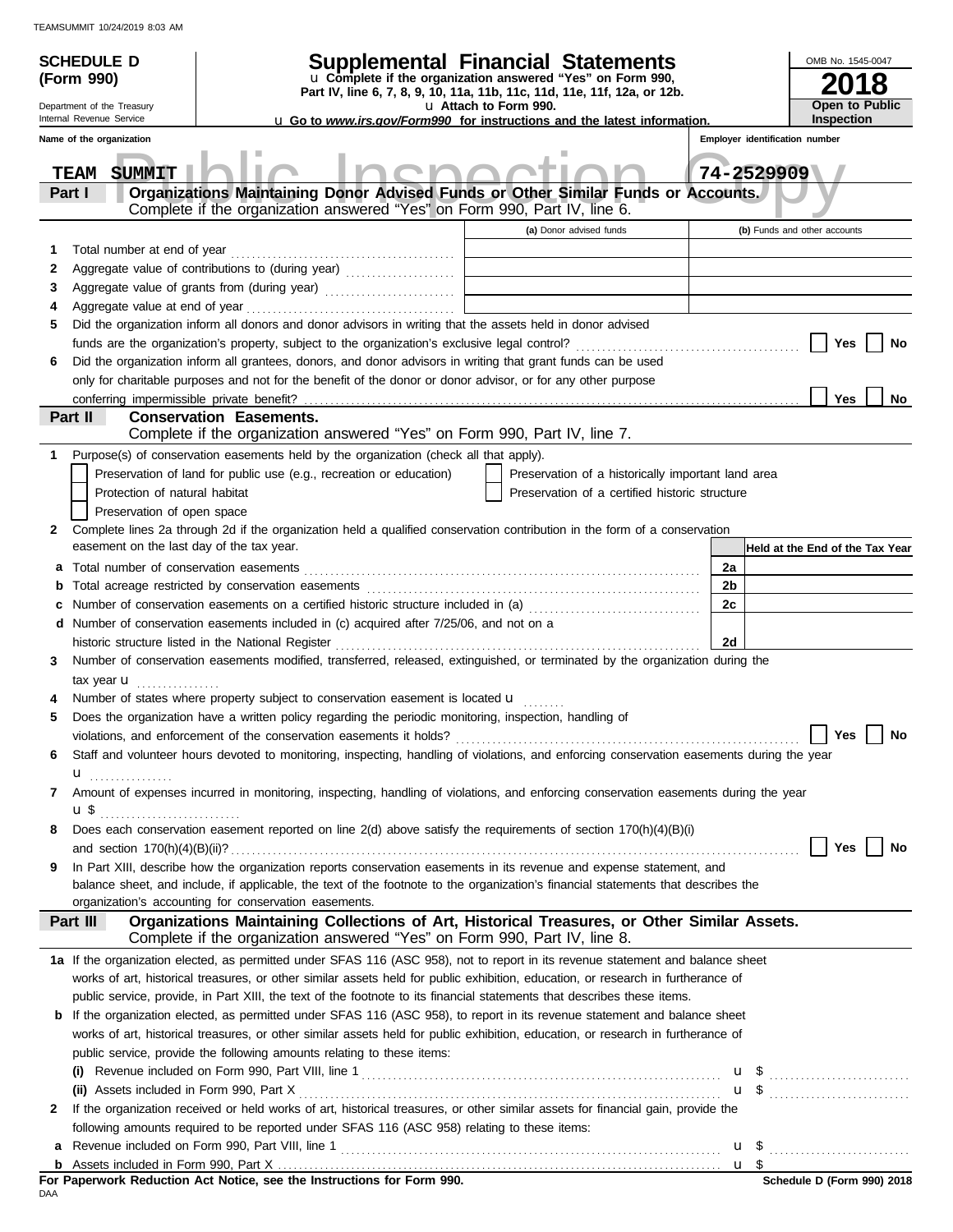|                  | <b>TEAM SUMMIT</b><br>Schedule D (Form 990) 2018                                                                                                                                                                                                                                                                                               |                         |                           |                    | 74-2529909           |        |                | Page 2              |  |
|------------------|------------------------------------------------------------------------------------------------------------------------------------------------------------------------------------------------------------------------------------------------------------------------------------------------------------------------------------------------|-------------------------|---------------------------|--------------------|----------------------|--------|----------------|---------------------|--|
|                  | Organizations Maintaining Collections of Art, Historical Treasures, or Other Similar Assets (continued)<br>Part III                                                                                                                                                                                                                            |                         |                           |                    |                      |        |                |                     |  |
|                  | 3 Using the organization's acquisition, accession, and other records, check any of the following that are a significant use of its<br>collection items (check all that apply):                                                                                                                                                                 |                         |                           |                    |                      |        |                |                     |  |
| a<br>b<br>c<br>5 | Public exhibition<br>Scholarly research<br>Preservation for future generations<br>Provide a description of the organization's collections and explain how they further the organization's exempt purpose in Part<br>XIII.<br>During the year, did the organization solicit or receive donations of art, historical treasures, or other similar | d<br>e                  | Loan or exchange programs |                    |                      |        |                |                     |  |
|                  |                                                                                                                                                                                                                                                                                                                                                |                         |                           |                    |                      |        | Yes            | No                  |  |
|                  | <b>Escrow and Custodial Arrangements.</b><br>Part IV                                                                                                                                                                                                                                                                                           |                         |                           |                    |                      |        |                |                     |  |
|                  | Complete if the organization answered "Yes" on Form 990, Part IV, line 9, or reported an amount on Form<br>990, Part X, line 21.                                                                                                                                                                                                               |                         |                           |                    |                      |        |                |                     |  |
|                  | 1a Is the organization an agent, trustee, custodian or other intermediary for contributions or other assets not                                                                                                                                                                                                                                |                         |                           |                    |                      |        | Yes            | No                  |  |
|                  | <b>b</b> If "Yes," explain the arrangement in Part XIII and complete the following table:                                                                                                                                                                                                                                                      |                         |                           |                    |                      |        |                |                     |  |
|                  |                                                                                                                                                                                                                                                                                                                                                |                         |                           |                    |                      |        | Amount         |                     |  |
| c                |                                                                                                                                                                                                                                                                                                                                                |                         |                           |                    | 1c                   |        |                |                     |  |
|                  |                                                                                                                                                                                                                                                                                                                                                |                         |                           |                    | 1d                   |        |                |                     |  |
|                  |                                                                                                                                                                                                                                                                                                                                                |                         |                           |                    | 1е                   |        |                |                     |  |
| f                |                                                                                                                                                                                                                                                                                                                                                |                         |                           |                    | 1f                   |        |                |                     |  |
|                  | 2a Did the organization include an amount on Form 990, Part X, line 21, for escrow or custodial account liability?                                                                                                                                                                                                                             |                         |                           |                    |                      |        | Yes            | No                  |  |
|                  |                                                                                                                                                                                                                                                                                                                                                |                         |                           |                    |                      |        |                |                     |  |
|                  | <b>Endowment Funds.</b><br>Part V                                                                                                                                                                                                                                                                                                              |                         |                           |                    |                      |        |                |                     |  |
|                  | Complete if the organization answered "Yes" on Form 990, Part IV, line 10.                                                                                                                                                                                                                                                                     |                         |                           |                    |                      |        |                |                     |  |
|                  |                                                                                                                                                                                                                                                                                                                                                | (a) Current year        | (b) Prior year            | (c) Two years back | (d) Three years back |        |                | (e) Four years back |  |
|                  | 1a Beginning of year balance                                                                                                                                                                                                                                                                                                                   | 111,636                 | 110,582                   | 95,915             |                      | 95,963 |                | 82,530              |  |
|                  | <b>b</b> Contributions <b>contributions</b>                                                                                                                                                                                                                                                                                                    | 550                     | 900                       | 10,436             |                      |        |                | 11,645              |  |
|                  | c Net investment earnings, gains, and                                                                                                                                                                                                                                                                                                          |                         |                           |                    |                      |        |                |                     |  |
|                  |                                                                                                                                                                                                                                                                                                                                                | 3,081                   | 4,154                     | 11,531             |                      | -48    |                | 1,788               |  |
|                  | d Grants or scholarships                                                                                                                                                                                                                                                                                                                       | 4,400                   | 4,000                     | 7,300              |                      |        |                |                     |  |
|                  | e Other expenditures for facilities and                                                                                                                                                                                                                                                                                                        |                         |                           |                    |                      |        |                |                     |  |
|                  | programs                                                                                                                                                                                                                                                                                                                                       |                         |                           |                    |                      |        |                |                     |  |
|                  | f Administrative expenses                                                                                                                                                                                                                                                                                                                      |                         |                           |                    |                      |        |                |                     |  |
| a                |                                                                                                                                                                                                                                                                                                                                                | 110,867                 | 111,636                   | 110,582            |                      | 95,915 |                | 95,963              |  |
| 2                | Provide the estimated percentage of the current year end balance (line 1g, column (a)) held as:                                                                                                                                                                                                                                                |                         |                           |                    |                      |        |                |                     |  |
|                  | a Board designated or quasi-endowment <b>u</b> %                                                                                                                                                                                                                                                                                               |                         |                           |                    |                      |        |                |                     |  |
| b                | Permanent endowment <b>u</b> 100.00 %                                                                                                                                                                                                                                                                                                          |                         |                           |                    |                      |        |                |                     |  |
| С                | Temporarily restricted endowment u                                                                                                                                                                                                                                                                                                             | %                       |                           |                    |                      |        |                |                     |  |
|                  | The percentages on lines 2a, 2b, and 2c should equal 100%.                                                                                                                                                                                                                                                                                     |                         |                           |                    |                      |        |                |                     |  |
|                  | 3a Are there endowment funds not in the possession of the organization that are held and administered for the                                                                                                                                                                                                                                  |                         |                           |                    |                      |        |                |                     |  |
|                  | organization by:                                                                                                                                                                                                                                                                                                                               |                         |                           |                    |                      |        |                | Yes<br>No           |  |
|                  |                                                                                                                                                                                                                                                                                                                                                |                         |                           |                    |                      |        | 3a(i)          | X                   |  |
|                  |                                                                                                                                                                                                                                                                                                                                                |                         |                           |                    |                      |        | 3a(ii)         | x                   |  |
|                  |                                                                                                                                                                                                                                                                                                                                                |                         |                           |                    |                      |        | 3b             |                     |  |
|                  | Describe in Part XIII the intended uses of the organization's endowment funds.                                                                                                                                                                                                                                                                 |                         |                           |                    |                      |        |                |                     |  |
|                  | Land, Buildings, and Equipment.<br>Part VI                                                                                                                                                                                                                                                                                                     |                         |                           |                    |                      |        |                |                     |  |
|                  | Complete if the organization answered "Yes" on Form 990, Part IV, line 11a. See Form 990, Part X, line 10.                                                                                                                                                                                                                                     |                         |                           |                    |                      |        |                |                     |  |
|                  | Description of property                                                                                                                                                                                                                                                                                                                        | (a) Cost or other basis | (b) Cost or other basis   |                    | (c) Accumulated      |        | (d) Book value |                     |  |
|                  |                                                                                                                                                                                                                                                                                                                                                | (investment)            | (other)                   |                    | depreciation         |        |                |                     |  |
|                  |                                                                                                                                                                                                                                                                                                                                                |                         |                           |                    |                      |        |                |                     |  |
|                  |                                                                                                                                                                                                                                                                                                                                                |                         |                           |                    |                      |        |                |                     |  |
|                  | c Leasehold improvements                                                                                                                                                                                                                                                                                                                       |                         |                           |                    |                      |        |                |                     |  |
|                  |                                                                                                                                                                                                                                                                                                                                                |                         |                           | 55,372             | 24,150               |        |                | 31,222              |  |
|                  |                                                                                                                                                                                                                                                                                                                                                |                         |                           | 94,188             | 58,166               |        |                | 36,022              |  |
|                  | Total. Add lines 1a through 1e. (Column (d) must equal Form 990, Part X, column (B), line 10c.)                                                                                                                                                                                                                                                |                         |                           |                    | $\mathbf u$          |        |                | 67,244              |  |

**Schedule D (Form 990) 2018**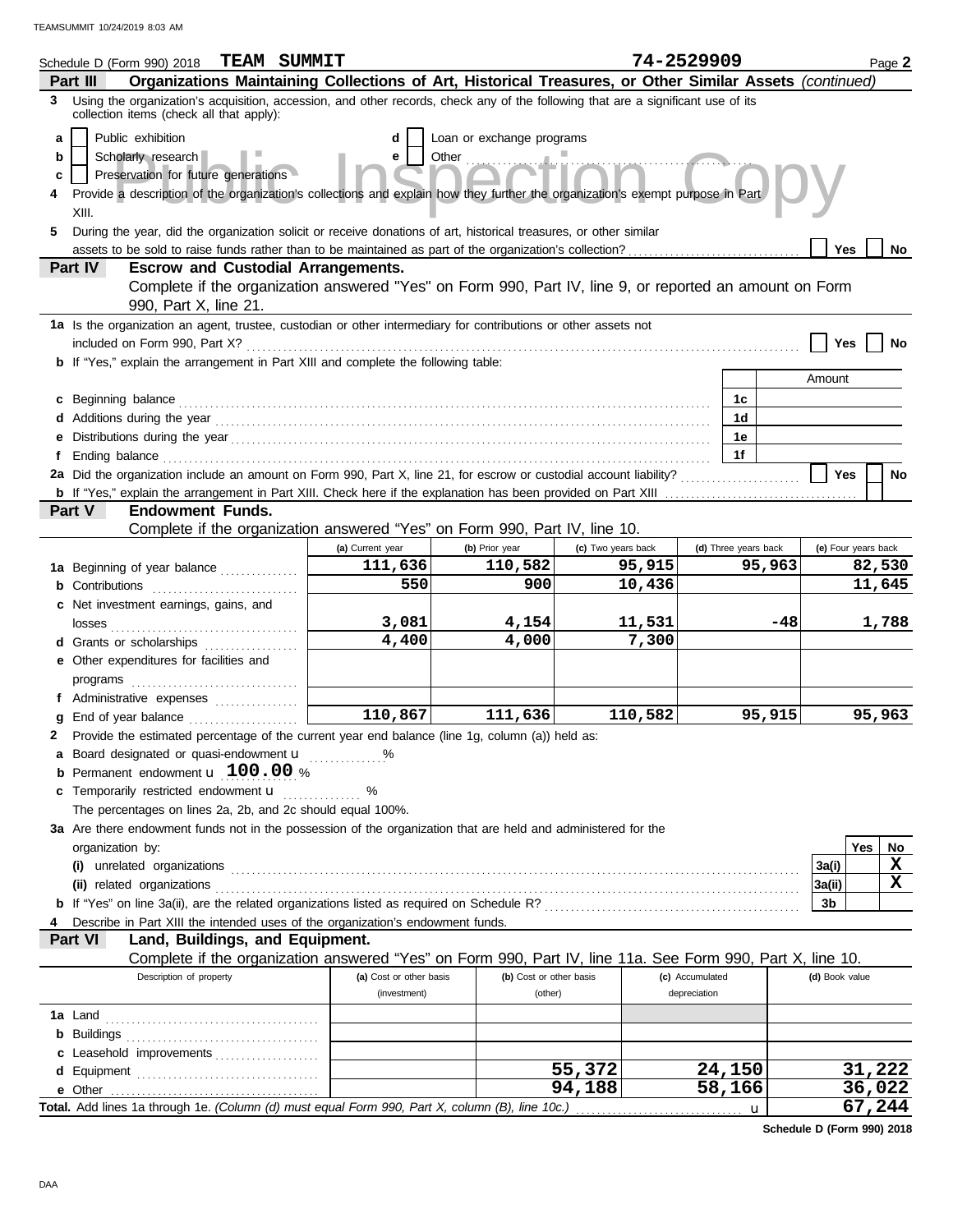DAA

 $(9)$ (8) (7) (6)

**Total.** *(Column (b) must equal Form 990, Part X, col. (B) line 25.)* u

| Schedule D (Form 990) 2018 | SUMMIT<br>TEAM                                                                                             |                 | 74-2529909                       | Page 3         |
|----------------------------|------------------------------------------------------------------------------------------------------------|-----------------|----------------------------------|----------------|
| Part VII                   | Investments-Other Securities.                                                                              |                 |                                  |                |
|                            | Complete if the organization answered "Yes" on Form 990, Part IV, line 11b. See Form 990, Part X, line 12. |                 |                                  |                |
|                            | (a) Description of security or category                                                                    | (b) Book value  | (c) Method of valuation:         |                |
|                            | (including name of security)                                                                               |                 | Cost or end-of-year market value |                |
| (1) Financial derivatives  | ш                                                                                                          | Ш               |                                  |                |
|                            | (2) Closely-held equity interests                                                                          |                 |                                  |                |
| $(3)$ Other                |                                                                                                            |                 |                                  |                |
| (A)                        |                                                                                                            |                 |                                  |                |
| (B)                        |                                                                                                            |                 |                                  |                |
| (C)                        |                                                                                                            |                 |                                  |                |
| (D)                        |                                                                                                            |                 |                                  |                |
| (E)                        |                                                                                                            |                 |                                  |                |
| (F)                        |                                                                                                            |                 |                                  |                |
| (G)                        |                                                                                                            |                 |                                  |                |
| (H)                        |                                                                                                            |                 |                                  |                |
|                            | Total. (Column (b) must equal Form 990, Part X, col. (B) line 12.) $\mathbf u$                             |                 |                                  |                |
| <b>Part VIII</b>           | Investments-Program Related.                                                                               |                 |                                  |                |
|                            | Complete if the organization answered "Yes" on Form 990, Part IV, line 11c. See Form 990, Part X, line 13. |                 |                                  |                |
|                            | (a) Description of investment                                                                              | (b) Book value  | (c) Method of valuation:         |                |
|                            |                                                                                                            |                 | Cost or end-of-year market value |                |
| (1)                        |                                                                                                            |                 |                                  |                |
| (2)                        |                                                                                                            |                 |                                  |                |
| (3)                        |                                                                                                            |                 |                                  |                |
| (4)                        |                                                                                                            |                 |                                  |                |
| (5)                        |                                                                                                            |                 |                                  |                |
| (6)                        |                                                                                                            |                 |                                  |                |
| (7)                        |                                                                                                            |                 |                                  |                |
| (8)                        |                                                                                                            |                 |                                  |                |
| (9)                        |                                                                                                            |                 |                                  |                |
|                            | Total. (Column (b) must equal Form 990, Part X, col. (B) line 13.) $\mathbf u$                             |                 |                                  |                |
| Part IX                    | <b>Other Assets.</b>                                                                                       |                 |                                  |                |
|                            | Complete if the organization answered "Yes" on Form 990, Part IV, line 11d. See Form 990, Part X, line 15. |                 |                                  |                |
|                            | (a) Description                                                                                            |                 |                                  | (b) Book value |
| (1)                        |                                                                                                            |                 |                                  |                |
| (2)                        |                                                                                                            |                 |                                  |                |
| (3)                        |                                                                                                            |                 |                                  |                |
| (4)                        |                                                                                                            |                 |                                  |                |
| (5)                        |                                                                                                            |                 |                                  |                |
| (6)                        |                                                                                                            |                 |                                  |                |
| (7)                        |                                                                                                            |                 |                                  |                |
| (8)                        |                                                                                                            |                 |                                  |                |
| (9)                        | Total. (Column (b) must equal Form 990, Part X, col. (B) line 15.)                                         |                 |                                  |                |
| Part X                     | Other Liabilities.                                                                                         |                 | u                                |                |
|                            | Complete if the organization answered "Yes" on Form 990, Part IV, line 11e or 11f. See Form 990, Part X,   |                 |                                  |                |
|                            | line $25$ .                                                                                                |                 |                                  |                |
|                            | (a) Description of liability                                                                               | (b) Book value  |                                  |                |
| 1.<br>(1)                  | Federal income taxes                                                                                       |                 |                                  |                |
|                            | Credit Card: Visa - FirstBank                                                                              | 61,350          |                                  |                |
| (2)<br>(3)                 | Health insurance premiums payable                                                                          | 890             |                                  |                |
| (4)                        | Credit Card: Chase Ink                                                                                     | 474             |                                  |                |
| (5)                        | AFLAC premiums payable                                                                                     | $\overline{50}$ |                                  |                |
|                            |                                                                                                            |                 |                                  |                |

**62,764**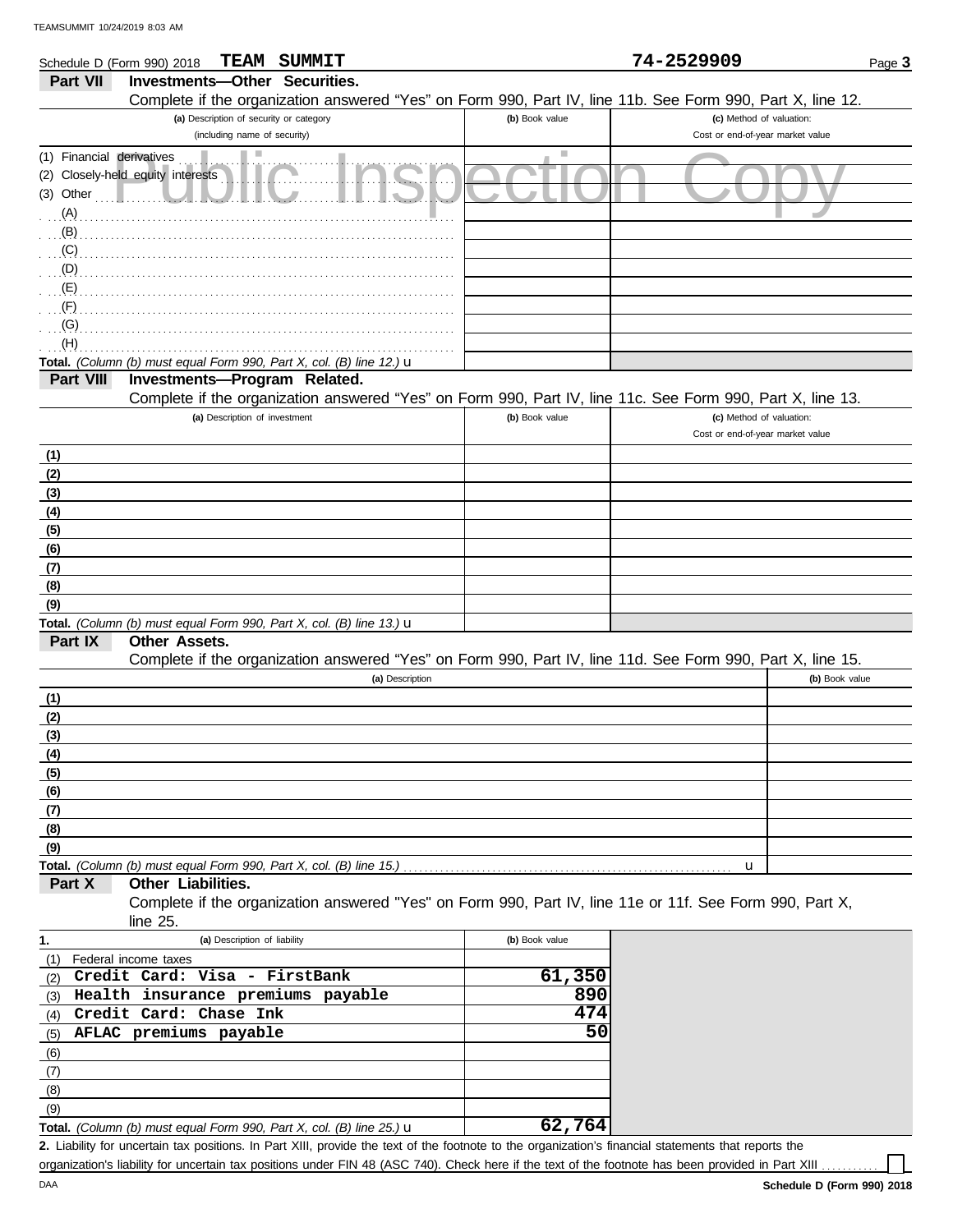|   | Schedule D (Form 990) 2018 TEAM SUMMIT                                                                                                                                                                                                    |                | 74-2529909   | Page 4 |
|---|-------------------------------------------------------------------------------------------------------------------------------------------------------------------------------------------------------------------------------------------|----------------|--------------|--------|
|   | Reconciliation of Revenue per Audited Financial Statements With Revenue per Return.<br>Part XI                                                                                                                                            |                |              |        |
|   | Complete if the organization answered "Yes" on Form 990, Part IV, line 12a.                                                                                                                                                               |                |              |        |
| 1 |                                                                                                                                                                                                                                           |                | $\mathbf{1}$ |        |
| 2 | Amounts included on line 1 but not on Form 990, Part VIII, line 12:                                                                                                                                                                       |                |              |        |
| а | Net unrealized gains (losses) on investments                                                                                                                                                                                              | 2a             |              |        |
|   | <b>b</b> Donated services and use of facilities <b>Denotes Act of Act of Act of Act of Act of Act of Act of Act of Act of Act of Act of Act of Act of Act of Act of Act of Act of Act of Act of Act of Act of Act of Act of Act of Ac</b> | 2 <sub>b</sub> |              |        |
| c | Recoveries of prior year grants <b>All Constitution Constitution Constitution Constitution</b>                                                                                                                                            | 2c             |              |        |
| d |                                                                                                                                                                                                                                           | 2d             |              |        |
| е |                                                                                                                                                                                                                                           |                | 2e           |        |
| З |                                                                                                                                                                                                                                           |                | 3            |        |
| 4 | Amounts included on Form 990, Part VIII, line 12, but not on line 1:                                                                                                                                                                      |                |              |        |
|   |                                                                                                                                                                                                                                           | 4a             |              |        |
|   |                                                                                                                                                                                                                                           | 4b             |              |        |
|   | c Add lines 4a and 4b (a) and the contract of the state of the state of the state of the state of the state of the state of the state of the state of the state of the state of the state of the state of the state of the sta            |                | 4c           |        |
|   |                                                                                                                                                                                                                                           |                | 5            |        |
|   | Reconciliation of Expenses per Audited Financial Statements With Expenses per Return.<br>Part XII                                                                                                                                         |                |              |        |
|   | Complete if the organization answered "Yes" on Form 990, Part IV, line 12a.                                                                                                                                                               |                |              |        |
| 1 |                                                                                                                                                                                                                                           |                | $\mathbf{1}$ |        |
| 2 | Amounts included on line 1 but not on Form 990, Part IX, line 25:                                                                                                                                                                         |                |              |        |
| a |                                                                                                                                                                                                                                           | 2a             |              |        |
|   |                                                                                                                                                                                                                                           | 2b             |              |        |
|   |                                                                                                                                                                                                                                           | 2c             |              |        |
|   |                                                                                                                                                                                                                                           | 2d             |              |        |
|   |                                                                                                                                                                                                                                           |                | 2e           |        |
| 3 |                                                                                                                                                                                                                                           |                | 3            |        |
| 4 | Amounts included on Form 990, Part IX, line 25, but not on line 1:                                                                                                                                                                        |                |              |        |
|   | a Investment expenses not included on Form 990, Part VIII, line 7b [100] [100]                                                                                                                                                            | 4a             |              |        |
|   |                                                                                                                                                                                                                                           | 4b             |              |        |
|   | c Add lines 4a and 4b <b>contract and 4b</b> and 4b and 4b and 4b and 4b and 4b and 4b and 4b and 4b and 4b and 4b and 4b and 4b and 4b and 4b and 4b and 4b and 4b and 4b and 4b and 4b and 4b and 4b and 4b and 4b and 4b and 4b        |                | 4c           |        |
|   |                                                                                                                                                                                                                                           |                | 5            |        |
|   | Part XIII Supplemental Information.                                                                                                                                                                                                       |                |              |        |
|   | Provide the descriptions required for Part II, lines 3, 5, and 9; Part III, lines 1a and 4; Part IV, lines 1b and 2b; Part V, line 4; Part X, line                                                                                        |                |              |        |
|   | 2; Part XI, lines 2d and 4b; and Part XII, lines 2d and 4b. Also complete this part to provide any additional information.                                                                                                                |                |              |        |
|   |                                                                                                                                                                                                                                           |                |              |        |
|   |                                                                                                                                                                                                                                           |                |              |        |
|   |                                                                                                                                                                                                                                           |                |              |        |
|   |                                                                                                                                                                                                                                           |                |              |        |
|   |                                                                                                                                                                                                                                           |                |              |        |
|   |                                                                                                                                                                                                                                           |                |              |        |
|   |                                                                                                                                                                                                                                           |                |              |        |
|   |                                                                                                                                                                                                                                           |                |              |        |
|   |                                                                                                                                                                                                                                           |                |              |        |
|   |                                                                                                                                                                                                                                           |                |              |        |
|   |                                                                                                                                                                                                                                           |                |              |        |
|   |                                                                                                                                                                                                                                           |                |              |        |
|   |                                                                                                                                                                                                                                           |                |              |        |
|   |                                                                                                                                                                                                                                           |                |              |        |
|   |                                                                                                                                                                                                                                           |                |              |        |
|   |                                                                                                                                                                                                                                           |                |              |        |
|   |                                                                                                                                                                                                                                           |                |              |        |
|   |                                                                                                                                                                                                                                           |                |              |        |
|   |                                                                                                                                                                                                                                           |                |              |        |
|   |                                                                                                                                                                                                                                           |                |              |        |
|   |                                                                                                                                                                                                                                           |                |              |        |
|   |                                                                                                                                                                                                                                           |                |              |        |
|   |                                                                                                                                                                                                                                           |                |              |        |
|   |                                                                                                                                                                                                                                           |                |              |        |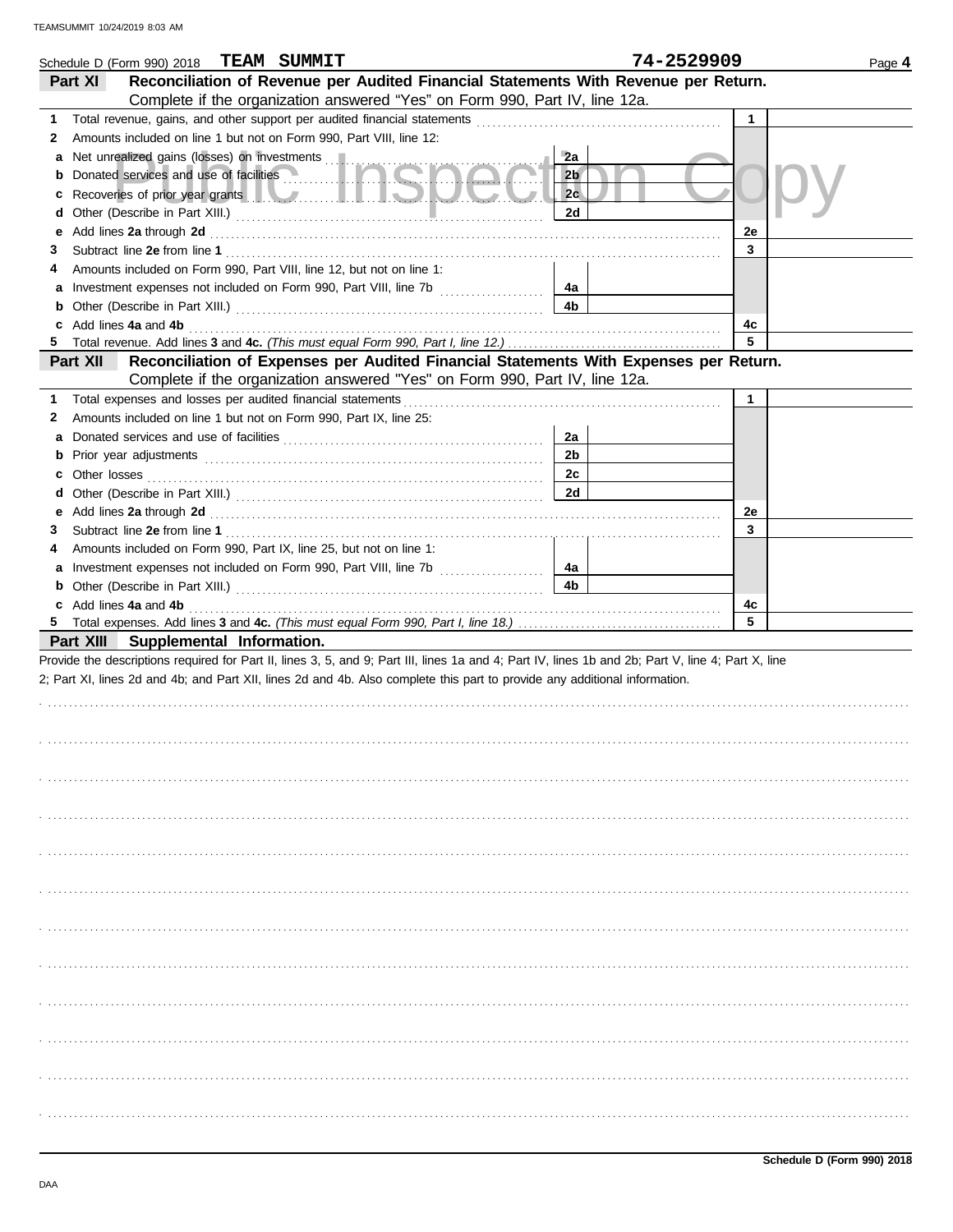Schedule D (Form 990) 2018

TEAM SUMMIT

| <b>Part XIII Supplemental Information (continued)</b> |  |  |  |  |
|-------------------------------------------------------|--|--|--|--|
|                                                       |  |  |  |  |
|                                                       |  |  |  |  |
| Public Inspection Copy                                |  |  |  |  |
|                                                       |  |  |  |  |
|                                                       |  |  |  |  |
|                                                       |  |  |  |  |
|                                                       |  |  |  |  |
|                                                       |  |  |  |  |
|                                                       |  |  |  |  |
|                                                       |  |  |  |  |
|                                                       |  |  |  |  |
|                                                       |  |  |  |  |
|                                                       |  |  |  |  |
|                                                       |  |  |  |  |
|                                                       |  |  |  |  |
|                                                       |  |  |  |  |
|                                                       |  |  |  |  |
|                                                       |  |  |  |  |
|                                                       |  |  |  |  |
|                                                       |  |  |  |  |
|                                                       |  |  |  |  |
|                                                       |  |  |  |  |
|                                                       |  |  |  |  |
|                                                       |  |  |  |  |
|                                                       |  |  |  |  |
|                                                       |  |  |  |  |
|                                                       |  |  |  |  |
|                                                       |  |  |  |  |
|                                                       |  |  |  |  |
|                                                       |  |  |  |  |
|                                                       |  |  |  |  |
|                                                       |  |  |  |  |
|                                                       |  |  |  |  |
|                                                       |  |  |  |  |
|                                                       |  |  |  |  |
|                                                       |  |  |  |  |
|                                                       |  |  |  |  |
|                                                       |  |  |  |  |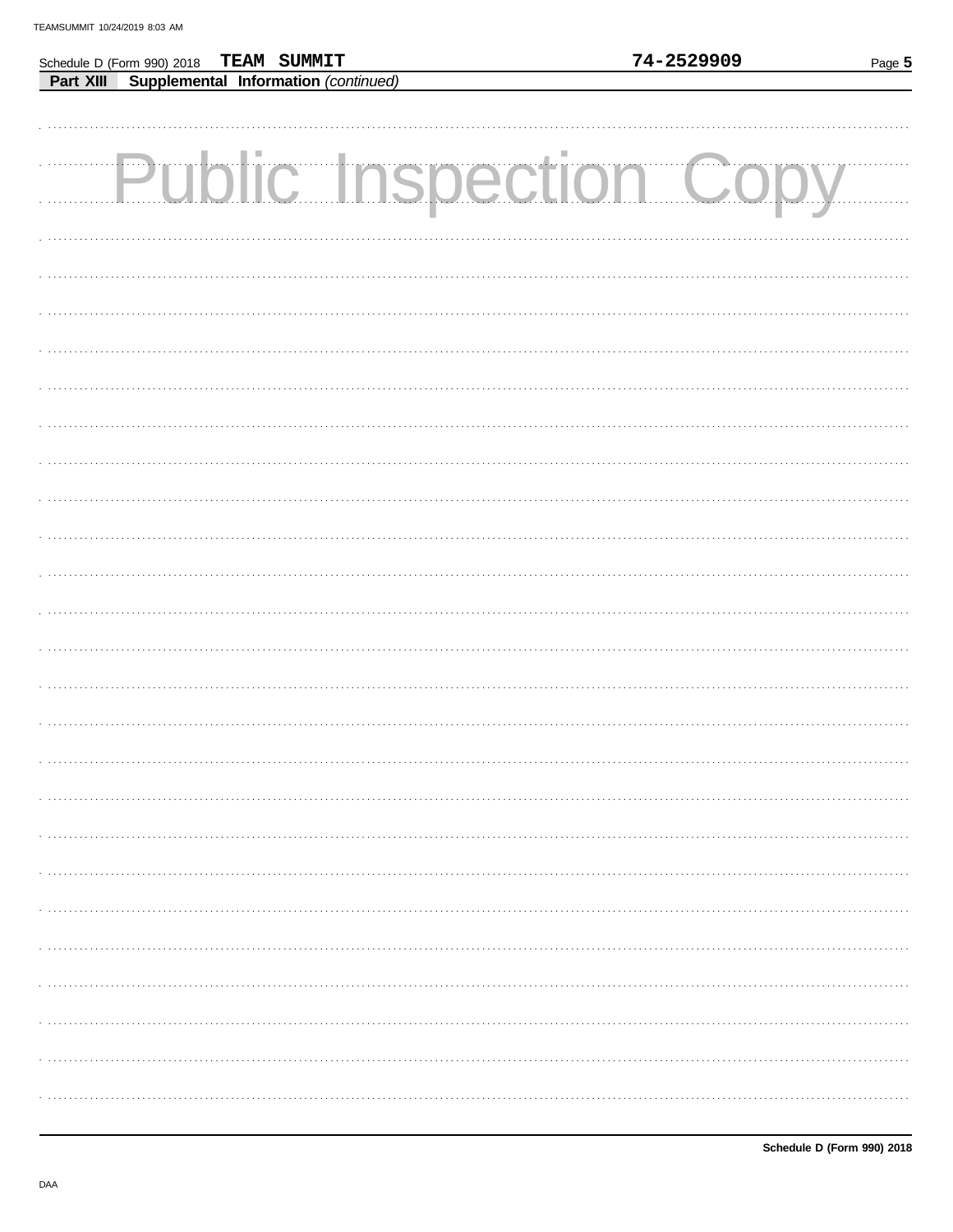| <b>SCHEDULE G</b>                                      |                                  | Supplemental Information Regarding Fundraising or Gaming Activities                                                                                                                                                                      |                                                                                                                           |                                                                                                                                                                     |             |                                       |                                  | OMB No. 1545-0047                   |  |  |
|--------------------------------------------------------|----------------------------------|------------------------------------------------------------------------------------------------------------------------------------------------------------------------------------------------------------------------------------------|---------------------------------------------------------------------------------------------------------------------------|---------------------------------------------------------------------------------------------------------------------------------------------------------------------|-------------|---------------------------------------|----------------------------------|-------------------------------------|--|--|
|                                                        | (Form 990 or 990-EZ)             |                                                                                                                                                                                                                                          |                                                                                                                           | Complete if the organization answered "Yes" on Form 990, Part IV, line 17, 18, or 19, or if the<br>organization entered more than \$15,000 on Form 990-EZ, line 6a. |             |                                       |                                  |                                     |  |  |
| Department of the Treasury<br>Internal Revenue Service |                                  |                                                                                                                                                                                                                                          | LI Attach to Form 990 or Form 990-EZ.<br><b>U.</b> Go to www.irs.gov/Form990 for instructions and the latest information. |                                                                                                                                                                     |             |                                       |                                  | <b>Open to Public</b><br>Inspection |  |  |
| Name of the organization                               |                                  |                                                                                                                                                                                                                                          |                                                                                                                           |                                                                                                                                                                     |             |                                       | Employer identification number   |                                     |  |  |
|                                                        |                                  | TEAM SUMMIT                                                                                                                                                                                                                              |                                                                                                                           |                                                                                                                                                                     |             | H.                                    | 74-2529909                       |                                     |  |  |
| Part I                                                 |                                  | Fundraising Activities. Complete if the organization answered "Yes" on Form 990, Part IV, line 17.<br>Form 990-EZ filers are not required to complete this part.                                                                         |                                                                                                                           |                                                                                                                                                                     |             |                                       |                                  |                                     |  |  |
| 1                                                      |                                  | Indicate whether the organization raised funds through any of the following activities. Check all that apply.                                                                                                                            |                                                                                                                           |                                                                                                                                                                     |             |                                       |                                  |                                     |  |  |
| a                                                      | Mail solicitations               |                                                                                                                                                                                                                                          | e                                                                                                                         |                                                                                                                                                                     |             | Solicitation of non-government grants |                                  |                                     |  |  |
| b                                                      | Internet and email solicitations |                                                                                                                                                                                                                                          | f                                                                                                                         |                                                                                                                                                                     |             | Solicitation of government grants     |                                  |                                     |  |  |
| C                                                      | Phone solicitations              |                                                                                                                                                                                                                                          | Special fundraising events<br>g                                                                                           |                                                                                                                                                                     |             |                                       |                                  |                                     |  |  |
| d                                                      | In-person solicitations          |                                                                                                                                                                                                                                          |                                                                                                                           |                                                                                                                                                                     |             |                                       |                                  |                                     |  |  |
|                                                        |                                  | 2a Did the organization have a written or oral agreement with any individual (including officers, directors, trustees,<br>or key employees listed in Form 990, Part VII) or entity in connection with professional fundraising services? |                                                                                                                           |                                                                                                                                                                     |             |                                       |                                  | <b>No</b><br>Yes                    |  |  |
|                                                        |                                  | b If "Yes," list the 10 highest paid individuals or entities (fundraisers) pursuant to agreements under which the fundraiser is to be                                                                                                    |                                                                                                                           |                                                                                                                                                                     |             |                                       |                                  |                                     |  |  |
|                                                        |                                  | compensated at least \$5,000 by the organization.                                                                                                                                                                                        |                                                                                                                           | (iii) Did fund-                                                                                                                                                     |             |                                       | (v) Amount paid to               | (vi) Amount paid to                 |  |  |
|                                                        |                                  | (i) Name and address of individual                                                                                                                                                                                                       |                                                                                                                           | custody or                                                                                                                                                          | raiser have | (iv) Gross receipts                   | (or retained by)                 | (or retained by)                    |  |  |
|                                                        |                                  | or entity (fundraiser)                                                                                                                                                                                                                   | (ii) Activity                                                                                                             | contributions?                                                                                                                                                      | control of  | from activity                         | fundraiser listed in<br>col. (i) | organization                        |  |  |
|                                                        |                                  |                                                                                                                                                                                                                                          |                                                                                                                           | Yes   No                                                                                                                                                            |             |                                       |                                  |                                     |  |  |
| 1                                                      |                                  |                                                                                                                                                                                                                                          |                                                                                                                           |                                                                                                                                                                     |             |                                       |                                  |                                     |  |  |
| 2                                                      |                                  |                                                                                                                                                                                                                                          |                                                                                                                           |                                                                                                                                                                     |             |                                       |                                  |                                     |  |  |
|                                                        |                                  |                                                                                                                                                                                                                                          |                                                                                                                           |                                                                                                                                                                     |             |                                       |                                  |                                     |  |  |
|                                                        |                                  |                                                                                                                                                                                                                                          |                                                                                                                           |                                                                                                                                                                     |             |                                       |                                  |                                     |  |  |
| 3                                                      |                                  |                                                                                                                                                                                                                                          |                                                                                                                           |                                                                                                                                                                     |             |                                       |                                  |                                     |  |  |
|                                                        |                                  |                                                                                                                                                                                                                                          |                                                                                                                           |                                                                                                                                                                     |             |                                       |                                  |                                     |  |  |
| 4                                                      |                                  |                                                                                                                                                                                                                                          |                                                                                                                           |                                                                                                                                                                     |             |                                       |                                  |                                     |  |  |
|                                                        |                                  |                                                                                                                                                                                                                                          |                                                                                                                           |                                                                                                                                                                     |             |                                       |                                  |                                     |  |  |
| 5                                                      |                                  |                                                                                                                                                                                                                                          |                                                                                                                           |                                                                                                                                                                     |             |                                       |                                  |                                     |  |  |
|                                                        |                                  |                                                                                                                                                                                                                                          |                                                                                                                           |                                                                                                                                                                     |             |                                       |                                  |                                     |  |  |
|                                                        |                                  |                                                                                                                                                                                                                                          |                                                                                                                           |                                                                                                                                                                     |             |                                       |                                  |                                     |  |  |
|                                                        |                                  |                                                                                                                                                                                                                                          |                                                                                                                           |                                                                                                                                                                     |             |                                       |                                  |                                     |  |  |
|                                                        |                                  |                                                                                                                                                                                                                                          |                                                                                                                           |                                                                                                                                                                     |             |                                       |                                  |                                     |  |  |
| 7                                                      |                                  |                                                                                                                                                                                                                                          |                                                                                                                           |                                                                                                                                                                     |             |                                       |                                  |                                     |  |  |
|                                                        |                                  |                                                                                                                                                                                                                                          |                                                                                                                           |                                                                                                                                                                     |             |                                       |                                  |                                     |  |  |
| 8                                                      |                                  |                                                                                                                                                                                                                                          |                                                                                                                           |                                                                                                                                                                     |             |                                       |                                  |                                     |  |  |
|                                                        |                                  |                                                                                                                                                                                                                                          |                                                                                                                           |                                                                                                                                                                     |             |                                       |                                  |                                     |  |  |
| 9                                                      |                                  |                                                                                                                                                                                                                                          |                                                                                                                           |                                                                                                                                                                     |             |                                       |                                  |                                     |  |  |
|                                                        |                                  |                                                                                                                                                                                                                                          |                                                                                                                           |                                                                                                                                                                     |             |                                       |                                  |                                     |  |  |
| 10                                                     |                                  |                                                                                                                                                                                                                                          |                                                                                                                           |                                                                                                                                                                     |             |                                       |                                  |                                     |  |  |
|                                                        |                                  |                                                                                                                                                                                                                                          |                                                                                                                           |                                                                                                                                                                     |             |                                       |                                  |                                     |  |  |
|                                                        |                                  |                                                                                                                                                                                                                                          |                                                                                                                           |                                                                                                                                                                     |             |                                       |                                  |                                     |  |  |
| Total                                                  |                                  |                                                                                                                                                                                                                                          |                                                                                                                           |                                                                                                                                                                     |             |                                       |                                  |                                     |  |  |
| 3                                                      | registration or licensing.       | List all states in which the organization is registered or licensed to solicit contributions or has been notified it is exempt from                                                                                                      |                                                                                                                           |                                                                                                                                                                     |             |                                       |                                  |                                     |  |  |
|                                                        |                                  |                                                                                                                                                                                                                                          |                                                                                                                           |                                                                                                                                                                     |             |                                       |                                  |                                     |  |  |
|                                                        |                                  |                                                                                                                                                                                                                                          |                                                                                                                           |                                                                                                                                                                     |             |                                       |                                  |                                     |  |  |
|                                                        |                                  |                                                                                                                                                                                                                                          |                                                                                                                           |                                                                                                                                                                     |             |                                       |                                  |                                     |  |  |
|                                                        |                                  |                                                                                                                                                                                                                                          |                                                                                                                           |                                                                                                                                                                     |             |                                       |                                  |                                     |  |  |
|                                                        |                                  |                                                                                                                                                                                                                                          |                                                                                                                           |                                                                                                                                                                     |             |                                       |                                  |                                     |  |  |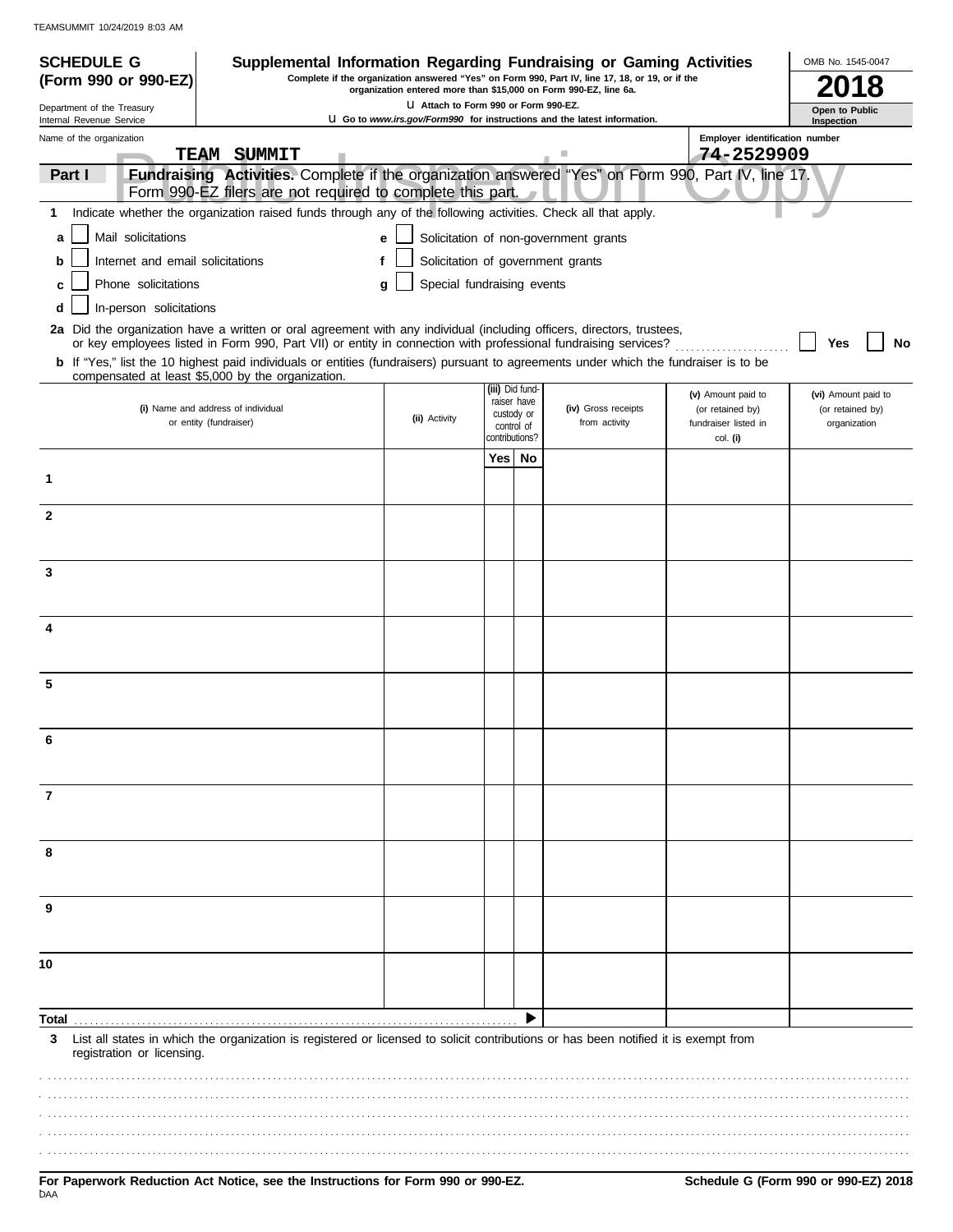|                                                                                                          |         | Schedule G (Form 990 or 990-EZ) 2018 | TEAM SUMMIT                                                                                                        |                                                  | 74-2529909       | Page 2                                              |  |
|----------------------------------------------------------------------------------------------------------|---------|--------------------------------------|--------------------------------------------------------------------------------------------------------------------|--------------------------------------------------|------------------|-----------------------------------------------------|--|
|                                                                                                          | Part II |                                      | Fundraising Events. Complete if the organization answered "Yes" on Form 990, Part IV, line 18, or reported more    |                                                  |                  |                                                     |  |
|                                                                                                          |         |                                      | than \$15,000 of fundraising event contributions and gross income on Form 990-EZ, lines 1 and 6b. List events with |                                                  |                  |                                                     |  |
|                                                                                                          |         |                                      | gross receipts greater than \$5,000.                                                                               |                                                  |                  |                                                     |  |
|                                                                                                          |         |                                      | (a) Event #1                                                                                                       | (b) Event $#2$                                   | (c) Other events | (d) Total events                                    |  |
|                                                                                                          |         |                                      | SKI BALL                                                                                                           | SWAP - BREC<br><b>SKI</b>                        | 5                | (add col. (a) through                               |  |
|                                                                                                          |         |                                      | (event type)                                                                                                       | (event type)                                     | (total number)   | col. (c)                                            |  |
| Revenue                                                                                                  |         |                                      |                                                                                                                    |                                                  |                  |                                                     |  |
|                                                                                                          |         | 1 Gross receipts                     | 115,604                                                                                                            | 31,062                                           | 59,079           | 205,745                                             |  |
|                                                                                                          |         |                                      |                                                                                                                    |                                                  |                  |                                                     |  |
|                                                                                                          |         | 2 Less: Contributions                | 5,000                                                                                                              |                                                  |                  | 5,000                                               |  |
|                                                                                                          |         | 3 Gross income (line 1 minus         |                                                                                                                    |                                                  |                  |                                                     |  |
|                                                                                                          |         |                                      | 110,604                                                                                                            | 31,062                                           | 59,079           | 200,745                                             |  |
|                                                                                                          |         |                                      |                                                                                                                    |                                                  |                  |                                                     |  |
|                                                                                                          |         | 4 Cash prizes                        |                                                                                                                    |                                                  |                  |                                                     |  |
|                                                                                                          |         | 5 Noncash prizes                     |                                                                                                                    |                                                  |                  |                                                     |  |
|                                                                                                          |         |                                      |                                                                                                                    |                                                  |                  |                                                     |  |
|                                                                                                          |         | 6 Rent/facility costs                | 21,443                                                                                                             | 6,052                                            | 4,232            | 31,727                                              |  |
| Expenses                                                                                                 |         |                                      |                                                                                                                    |                                                  |                  |                                                     |  |
|                                                                                                          |         | 7 Food and beverages                 | 427                                                                                                                | 948                                              |                  | 1,375                                               |  |
| Direct                                                                                                   |         |                                      |                                                                                                                    |                                                  |                  |                                                     |  |
|                                                                                                          |         | 8 Entertainment                      | 3,326                                                                                                              |                                                  |                  | 3,326                                               |  |
|                                                                                                          |         | 9 Other direct expenses              | 19,706                                                                                                             | 11,677                                           | 1,549            | 32,932                                              |  |
|                                                                                                          |         |                                      |                                                                                                                    |                                                  |                  |                                                     |  |
|                                                                                                          |         |                                      | 10 Direct expense summary. Add lines 4 through 9 in column (d)                                                     |                                                  |                  | 69,360                                              |  |
|                                                                                                          |         |                                      |                                                                                                                    |                                                  |                  | 131,385                                             |  |
|                                                                                                          |         | Part III                             | Gaming. Complete if the organization answered "Yes" on Form 990, Part IV, line 19, or reported more                |                                                  |                  |                                                     |  |
|                                                                                                          |         |                                      | than \$15,000 on Form 990-EZ, line 6a.                                                                             |                                                  |                  |                                                     |  |
|                                                                                                          |         |                                      | (a) Bingo                                                                                                          | (b) Pull tabs/instant<br>bingo/progressive bingo | (c) Other gaming | (d) Total gaming (add<br>col. (a) through col. (c)) |  |
| Revenue                                                                                                  |         |                                      |                                                                                                                    |                                                  |                  |                                                     |  |
|                                                                                                          |         | Gross revenue                        |                                                                                                                    |                                                  |                  |                                                     |  |
|                                                                                                          |         |                                      |                                                                                                                    |                                                  |                  |                                                     |  |
| <b>Ses</b>                                                                                               |         | 2 Cash prizes                        |                                                                                                                    |                                                  |                  |                                                     |  |
|                                                                                                          |         |                                      |                                                                                                                    |                                                  |                  |                                                     |  |
| Expen                                                                                                    |         | 3 Noncash prizes                     |                                                                                                                    |                                                  |                  |                                                     |  |
| Direct                                                                                                   |         |                                      |                                                                                                                    |                                                  |                  |                                                     |  |
|                                                                                                          |         | 4 Rent/facility costs                |                                                                                                                    |                                                  |                  |                                                     |  |
|                                                                                                          |         | 5 Other direct expenses              |                                                                                                                    |                                                  |                  |                                                     |  |
|                                                                                                          |         |                                      | %<br>Yes                                                                                                           | Yes 2000                                         | Yes<br>%         |                                                     |  |
|                                                                                                          |         | 6 Volunteer labor                    | No                                                                                                                 | No                                               | No               |                                                     |  |
|                                                                                                          |         |                                      |                                                                                                                    |                                                  |                  |                                                     |  |
|                                                                                                          |         |                                      |                                                                                                                    |                                                  |                  |                                                     |  |
|                                                                                                          |         |                                      |                                                                                                                    |                                                  |                  |                                                     |  |
|                                                                                                          |         |                                      |                                                                                                                    |                                                  |                  |                                                     |  |
| 9                                                                                                        |         |                                      |                                                                                                                    |                                                  |                  |                                                     |  |
| Yes<br>a Is the organization licensed to conduct gaming activities in each of these states?<br><b>No</b> |         |                                      |                                                                                                                    |                                                  |                  |                                                     |  |
| <b>b</b> If "No," explain:                                                                               |         |                                      |                                                                                                                    |                                                  |                  |                                                     |  |
|                                                                                                          |         |                                      |                                                                                                                    |                                                  |                  |                                                     |  |
|                                                                                                          |         |                                      |                                                                                                                    |                                                  |                  |                                                     |  |
|                                                                                                          |         |                                      |                                                                                                                    |                                                  |                  | Yes<br><b>No</b>                                    |  |
|                                                                                                          |         | <b>b</b> If "Yes," explain:          |                                                                                                                    |                                                  |                  |                                                     |  |
|                                                                                                          |         |                                      |                                                                                                                    |                                                  |                  |                                                     |  |
|                                                                                                          |         |                                      |                                                                                                                    |                                                  |                  |                                                     |  |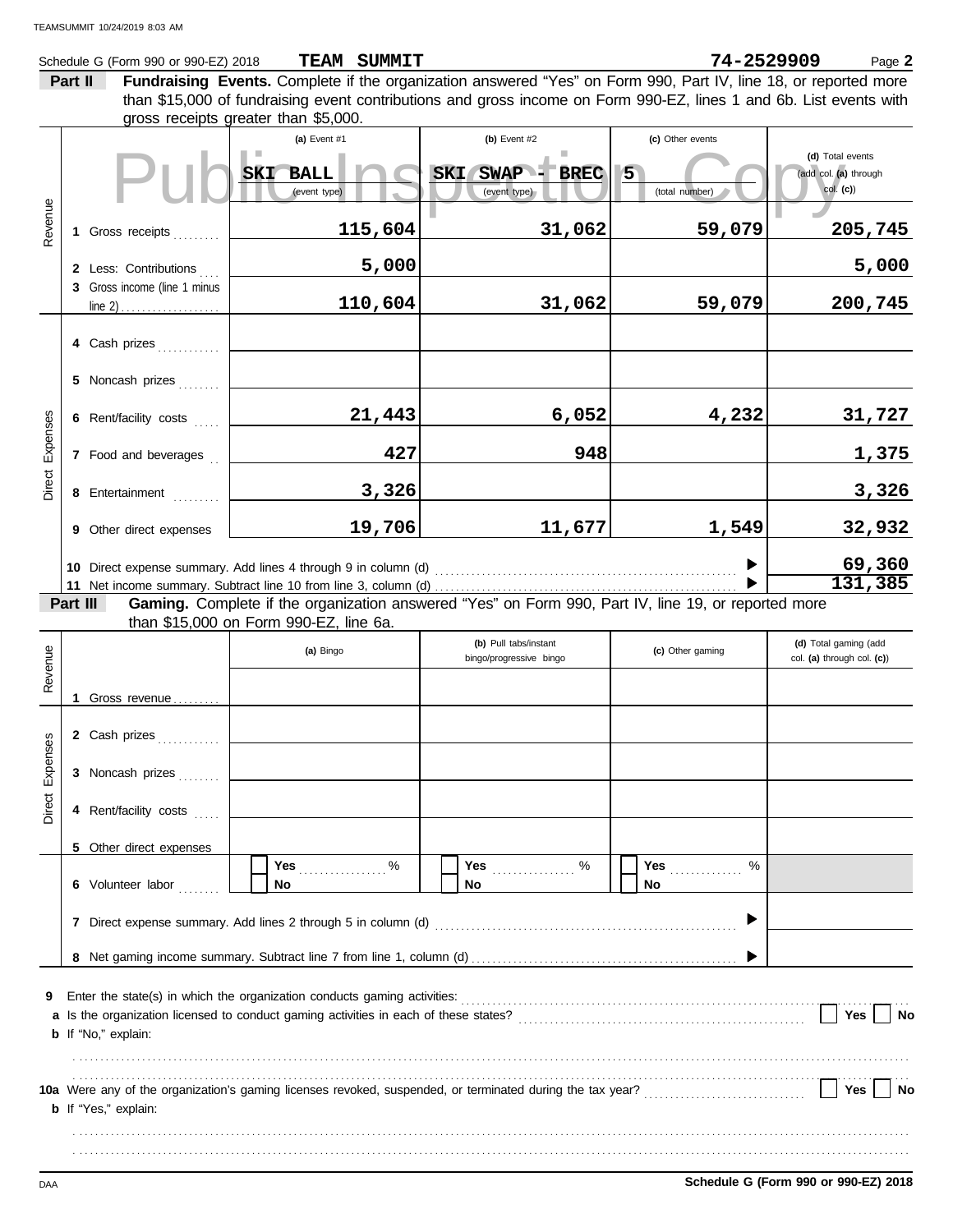|         | Schedule G (Form 990 or 990-EZ) 2018                                                  |          | <b>TEAM SUMMIT</b>                                                                                                                                                                                                       | 74-2529909      |            | Page 3 |
|---------|---------------------------------------------------------------------------------------|----------|--------------------------------------------------------------------------------------------------------------------------------------------------------------------------------------------------------------------------|-----------------|------------|--------|
| 11      |                                                                                       |          |                                                                                                                                                                                                                          |                 | Yes        | No     |
| 12      |                                                                                       |          | Is the organization a grantor, beneficiary or trustee of a trust, or a member of a partnership or other entity                                                                                                           |                 |            |        |
|         |                                                                                       |          |                                                                                                                                                                                                                          |                 | <b>Yes</b> | No     |
| 13      | Indicate the percentage of gaming activity conducted in:                              |          |                                                                                                                                                                                                                          |                 |            |        |
| a       |                                                                                       |          |                                                                                                                                                                                                                          | 13a             |            | %      |
| b<br>14 |                                                                                       |          | Enter the name and address of the person who prepares the organization's gaming/special events books and                                                                                                                 | 13 <sub>b</sub> |            | %      |
|         | records:                                                                              |          |                                                                                                                                                                                                                          |                 |            |        |
|         |                                                                                       |          |                                                                                                                                                                                                                          |                 |            |        |
|         |                                                                                       |          | Address <b>u</b>                                                                                                                                                                                                         |                 |            |        |
| 15a     |                                                                                       |          | Does the organization have a contract with a third party from whom the organization receives gaming                                                                                                                      |                 |            |        |
|         | revenue?                                                                              |          |                                                                                                                                                                                                                          |                 | Yes        | No     |
|         |                                                                                       |          |                                                                                                                                                                                                                          |                 |            |        |
|         | If "Yes," enter name and address of the third party:                                  |          |                                                                                                                                                                                                                          |                 |            |        |
|         |                                                                                       |          |                                                                                                                                                                                                                          |                 |            |        |
|         |                                                                                       |          |                                                                                                                                                                                                                          |                 |            |        |
|         |                                                                                       |          |                                                                                                                                                                                                                          |                 |            |        |
|         |                                                                                       |          | Address <b>u</b>                                                                                                                                                                                                         |                 |            |        |
| 16      | Gaming manager information:                                                           |          |                                                                                                                                                                                                                          |                 |            |        |
|         |                                                                                       |          |                                                                                                                                                                                                                          |                 |            |        |
|         |                                                                                       |          |                                                                                                                                                                                                                          |                 |            |        |
|         |                                                                                       |          |                                                                                                                                                                                                                          |                 |            |        |
|         |                                                                                       |          |                                                                                                                                                                                                                          |                 |            |        |
|         |                                                                                       |          |                                                                                                                                                                                                                          |                 |            |        |
|         | Director/officer                                                                      | Employee | Independent contractor                                                                                                                                                                                                   |                 |            |        |
|         |                                                                                       |          |                                                                                                                                                                                                                          |                 |            |        |
| 17      | Mandatory distributions:                                                              |          | Is the organization required under state law to make charitable distributions from the gaming proceeds to                                                                                                                |                 |            |        |
|         | retain the state gaming license?                                                      |          |                                                                                                                                                                                                                          |                 | Yes        | No     |
|         |                                                                                       |          | Enter the amount of distributions required under state law to be distributed to other exempt organizations or                                                                                                            |                 |            |        |
|         | spent in the organization's own exempt activities during the tax year $\mathbf{u}$ \$ |          |                                                                                                                                                                                                                          |                 |            |        |
|         | Part IV<br>See instructions.                                                          |          | Supplemental Information. Provide the explanations required by Part I, line 2b, columns (iii) and (v); and<br>Part III, lines 9, 9b, 10b, 15b, 15c, 16, and 17b, as applicable. Also provide any additional information. |                 |            |        |
|         |                                                                                       |          |                                                                                                                                                                                                                          |                 |            |        |
|         |                                                                                       |          |                                                                                                                                                                                                                          |                 |            |        |
|         |                                                                                       |          |                                                                                                                                                                                                                          |                 |            |        |
|         |                                                                                       |          |                                                                                                                                                                                                                          |                 |            |        |
|         |                                                                                       |          |                                                                                                                                                                                                                          |                 |            |        |
|         |                                                                                       |          |                                                                                                                                                                                                                          |                 |            |        |
|         |                                                                                       |          |                                                                                                                                                                                                                          |                 |            |        |
|         |                                                                                       |          |                                                                                                                                                                                                                          |                 |            |        |
|         |                                                                                       |          |                                                                                                                                                                                                                          |                 |            |        |
|         |                                                                                       |          |                                                                                                                                                                                                                          |                 |            |        |
|         |                                                                                       |          |                                                                                                                                                                                                                          |                 |            |        |
|         |                                                                                       |          |                                                                                                                                                                                                                          |                 |            |        |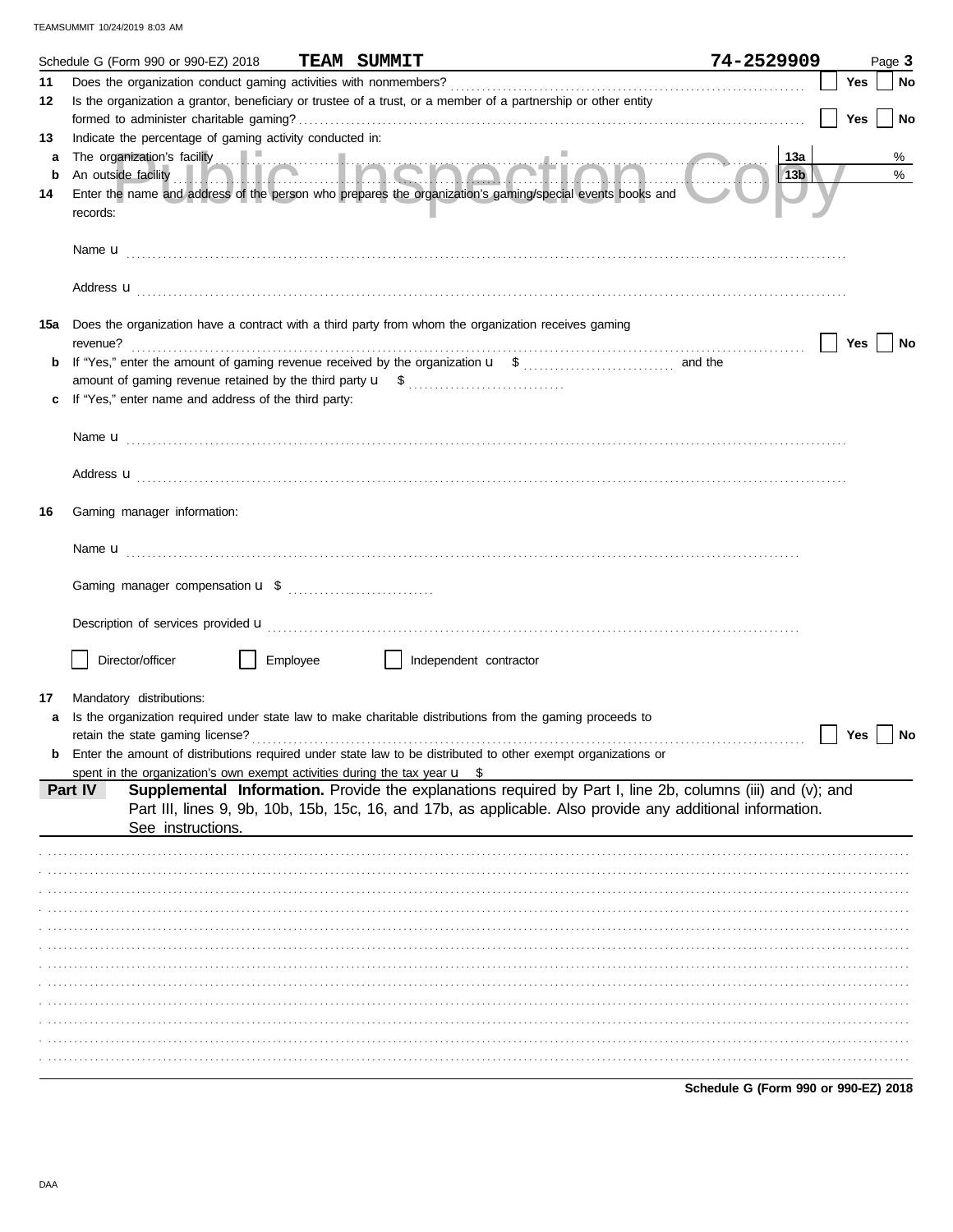| <b>SCHEDULE I</b>                                    |                                                                                                                                                                                                                                                                                                                                                 | <b>Grants and Other Assistance to Organizations,</b> |                                                                                                                                       |                             |                                       |                                                             |                                          |                                              | OMB No. 1545-0047                     |    |
|------------------------------------------------------|-------------------------------------------------------------------------------------------------------------------------------------------------------------------------------------------------------------------------------------------------------------------------------------------------------------------------------------------------|------------------------------------------------------|---------------------------------------------------------------------------------------------------------------------------------------|-----------------------------|---------------------------------------|-------------------------------------------------------------|------------------------------------------|----------------------------------------------|---------------------------------------|----|
| (Form 990)                                           |                                                                                                                                                                                                                                                                                                                                                 |                                                      | Governments, and Individuals in the United States<br>Complete if the organization answered "Yes" on Form 990, Part IV, line 21 or 22. |                             |                                       |                                                             |                                          |                                              |                                       |    |
| Department of the Treasury                           |                                                                                                                                                                                                                                                                                                                                                 | u Attach to Form 990.                                |                                                                                                                                       |                             |                                       |                                                             |                                          |                                              | Open to Public                        |    |
| Internal Revenue Service<br>Name of the organization | <b>TEAM SUMMIT</b>                                                                                                                                                                                                                                                                                                                              |                                                      | u Go to www.irs.gov/Form990 for the latest information.                                                                               |                             |                                       |                                                             |                                          | Employer identification number<br>74-2529909 | Inspection                            |    |
| Part I                                               | <b>General Information on Grants and Assistance</b>                                                                                                                                                                                                                                                                                             |                                                      |                                                                                                                                       |                             |                                       |                                                             |                                          |                                              |                                       |    |
| $\mathbf 1$                                          | Does the organization maintain records to substantiate the amount of the grants or assistance, the grantees' eligibility for the grants or assistance, and<br>the selection criteria used to award the grants or assistance?<br>2 Describe in Part IV the organization's procedures for monitoring the use of grant funds in the United States. |                                                      |                                                                                                                                       |                             |                                       |                                                             |                                          |                                              | $ X $ Yes                             | No |
| Part II                                              | Grants and Other Assistance to Domestic Organizations and Domestic Governments. Complete if the organization answered "Yes" on Form 990,<br>Part IV, line 21, for any recipient that received more than \$5,000. Part II can be duplicated if additional space is needed.                                                                       |                                                      |                                                                                                                                       |                             |                                       |                                                             |                                          |                                              |                                       |    |
| 1                                                    | (a) Name and address of organization<br>or government                                                                                                                                                                                                                                                                                           | $(b)$ EIN                                            | $(c)$ IRC<br>section<br>(if applicable)                                                                                               | (d) Amount of cash<br>grant | (e) Amount of non-<br>cash assistance | (f) Method of valuation<br>(book, FMV, appraisal,<br>other) | (q) Description of<br>noncash assistance |                                              | (h) Purpose of grant<br>or assistance |    |
| (1)                                                  |                                                                                                                                                                                                                                                                                                                                                 |                                                      |                                                                                                                                       |                             |                                       |                                                             |                                          |                                              |                                       |    |
|                                                      |                                                                                                                                                                                                                                                                                                                                                 |                                                      |                                                                                                                                       |                             |                                       |                                                             |                                          |                                              |                                       |    |
| (2)                                                  |                                                                                                                                                                                                                                                                                                                                                 |                                                      |                                                                                                                                       |                             |                                       |                                                             |                                          |                                              |                                       |    |
|                                                      |                                                                                                                                                                                                                                                                                                                                                 |                                                      |                                                                                                                                       |                             |                                       |                                                             |                                          |                                              |                                       |    |
| (3)                                                  |                                                                                                                                                                                                                                                                                                                                                 |                                                      |                                                                                                                                       |                             |                                       |                                                             |                                          |                                              |                                       |    |
|                                                      |                                                                                                                                                                                                                                                                                                                                                 |                                                      |                                                                                                                                       |                             |                                       |                                                             |                                          |                                              |                                       |    |
| (4)                                                  |                                                                                                                                                                                                                                                                                                                                                 |                                                      |                                                                                                                                       |                             |                                       |                                                             |                                          |                                              |                                       |    |
|                                                      |                                                                                                                                                                                                                                                                                                                                                 |                                                      |                                                                                                                                       |                             |                                       |                                                             |                                          |                                              |                                       |    |
| (5)                                                  |                                                                                                                                                                                                                                                                                                                                                 |                                                      |                                                                                                                                       |                             |                                       |                                                             |                                          |                                              |                                       |    |
|                                                      |                                                                                                                                                                                                                                                                                                                                                 |                                                      |                                                                                                                                       |                             |                                       |                                                             |                                          |                                              |                                       |    |
| (6)                                                  |                                                                                                                                                                                                                                                                                                                                                 |                                                      |                                                                                                                                       |                             |                                       |                                                             |                                          |                                              |                                       |    |
|                                                      |                                                                                                                                                                                                                                                                                                                                                 |                                                      |                                                                                                                                       |                             |                                       |                                                             |                                          |                                              |                                       |    |
| (7)                                                  |                                                                                                                                                                                                                                                                                                                                                 |                                                      |                                                                                                                                       |                             |                                       |                                                             |                                          |                                              |                                       |    |
|                                                      |                                                                                                                                                                                                                                                                                                                                                 |                                                      |                                                                                                                                       |                             |                                       |                                                             |                                          |                                              |                                       |    |
| (8)                                                  |                                                                                                                                                                                                                                                                                                                                                 |                                                      |                                                                                                                                       |                             |                                       |                                                             |                                          |                                              |                                       |    |
|                                                      |                                                                                                                                                                                                                                                                                                                                                 |                                                      |                                                                                                                                       |                             |                                       |                                                             |                                          |                                              |                                       |    |
| (9)                                                  |                                                                                                                                                                                                                                                                                                                                                 |                                                      |                                                                                                                                       |                             |                                       |                                                             |                                          |                                              |                                       |    |
|                                                      |                                                                                                                                                                                                                                                                                                                                                 |                                                      |                                                                                                                                       |                             |                                       |                                                             |                                          |                                              |                                       |    |
| $\mathbf{2}$                                         |                                                                                                                                                                                                                                                                                                                                                 |                                                      |                                                                                                                                       |                             |                                       |                                                             |                                          | u                                            |                                       |    |
| 3                                                    | Enter total number of other organizations listed in the line 1 table <b>conserved to the conserved in the line 1</b> table<br>For Paperwork Reduction Act Notice, see the Instructions for Form 990.                                                                                                                                            |                                                      |                                                                                                                                       |                             |                                       |                                                             |                                          |                                              | Schedule I (Form 990) (2018)          |    |

DAA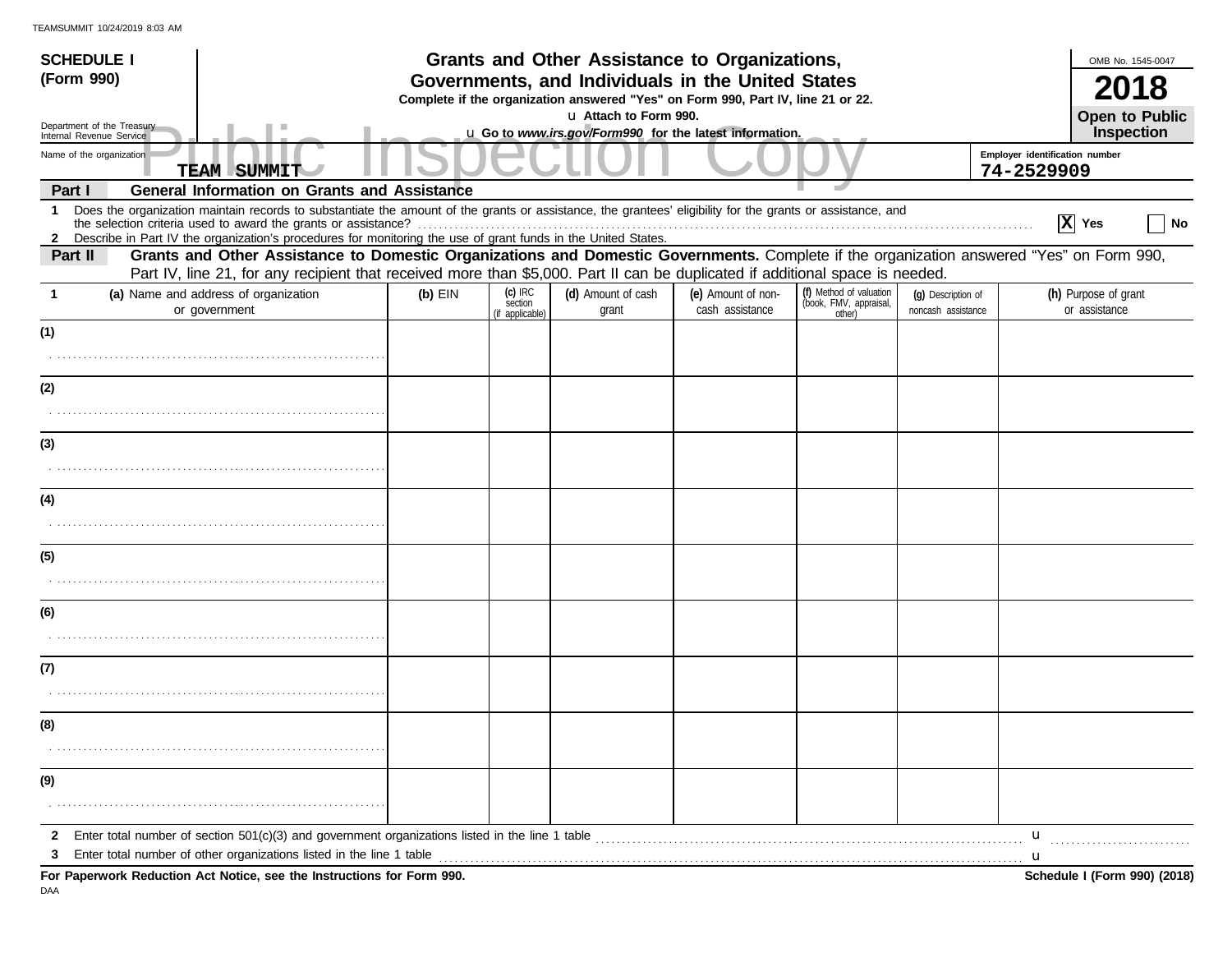Public Inspection CopyFype of grant or assistance<br>
Public Inspection CopyFMV, appraisal, other)<br>
Public CopyFMV, appraisal, other)<br>
Public CopyFMV, appraisal, other)<br>
Public CopyFMV, appraisal, other)<br>
Public CopyFMV, appr **(d)** Amount of **(e)** Method of valuation (book, cash grant **(a)** Type of grant or assistance **(b)** Number of **(c)** Amount of **Part III Grants and Other Assistance to Domestic Individuals.** Complete if the organization answered "Yes" on Form 990, Part IV, line 22. Part III can be duplicated if additional space is needed. Schedule I (Form 990) (2018) Page **2 TEAM SUMMIT 74-2529909 example assistance** assistance assistance **(f)** Description of noncash assistance **Part IV** Supplemental Information. Provide the information required in Part I, line 2; Part III, column (b); and any other additional information. . . . . . . . . . . . . . . . . . . . . . . . . . . . . . . . . . . . . . . . . . . . . . . . . . . . . . . . . . . . . . . . . . . . . . . . . . . . . . . . . . . . . . . . . . . . . . . . . . . . . . . . . . . . . . . . . . . . . . . . . . . . . . . . . . . . . . . . . . . . . . . . . . . . . . . . . . . . . . . . . . . . . . . . . . . . . . . . . . . . . . . . . . . . . . . . . . . . . . . . . . . . . . . . . . . . . . . . . . . RECIPIENTS OF SCHOLARSHIPS ARE EVALUATED ON CRITERIA THAT INCLUDE FINANCIAL NEED, ACADEMIC AND ATHLETIC PERFORMANCE. TAX RETURNS AND OTHER INFORMATION PROVIDED BY THE RECIPIENT ARE REVIEWED FOR FINANCIAL NEED CRITERIA. AN INDEPENDENT COMMITTEE OF NON-MEMBERS HELPS WITH THE EVALUATION PROCESS. COPPER SCHOLARSHIPS ARE PROVIDED AS A RESORT RELATION WITH POWDR-COPPER. SIX FULL RIDE SCHOLARSHIPS ARE PROVIDED COPPER EMPLOYEE ATHLETES AT THE DISCRETION OF THE RESORT. OTHER FULL-TIME EMPLOYEES' ATHLETES ALSO RECEIVE 50% CREDIT FOR TUITION. **1 Scholarships: Tuition 21 30,590 2 Scholarships: Copper Scho 9 29,273 3 Camp Scholarships 4 4,500 4 Scholarships: Emergency 1 600 5 6 7 Part IV - Additional Information**

. . . . . . . . . . . . . . . . . . . . . . . . . . . . . . . . . . . . . . . . . . . . . . . . . . . . . . . . . . . . . . . . . . . . . . . . . . . . . . . . . . . . . . . . . . . . . . . . . . . . . . . . . . . . . . . . . . . . . . . . . . . . . . . . . . . . . . . . . . . . . . . . . . . . . . . . . . . . . . . . . . . . . . . . . . . . . . . . . . . . . . . . . . . . . . . . . . . . . . . . . . . . . . . . . . . . . . . . . .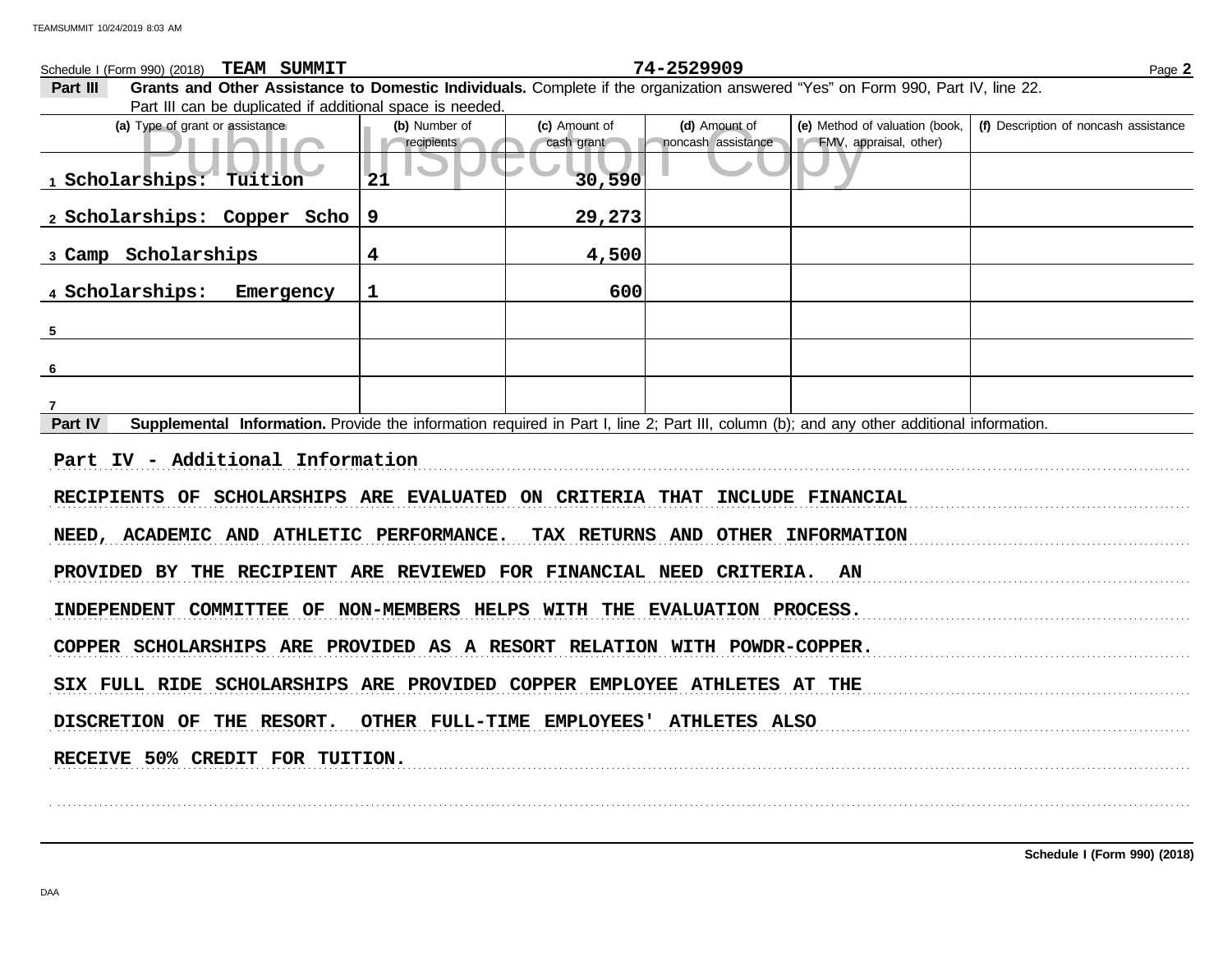| <b>SCHEDULE L</b>             |  |
|-------------------------------|--|
| TEAMSUMMIT 10/24/2019 8:03 AM |  |

# **Transactions With Interested Persons**

**(Form 990 or 990-EZ)** u Complete if the organization answered "Yes" on Form 990, Part IV, line 25a, 25b, 26, 27, 28a,<br>28b, or 28c, or Form 990-EZ, Part V, line 38a or 40b.<br>**2018** 

u **Attach to Form 990 or Form 990-EZ.**

u**Go to** *www.irs.gov/Form990* **for instructions and the latest information.**

Name of the organization Department of the Treasury Internal Revenue Service

**Inspection**

**Open To Public**

OMB No. 1545-0047

| Name of the organization |                                                                                                                                                                                                                                     |                                       |                                                  |                            |                                  |                                | <b>Employer identification number</b> |                 |     |                             |                |             |
|--------------------------|-------------------------------------------------------------------------------------------------------------------------------------------------------------------------------------------------------------------------------------|---------------------------------------|--------------------------------------------------|----------------------------|----------------------------------|--------------------------------|---------------------------------------|-----------------|-----|-----------------------------|----------------|-------------|
|                          | TEAM SUMMIT                                                                                                                                                                                                                         |                                       |                                                  |                            |                                  |                                | 74-2529909                            |                 |     |                             |                |             |
| Part I                   | Excess Benefit Transactions (section 501(c)(3), section 501(c)(4), and 501(c)(29) organizations only).                                                                                                                              |                                       |                                                  |                            |                                  |                                |                                       |                 |     |                             |                |             |
|                          | Complete if the organization answered "Yes" on Form 990, Part IV, line 25a or 25b, or Form 990-EZ, Part V, line 40b.                                                                                                                |                                       |                                                  |                            |                                  |                                |                                       |                 |     |                             |                |             |
| $\mathbf{1}$             | (a) Name of disqualified person                                                                                                                                                                                                     |                                       | (b) Relationship between disqualified person and |                            |                                  | (c) Description of transaction |                                       |                 |     |                             | (d) Corrected? |             |
|                          |                                                                                                                                                                                                                                     |                                       | organization                                     |                            |                                  |                                |                                       |                 |     | Yes                         |                | No          |
| (1)                      |                                                                                                                                                                                                                                     |                                       |                                                  |                            |                                  |                                |                                       |                 |     |                             |                |             |
| (2)                      |                                                                                                                                                                                                                                     |                                       |                                                  |                            |                                  |                                |                                       |                 |     |                             |                |             |
| (3)                      |                                                                                                                                                                                                                                     |                                       |                                                  |                            |                                  |                                |                                       |                 |     |                             |                |             |
| (4)                      |                                                                                                                                                                                                                                     |                                       |                                                  |                            |                                  |                                |                                       |                 |     |                             |                |             |
| (5)                      |                                                                                                                                                                                                                                     |                                       |                                                  |                            |                                  |                                |                                       |                 |     |                             |                |             |
| (6)                      |                                                                                                                                                                                                                                     |                                       |                                                  |                            |                                  |                                |                                       |                 |     |                             |                |             |
|                          | 2 Enter the amount of tax incurred by the organization managers or disqualified persons during the year                                                                                                                             |                                       |                                                  |                            |                                  |                                |                                       |                 |     |                             |                |             |
|                          |                                                                                                                                                                                                                                     |                                       |                                                  |                            |                                  |                                |                                       |                 |     |                             |                |             |
|                          | 3 Enter the amount of tax, if any, on line 2, above, reimbursed by the organization <i>maching maching maching</i> with the system and the system and the system and the system and the system and the system and the system and th |                                       |                                                  |                            |                                  |                                |                                       |                 |     |                             |                |             |
|                          |                                                                                                                                                                                                                                     |                                       |                                                  |                            |                                  |                                |                                       |                 |     |                             |                |             |
| Part II                  | Loans to and/or From Interested Persons.                                                                                                                                                                                            |                                       |                                                  |                            |                                  |                                |                                       |                 |     |                             |                |             |
|                          | Complete if the organization answered "Yes" on Form 990-EZ, Part V, line 38a or Form 990, Part IV, line 26; or if the                                                                                                               |                                       |                                                  |                            |                                  |                                |                                       |                 |     |                             |                |             |
|                          | organization reported an amount on Form 990, Part X, line 5, 6, or 22.                                                                                                                                                              |                                       |                                                  |                            |                                  |                                |                                       |                 |     |                             |                |             |
|                          | (a) Name of interested person                                                                                                                                                                                                       | (b) Relationship<br>with organization | (c) Purpose of<br>loan                           | (d) Loan to<br>or from the | (e) Original<br>principal amount | (f) Balance due                |                                       | (g) In default? |     | (h) Approved<br>by board or | agreement?     | (i) Written |
|                          |                                                                                                                                                                                                                                     |                                       |                                                  | org.?                      |                                  |                                |                                       |                 |     | committee?                  |                |             |
|                          |                                                                                                                                                                                                                                     |                                       |                                                  | To From                    |                                  |                                | Yes                                   | <b>No</b>       | Yes | No                          | Yes            | No          |
|                          |                                                                                                                                                                                                                                     |                                       |                                                  |                            |                                  |                                |                                       |                 |     |                             |                |             |
| (1)                      | <u> 1980 - Johann Barbara, martxa a</u>                                                                                                                                                                                             |                                       |                                                  |                            |                                  |                                |                                       |                 |     |                             |                |             |
|                          |                                                                                                                                                                                                                                     |                                       |                                                  |                            |                                  |                                |                                       |                 |     |                             |                |             |
| (2)                      |                                                                                                                                                                                                                                     |                                       |                                                  |                            |                                  |                                |                                       |                 |     |                             |                |             |
|                          |                                                                                                                                                                                                                                     |                                       |                                                  |                            |                                  |                                |                                       |                 |     |                             |                |             |
| (3)                      |                                                                                                                                                                                                                                     |                                       |                                                  |                            |                                  |                                |                                       |                 |     |                             |                |             |
|                          |                                                                                                                                                                                                                                     |                                       |                                                  |                            |                                  |                                |                                       |                 |     |                             |                |             |
| (4)                      |                                                                                                                                                                                                                                     |                                       |                                                  |                            |                                  |                                |                                       |                 |     |                             |                |             |
|                          |                                                                                                                                                                                                                                     |                                       |                                                  |                            |                                  |                                |                                       |                 |     |                             |                |             |
| (5)                      |                                                                                                                                                                                                                                     |                                       |                                                  |                            |                                  |                                |                                       |                 |     |                             |                |             |
|                          |                                                                                                                                                                                                                                     |                                       |                                                  |                            |                                  |                                |                                       |                 |     |                             |                |             |
| (6)                      |                                                                                                                                                                                                                                     |                                       |                                                  |                            |                                  |                                |                                       |                 |     |                             |                |             |
| (7)                      |                                                                                                                                                                                                                                     |                                       |                                                  |                            |                                  |                                |                                       |                 |     |                             |                |             |
|                          |                                                                                                                                                                                                                                     |                                       |                                                  |                            |                                  |                                |                                       |                 |     |                             |                |             |
| (8)                      |                                                                                                                                                                                                                                     |                                       |                                                  |                            |                                  |                                |                                       |                 |     |                             |                |             |
|                          |                                                                                                                                                                                                                                     |                                       |                                                  |                            |                                  |                                |                                       |                 |     |                             |                |             |
| (9)                      |                                                                                                                                                                                                                                     |                                       |                                                  |                            |                                  |                                |                                       |                 |     |                             |                |             |
|                          | <u> 1980 - Johann Barbara, martxa alemaniar a</u>                                                                                                                                                                                   |                                       |                                                  |                            |                                  |                                |                                       |                 |     |                             |                |             |
| (10)                     |                                                                                                                                                                                                                                     |                                       |                                                  |                            |                                  |                                |                                       |                 |     |                             |                |             |
| Total                    |                                                                                                                                                                                                                                     |                                       |                                                  |                            | u \$                             |                                |                                       |                 |     |                             |                |             |
|                          |                                                                                                                                                                                                                                     |                                       |                                                  |                            |                                  |                                |                                       |                 |     |                             |                |             |

# **Part III Grants or Assistance Benefiting Interested Persons.**

Complete if the organization answered "Yes" on Form 990, Part IV, line 27.

| (a) Name of interested person | (b) Relationship between interested<br>person and the organization | (c) Amount of assistance | (d) Type of assistance   | (e) Purpose of assistance |  |  |
|-------------------------------|--------------------------------------------------------------------|--------------------------|--------------------------|---------------------------|--|--|
| (1)<br>Kathy Stang            | Board member                                                       |                          | 1,810 Tuition assista    | Tuition assistance        |  |  |
| (2)<br>Bill Jackson           | Board member                                                       |                          | 4,830 Camp scholarshi    | Scholarship/tuition       |  |  |
| (3)<br>Jesse True             | Board member                                                       |                          | scholars<br>5,695 Copper | Scholarship               |  |  |
| (4)                           |                                                                    |                          |                          |                           |  |  |
| (5)                           |                                                                    |                          |                          |                           |  |  |
| (6)                           |                                                                    |                          |                          |                           |  |  |
| (7)                           |                                                                    |                          |                          |                           |  |  |
| (8)                           |                                                                    |                          |                          |                           |  |  |
| (9)                           |                                                                    |                          |                          |                           |  |  |
| (10)                          |                                                                    |                          |                          |                           |  |  |

DAA **For Paperwork Reduction Act Notice, see the Instructions for Form 990 or 990-EZ. Schedule L (Form 990 or 990-EZ) 2018**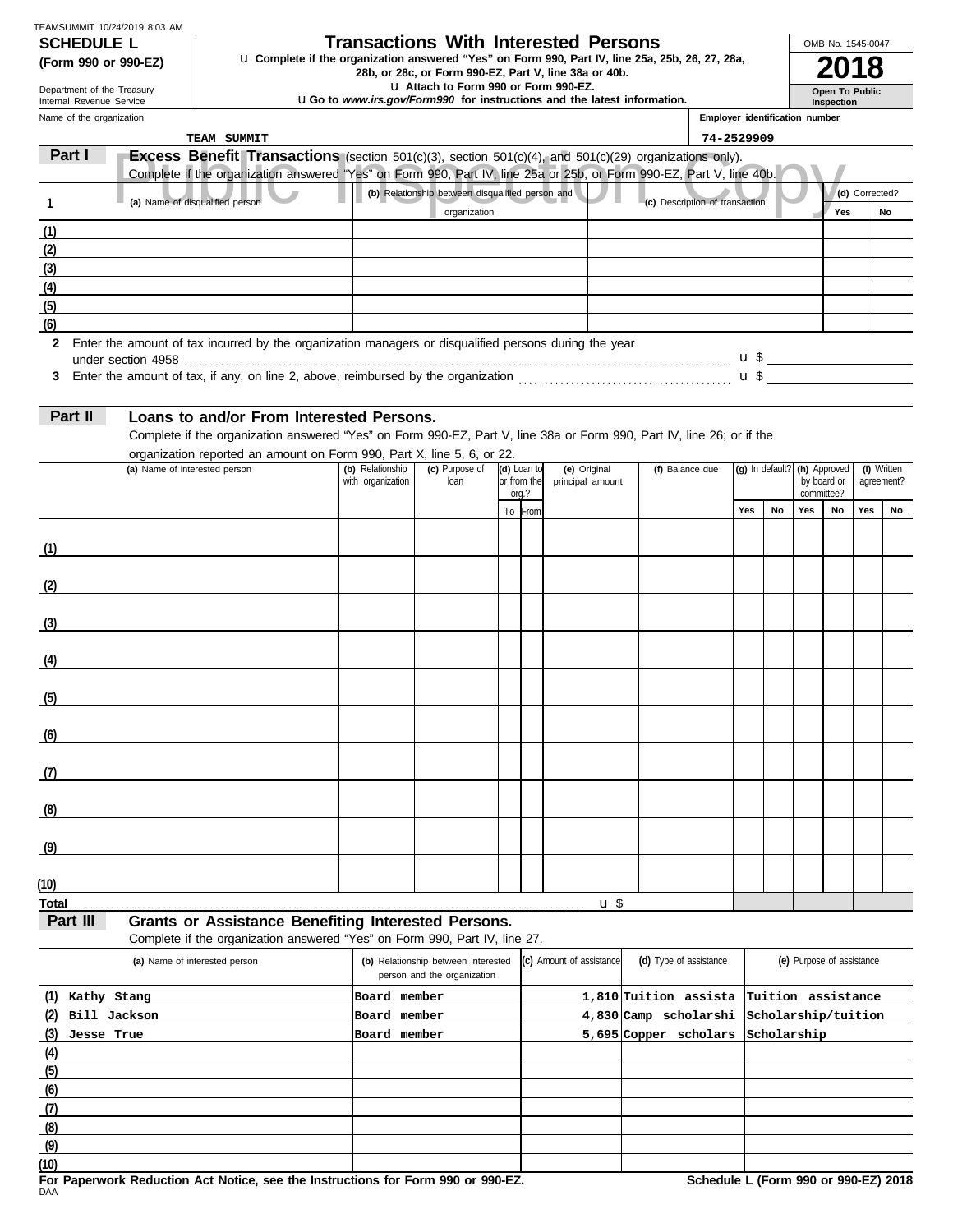**(8) (9) (10)**

**Part V** Supplemental Information

### Public Inspection Copy Yes No revenues? **(e)** Sharing (d) Description of transaction interested person and the Part IV Business Transactions Involving Interested Persons. Complete if the organization answered "Yes" on Form 990, Part IV, line 28a, 28b, or 28c. **(a)** Name of interested person **(b)** Relationship between organization **(c)** Amount of transaction **Schedule L (Form 990 or 990-EZ) 2018** Page 2 **TEAM SUMMIT 12 CONSERVERGE 2 (6) (5) (4) (3) (2) (1) (7)**

Provide additional information for responses to questions on Schedule L (see instructions).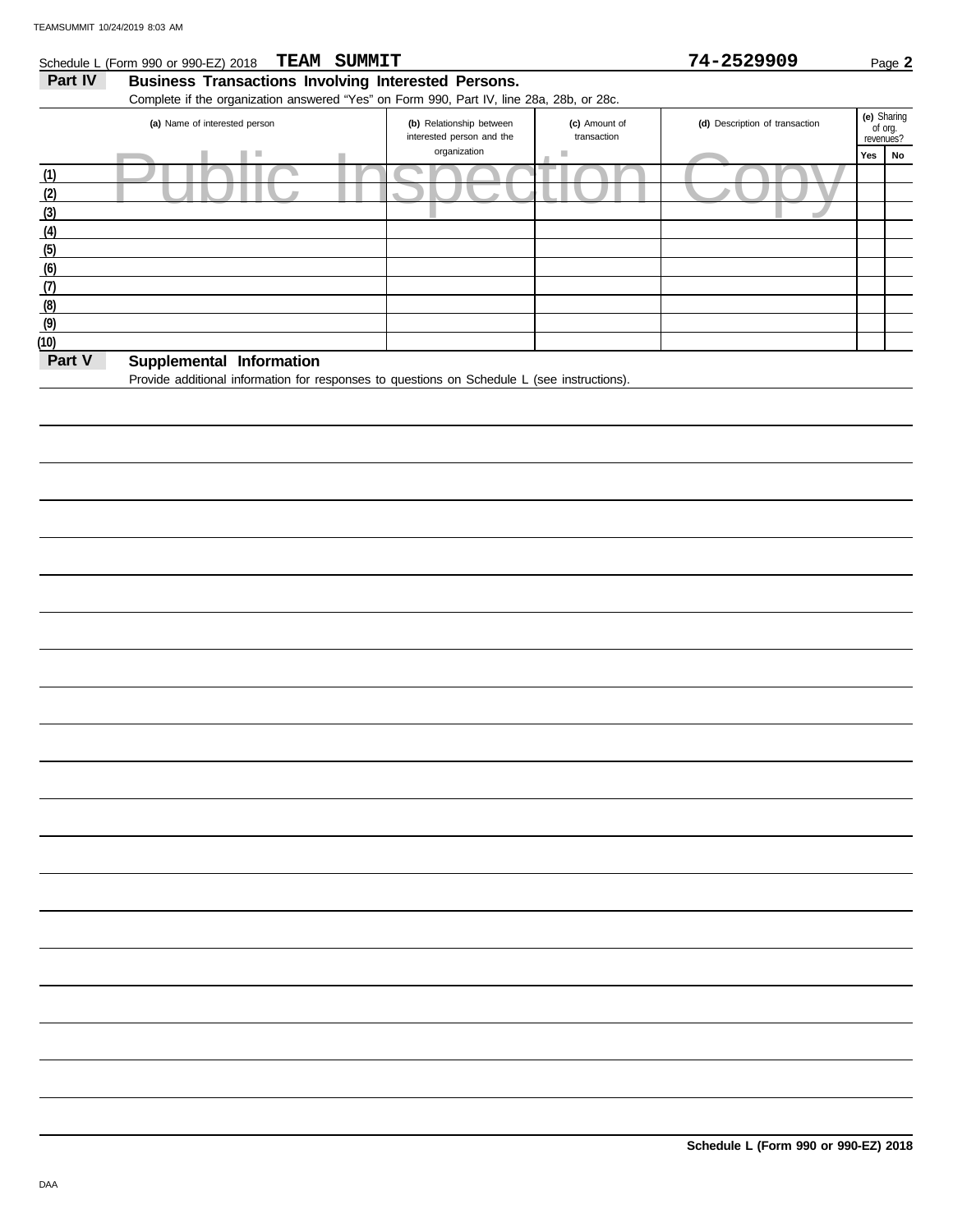| <b>SCHEDULE O</b>                                      | Supplemental Information to Form 990 or 990-EZ                                                                                         | OMB No. 1545-0047                          |
|--------------------------------------------------------|----------------------------------------------------------------------------------------------------------------------------------------|--------------------------------------------|
| (Form 990 or 990-EZ)                                   | Complete to provide information for responses to specific questions on<br>Form 990 or 990-EZ or to provide any additional information. | 2018                                       |
| Department of the Treasury<br>Internal Revenue Service | u Attach to Form 990 or 990-EZ.                                                                                                        | <b>Open to Public</b><br><b>Inspection</b> |
| Name of the organization                               | u Go to www.irs.gov/Form990 for the latest information.<br>Employer identification number                                              |                                            |
|                                                        | 74-2529909<br><b>TEAM</b><br><b>SUMMIT</b>                                                                                             |                                            |
| Form 990<br>$\overline{\phantom{a}}$                   | Organization's Mission                                                                                                                 |                                            |
| SUMMIT<br><b>TEAM</b>                                  | A YOUTH DEVELOPMENT<br>ORGANIZATION EMPOWERING ATHLETES<br>IS                                                                          | TО                                         |
| REALIZE AND                                            | <b>CELEBRATE</b><br>THEIR PERSONAL PODIUMS<br>THROUGH ATHLETICS,                                                                       | <b>EDUCATION,</b>                          |
|                                                        | AND LIFE SKILLS BY PARTICIPATING IN<br>INNOVATIVE PROGRAMMING AT OUR WORLD                                                             |                                            |
| <b>CLASS</b><br><b>VENUES.</b>                         |                                                                                                                                        |                                            |
|                                                        |                                                                                                                                        |                                            |
|                                                        | Form 990, Part I, Line 6                                                                                                               |                                            |
| <b>VOLUNTEERS AND</b>                                  | THEIR EFFORTS<br>ARE<br>THE<br><b>BACKBONE OF</b><br><b>TEAM SUMMIT</b>                                                                | COLORADO.                                  |
|                                                        |                                                                                                                                        |                                            |
|                                                        | <b>VOLUNTEERS ASSIST OUR STAFF</b><br>ΙN<br>PUTTING ON COMPETITIONS,<br><b>EVENTS AND</b>                                              |                                            |
| <b>FUNDRAISERS</b>                                     | THEIR EFFORTS ARE CENTRAL TO OUR<br><b>THROUGHOUT</b><br>THE<br><b>YEAR AND</b>                                                        |                                            |
|                                                        | <b>VOLUNTEERS AND</b><br>THEIR EFFORTS<br><b>ENABLE</b><br>COMMUNITY OUTREACH EFFORTS.                                                 | THE<br>TEAM TO                             |
| <b>CONTINUE</b><br>TO.                                 | PROVIDE OUR ELITE PROGRAMS<br>IN A COST EFFECTIVE MANNER.                                                                              | <b>TOTAL</b>                               |
|                                                        | VOLUNTEER HOURS FOR THE 2018/2019 FISCAL YEAR WERE 7,084!                                                                              |                                            |
|                                                        |                                                                                                                                        |                                            |
| Form 990                                               |                                                                                                                                        |                                            |
|                                                        | Part VI, Line 11b - Organization's Process to Review Form 990                                                                          |                                            |
|                                                        | DRAFT COPY OF FORM 990 E-MAILED TO EXECUTIVE BOARD FOR APPROVAL.                                                                       |                                            |
|                                                        |                                                                                                                                        |                                            |
|                                                        | Form 990, Part VI, Line 12c - Enforcement of Conflicts Policy                                                                          |                                            |
|                                                        | BOARD MEMBERS ARE REVIEWED ANNUALLY FOR CONFLICT OF INTEREST. EACH MEMBER                                                              |                                            |
|                                                        | COMPLETES A STATEMENT CONFIRMING THERE IS NO CONFLICT OF INTEREST ON THEIR                                                             |                                            |
| PART.                                                  |                                                                                                                                        |                                            |
|                                                        |                                                                                                                                        |                                            |
|                                                        | Form 990, Part VI, Line 15a - Compensation Process for Top Official                                                                    |                                            |
|                                                        |                                                                                                                                        |                                            |
|                                                        | EXECUTIVE BOARD MEMBERS ANNUALLY REVIEW THE EXECUTIVE DIRECTOR'S                                                                       |                                            |
|                                                        | PERFORMANCE IN DETERMINING AND APPROVING HIS SALARY.                                                                                   |                                            |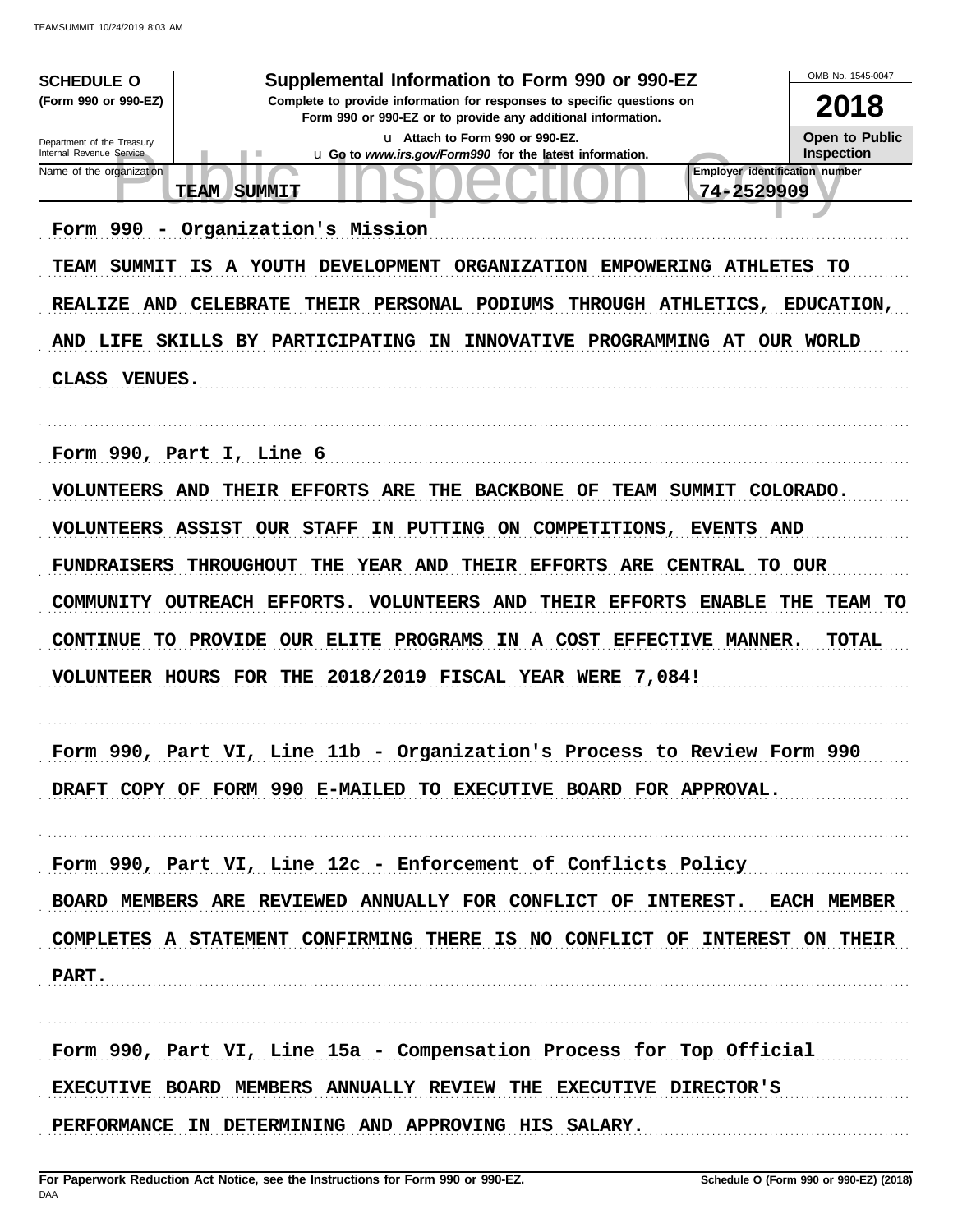| Schedule O (Form 990 or 990-EZ) (2018)<br>Name of the organization      | Page 2<br>Employer identification number                                 |
|-------------------------------------------------------------------------|--------------------------------------------------------------------------|
| TEAM SUMMIT                                                             | 74-2529909                                                               |
|                                                                         |                                                                          |
| Form 990, Part VI, Line 19 - Governing Documents Disclosure Explanation | FORMS 1023 AND 990 ARE AVAILABLE UPON REQUEST AT THE TEAM SUMMIT OFFICES |
| DURING REGULAR BUSINESS HOURS.                                          |                                                                          |
|                                                                         |                                                                          |
|                                                                         |                                                                          |
|                                                                         |                                                                          |
|                                                                         |                                                                          |
|                                                                         |                                                                          |
|                                                                         |                                                                          |
|                                                                         |                                                                          |
|                                                                         |                                                                          |
|                                                                         |                                                                          |
|                                                                         |                                                                          |
|                                                                         |                                                                          |
|                                                                         |                                                                          |
|                                                                         |                                                                          |
|                                                                         |                                                                          |
|                                                                         |                                                                          |
|                                                                         |                                                                          |
|                                                                         |                                                                          |
|                                                                         |                                                                          |
|                                                                         |                                                                          |
|                                                                         |                                                                          |
|                                                                         |                                                                          |
|                                                                         |                                                                          |

Schedule O (Form 990 or 990-EZ) (2018)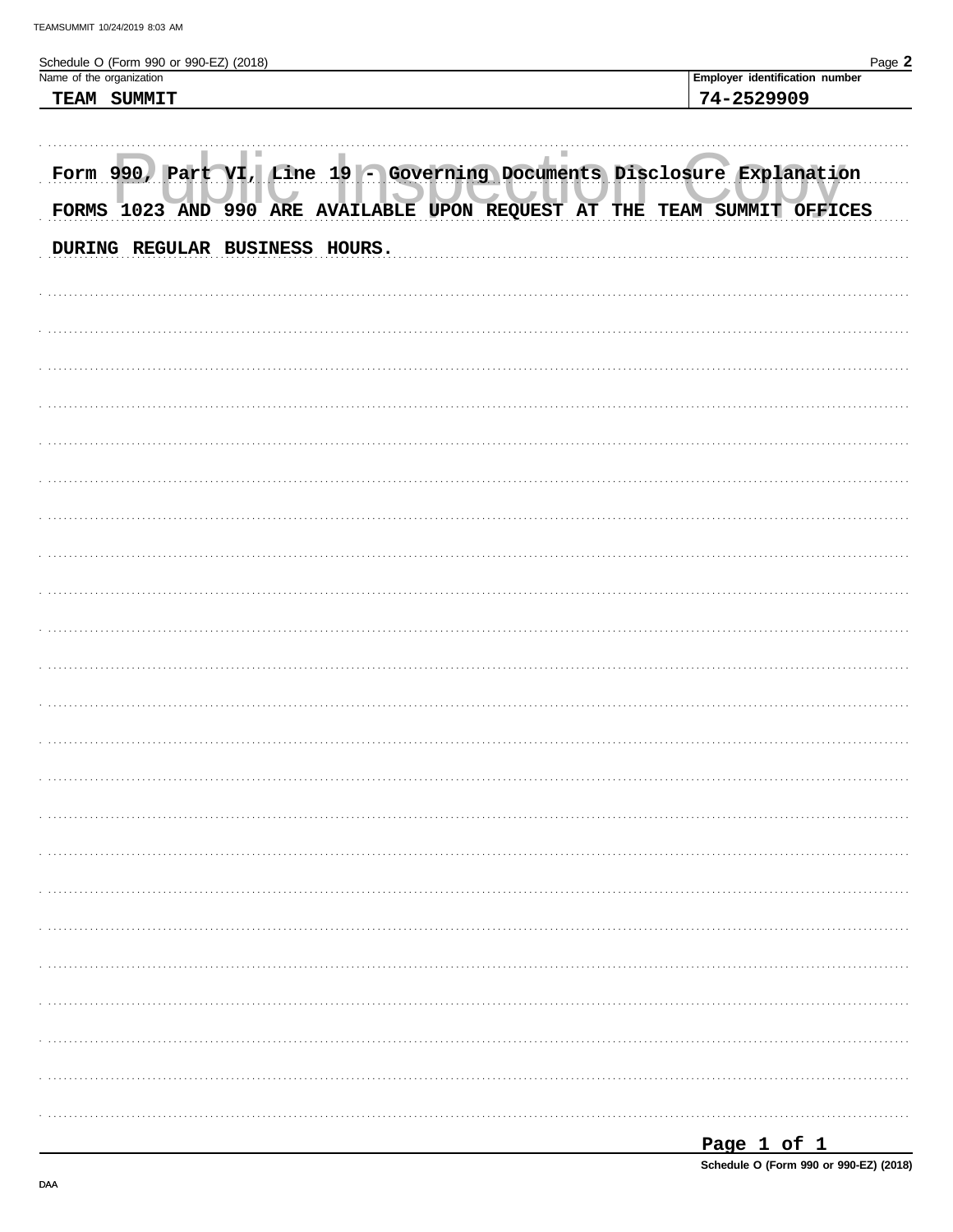|                                                 |                                                                                  | <b>Depreciation and Amortization</b>                   |  |                    | OMB No. 1545-0 |  |
|-------------------------------------------------|----------------------------------------------------------------------------------|--------------------------------------------------------|--|--------------------|----------------|--|
| Form $4562$                                     |                                                                                  | (Including Information on Listed Property)             |  |                    | 2018           |  |
| Department of the Treasury                      |                                                                                  | u Attach to your tax return.                           |  |                    |                |  |
| (99)<br>Internal Revenue Service                | <b>u</b> Go to www.irs.gov/Form4562 for instructions and the latest information. | Attachment<br>Sequence No.                             |  |                    |                |  |
| Name(s) shown on return                         |                                                                                  |                                                        |  | Identifying number |                |  |
|                                                 | SUMMIT<br><b>TEAM</b>                                                            |                                                        |  | 74-2529909         |                |  |
| Business or activity to which this form relates |                                                                                  |                                                        |  |                    |                |  |
| Indirect Depreciation                           |                                                                                  |                                                        |  |                    |                |  |
| Part I                                          |                                                                                  | Election To Expense Certain Property Under Section 179 |  |                    |                |  |

|     | Indirect Depreciation                                                                                                                                                                                         |                                                                                                   |                                                    |                              |                |                  |                         |                            |
|-----|---------------------------------------------------------------------------------------------------------------------------------------------------------------------------------------------------------------|---------------------------------------------------------------------------------------------------|----------------------------------------------------|------------------------------|----------------|------------------|-------------------------|----------------------------|
|     | Election To Expense Certain Property Under Section 179<br>Part I                                                                                                                                              |                                                                                                   |                                                    |                              |                |                  |                         |                            |
|     | Note: If you have any listed property, complete Part V before you complete Part I.                                                                                                                            |                                                                                                   |                                                    |                              |                |                  |                         |                            |
| 1   | Maximum amount (see instructions)                                                                                                                                                                             |                                                                                                   |                                                    |                              |                |                  | 1                       | 1,000,000                  |
| 2   |                                                                                                                                                                                                               |                                                                                                   |                                                    |                              |                |                  | $\overline{2}$          |                            |
| 3   |                                                                                                                                                                                                               |                                                                                                   |                                                    |                              |                |                  | $\overline{\mathbf{3}}$ | 2,500,000                  |
| 4   | Reduction in limitation. Subtract line 3 from line 2. If zero or less, enter -0-                                                                                                                              |                                                                                                   |                                                    |                              |                |                  | $\overline{\mathbf{4}}$ |                            |
| 5   | Dollar limitation for tax year. Subtract line 4 from line 1. If zero or less, enter -0-. If married filing separately, see instructions                                                                       |                                                                                                   |                                                    |                              |                |                  | 5                       |                            |
| 6   | (a) Description of property                                                                                                                                                                                   |                                                                                                   |                                                    | (b) Cost (business use only) |                | (c) Elected cost |                         |                            |
|     |                                                                                                                                                                                                               |                                                                                                   |                                                    |                              |                |                  |                         |                            |
|     |                                                                                                                                                                                                               |                                                                                                   |                                                    |                              |                |                  |                         |                            |
| 7   | Listed property. Enter the amount from line 29                                                                                                                                                                |                                                                                                   |                                                    |                              | $\overline{7}$ |                  |                         |                            |
| 8   |                                                                                                                                                                                                               |                                                                                                   |                                                    |                              |                |                  | 8                       |                            |
| 9   | Tentative deduction. Enter the smaller of line 5 or line 8                                                                                                                                                    |                                                                                                   |                                                    |                              |                |                  | 9                       |                            |
| 10  |                                                                                                                                                                                                               |                                                                                                   |                                                    |                              |                |                  | 10                      |                            |
| 11  | Business income limitation. Enter the smaller of business income (not less than zero) or line 5. See instructions                                                                                             |                                                                                                   |                                                    |                              |                |                  | 11                      |                            |
| 12  | Section 179 expense deduction. Add lines 9 and 10, but don't enter more than line 11                                                                                                                          |                                                                                                   |                                                    |                              |                |                  | 12                      |                            |
| 13  | Carryover of disallowed deduction to 2019. Add lines 9 and 10, less line 12                                                                                                                                   |                                                                                                   |                                                    |                              | 13             |                  |                         |                            |
|     | Note: Don't use Part II or Part III below for listed property. Instead, use Part V.                                                                                                                           |                                                                                                   |                                                    |                              |                |                  |                         |                            |
|     | Part II<br>Special Depreciation Allowance and Other Depreciation (Don't include listed property. See instructions.)                                                                                           |                                                                                                   |                                                    |                              |                |                  |                         |                            |
| 14  | Special depreciation allowance for qualified property (other than listed property) placed in service                                                                                                          |                                                                                                   |                                                    |                              |                |                  |                         |                            |
|     | during the tax year. See instructions                                                                                                                                                                         |                                                                                                   |                                                    |                              |                |                  | 14                      |                            |
| 15  | Property subject to section 168(f)(1) election                                                                                                                                                                |                                                                                                   |                                                    |                              |                |                  | 15                      |                            |
| 16  |                                                                                                                                                                                                               |                                                                                                   |                                                    |                              |                |                  | 16                      | 17,638                     |
|     | Part III<br><b>MACRS Depreciation (Don't include listed property. See instructions.)</b>                                                                                                                      |                                                                                                   | <b>Section A</b>                                   |                              |                |                  |                         |                            |
| 17  |                                                                                                                                                                                                               |                                                                                                   |                                                    |                              |                |                  | 17                      | 1,769                      |
| 18  |                                                                                                                                                                                                               |                                                                                                   |                                                    |                              |                | $\mathbf{u}$     |                         |                            |
|     | If you are electing to group any assets placed in service during the tax year into one or more general asset accounts, check here                                                                             | Section B-Assets Placed in Service During 2018 Tax Year Using the General Depreciation System     |                                                    |                              |                |                  |                         |                            |
|     |                                                                                                                                                                                                               | (b) Month and year                                                                                | (c) Basis for depreciation                         | (d) Recovery                 |                |                  |                         |                            |
|     | (a) Classification of property                                                                                                                                                                                | placed in<br>service                                                                              | (business/investment use<br>only-see instructions) | period                       | (e) Convention | (f) Method       |                         | (g) Depreciation deduction |
| 19a | 3-year property                                                                                                                                                                                               |                                                                                                   |                                                    |                              |                |                  |                         |                            |
| b   | 5-year property                                                                                                                                                                                               |                                                                                                   |                                                    |                              |                |                  |                         |                            |
| c   | 7-year property                                                                                                                                                                                               |                                                                                                   |                                                    |                              |                |                  |                         |                            |
| d   | 10-year property                                                                                                                                                                                              |                                                                                                   |                                                    |                              |                |                  |                         |                            |
|     | 15-year property                                                                                                                                                                                              |                                                                                                   |                                                    |                              |                |                  |                         |                            |
|     | 20-year property                                                                                                                                                                                              |                                                                                                   |                                                    |                              |                |                  |                         |                            |
|     | g 25-year property                                                                                                                                                                                            |                                                                                                   |                                                    | 25 yrs.                      |                | S/L              |                         |                            |
|     | h Residential rental                                                                                                                                                                                          |                                                                                                   |                                                    | 27.5 yrs.                    | MМ             | S/L              |                         |                            |
|     | property                                                                                                                                                                                                      |                                                                                                   |                                                    | 27.5 yrs.                    | MМ             | S/L              |                         |                            |
| i.  | Nonresidential real                                                                                                                                                                                           |                                                                                                   |                                                    | 39 yrs.                      | MM             | S/L              |                         |                            |
|     | property                                                                                                                                                                                                      |                                                                                                   |                                                    |                              | MM             | S/L              |                         |                            |
|     |                                                                                                                                                                                                               | Section C-Assets Placed in Service During 2018 Tax Year Using the Alternative Depreciation System |                                                    |                              |                |                  |                         |                            |
|     | 20a Class life                                                                                                                                                                                                |                                                                                                   |                                                    |                              |                | S/L              |                         |                            |
|     | $b$ 12-year                                                                                                                                                                                                   |                                                                                                   |                                                    | 12 yrs.                      |                | S/L              |                         |                            |
|     | c 30-year                                                                                                                                                                                                     |                                                                                                   |                                                    | 30 yrs.                      | МM             | S/L              |                         |                            |
|     | $d$ 40-year                                                                                                                                                                                                   |                                                                                                   |                                                    | 40 yrs.                      | МM             | S/L              |                         |                            |
|     | Part IV<br><b>Summary</b> (See instructions.)                                                                                                                                                                 |                                                                                                   |                                                    |                              |                |                  |                         |                            |
| 21  | Listed property. Enter amount from line 28                                                                                                                                                                    |                                                                                                   |                                                    |                              |                |                  | 21                      |                            |
|     |                                                                                                                                                                                                               |                                                                                                   |                                                    |                              |                |                  |                         |                            |
| 22  | Total. Add amounts from line 12, lines 14 through 17, lines 19 and 20 in column (g), and line 21. Enter<br>here and on the appropriate lines of your return. Partnerships and S corporations—see instructions |                                                                                                   |                                                    |                              |                |                  | 22                      | 19,407                     |

| here and on the appropriate lines of your return. Partnerships and S corporations—see instructions |  |  |  |
|----------------------------------------------------------------------------------------------------|--|--|--|
| 23 For assets shown above and placed in service during the current year, enter the                 |  |  |  |

OMB No. 1545-0172

**179**